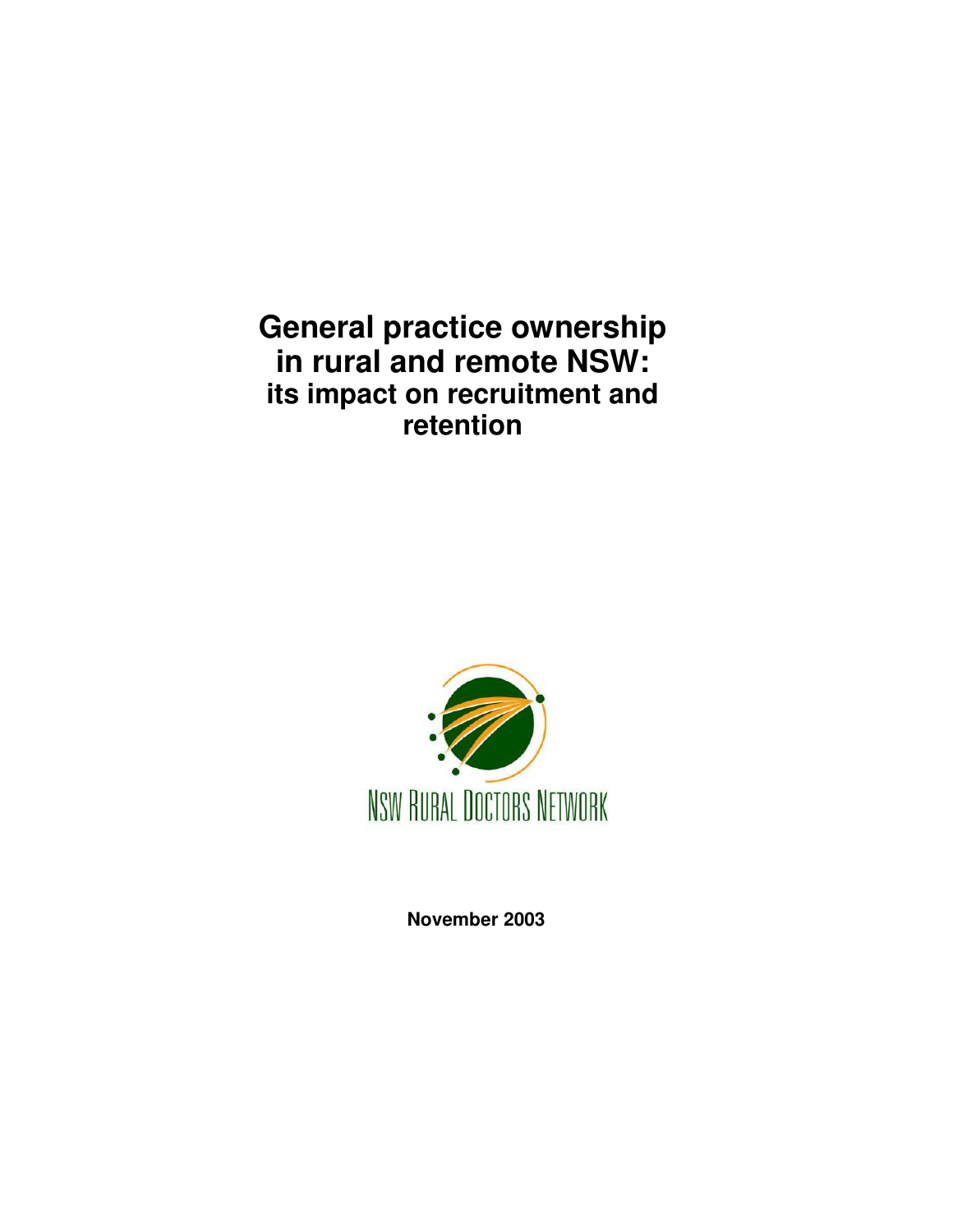**NSW Rural Doctors Network Discussion Paper**

# **General practice ownership in Rural and Remote NSW: its impact on recruitment and retention**

Janet Dunbabin (PhD), Research Officer

NSW Rural Doctors Network Suite 19, Level 3 133 King St. Newcastle NSW 2300.

Ph: (02) 4929 1811

jdunbabin@nswrdn.com.au

November 2003

ISBN Number: 0-9581728-5-4

Part of a series of publications by NSW Rural Doctors Network, found on our web page at www.nswrdn.com.au

Enquiries concerning this report and its publication should be directed to NSW Rural Doctors Network at the above address.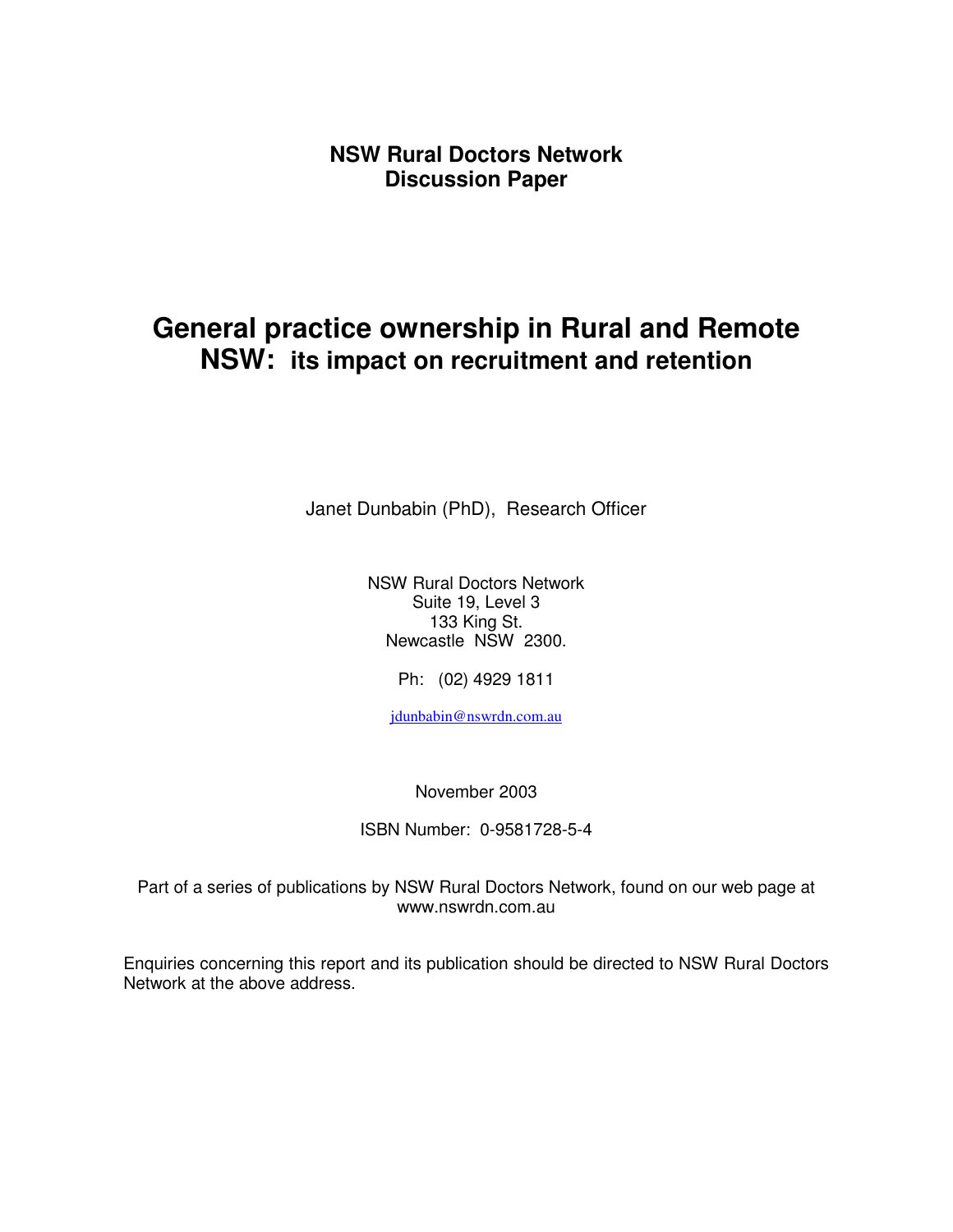# **Contents**

| 2.4<br>Remoteness as a factor in general practice ownership 12<br>2.6                                                                                                     |  |
|---------------------------------------------------------------------------------------------------------------------------------------------------------------------------|--|
| 3.1                                                                                                                                                                       |  |
| 4.1                                                                                                                                                                       |  |
| 5.1 Government sponsored medical services in remote communities 18                                                                                                        |  |
|                                                                                                                                                                           |  |
| Corporatisation<br>7.1                                                                                                                                                    |  |
| 8.                                                                                                                                                                        |  |
| 9.                                                                                                                                                                        |  |
| References                                                                                                                                                                |  |
| <b>Commonwealth Government Changes</b><br>Appendix 1<br>Appendix 2<br><b>Practice Management</b><br>Issues to consider when establishing a general practice<br>Appendix 3 |  |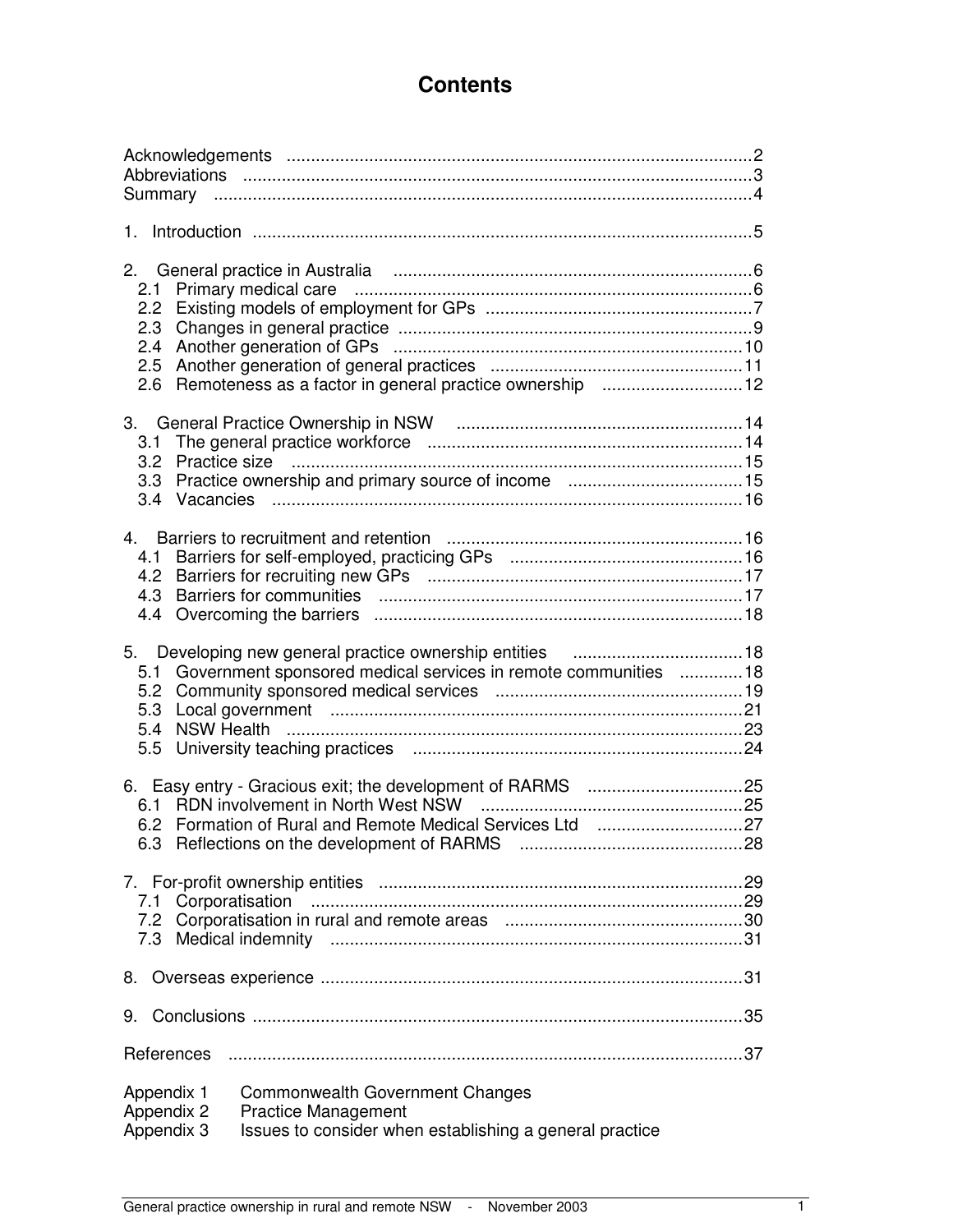#### **Tables**

| Table 3.2 Characteristics of the NSW rural general practice workforce 14 |  |
|--------------------------------------------------------------------------|--|
|                                                                          |  |
|                                                                          |  |

# **Acknowledgments**

This paper has been finalised with invaluable help from RDN staff, including Mark Lynch, Ian Cameron, Kirsy McEwin and Melissa Boucher. I would also like to thank Greg Murdoch (Murray Shire Council), Julie Redway (Murrumbidgee Division of General Practice) and Marianne Shearer (Whitehorse Division of General Practice) for their willingness to share information.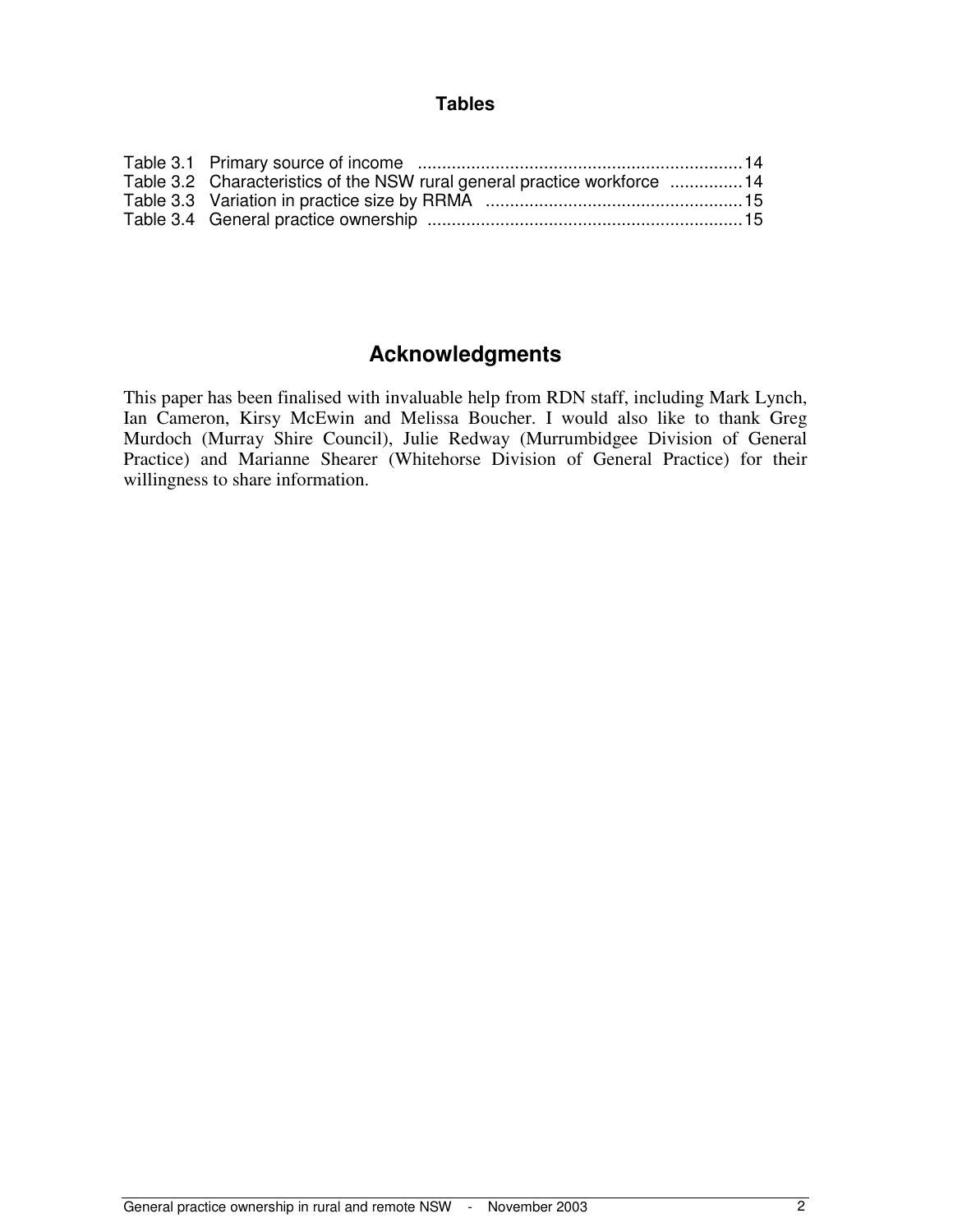# **Abbreviations**

| <b>ACCHS</b>  | Aboriginal Controlled Community Health Service       |
|---------------|------------------------------------------------------|
| <b>AHS</b>    | Area Health Service                                  |
| <b>AMA</b>    | <b>Australian Medical Association</b>                |
| <b>AMS</b>    | Aboriginal Medical Service                           |
| <b>AMWAC</b>  | Australian Medical Workforce Advisory Committee      |
| <b>AOMS</b>   | <b>Australian Outback Medical Services Ltd</b>       |
| <b>ARRWAG</b> | Australian Rural and Remote Workforce Agencies Group |
| <b>DoHA</b>   | Commonwealth Department of Health and Ageing         |
| <b>FWAHS</b>  | Far West Area Health Service                         |
| <b>GP</b>     | <b>General Practitioner</b>                          |
| <b>IMG</b>    | <b>International Medical Graduate</b>                |
| <b>NSW</b>    | <b>New South Wales</b>                               |
| <b>ODGP</b>   | <b>Outback Division of General Practice</b>          |
| <b>RARMS</b>  | <b>Rural and Remote Medical Services Ltd</b>         |
| <b>RDAA</b>   | Rural Doctors Association of Australia Ltd           |
| <b>RDN</b>    | <b>NSW Rural Doctors Network</b>                     |
| <b>RFDS</b>   | <b>Royal Flying Doctor Service</b>                   |
| <b>RRMA</b>   | Rural, Remote and Metropolitan Area Classification   |
| <b>RWA</b>    | <b>Rural Workforce Agency</b>                        |
| <b>SACRRH</b> | South Australian Centre for Rural and Remote Health  |
| <b>UNE</b>    | University of New England                            |
| <b>VMO</b>    | Visiting Medical Officer                             |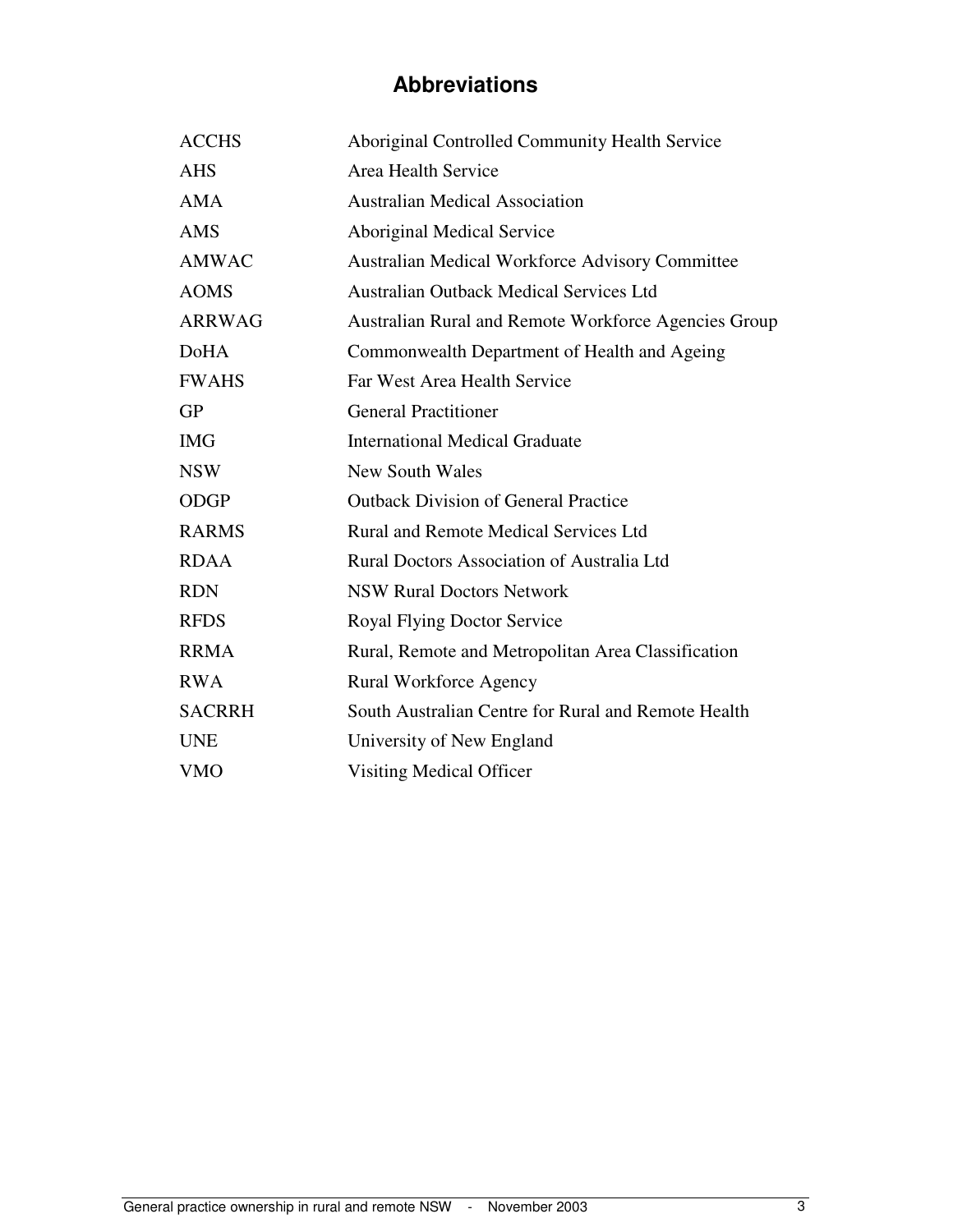# **Summary**

Primary medical care in Australia has traditionally been delivered by self-employed general practitioners (GPs) working in small to medium sized practices being remunerated via a fee for service payment model. Significant change has occurred over the last decade, including vocational registration, general practice accreditation, financial incentives to encourage involvement in primary health care and population health activities (blended payments), amalgamation of solo and small-group practices into larger, more efficient business entities, and greater use of information technology. The demographics and attitudes of registrars and younger GPs are also changing, with a focus on access to regional and metropolitan centres, shorter working hours and flexibility, and less commitment to managing the business of general practice. The result has been an increase in the number of larger, more business-like practices benefiting from economies of scale, absorbing the increased burden of business management and often contracting or employing GPs to work in the practice.

In NSW it is recognised at a state and local government level that the traditional GP-owned general practice is becoming less viable in rural areas generally and is probably no longer viable in more remote locations. Continuity of primary care for rural and remote communities increasingly depends on focussing resources on the continuity of medical practices rather than on providing incentives to individual GPs to invest in a small business in the community for the long term. The provision of infrastructure and support services is crucial to establish continuing primary medical care. It is even more crucial in enabling GPs to carry out population health and primary health care initiatives. Co-location with other health service providers can also increase the likelihood of functional primary care health teams.

Divisions of General Practice, local government and RDN have been active in developing a range of models for establishing general practices independently of the individual GPs who do or will work in them. Each has been targeted to suit local conditions, which has contributed to their success. At present such initiatives depend on the good will and expertise of the parties concerned.

Health care policy development needs to take into account this increasing separation of the GP and the infrastructure and support component of general practice without undermining the traditional models of general practice. Financial incentives and payment structures will need to produce arrangements that will both (a) attract GPs into rural and remote service, and (b) support the ongoing viability of the entities that are now tending to supply the necessary infrastructure and practice support services.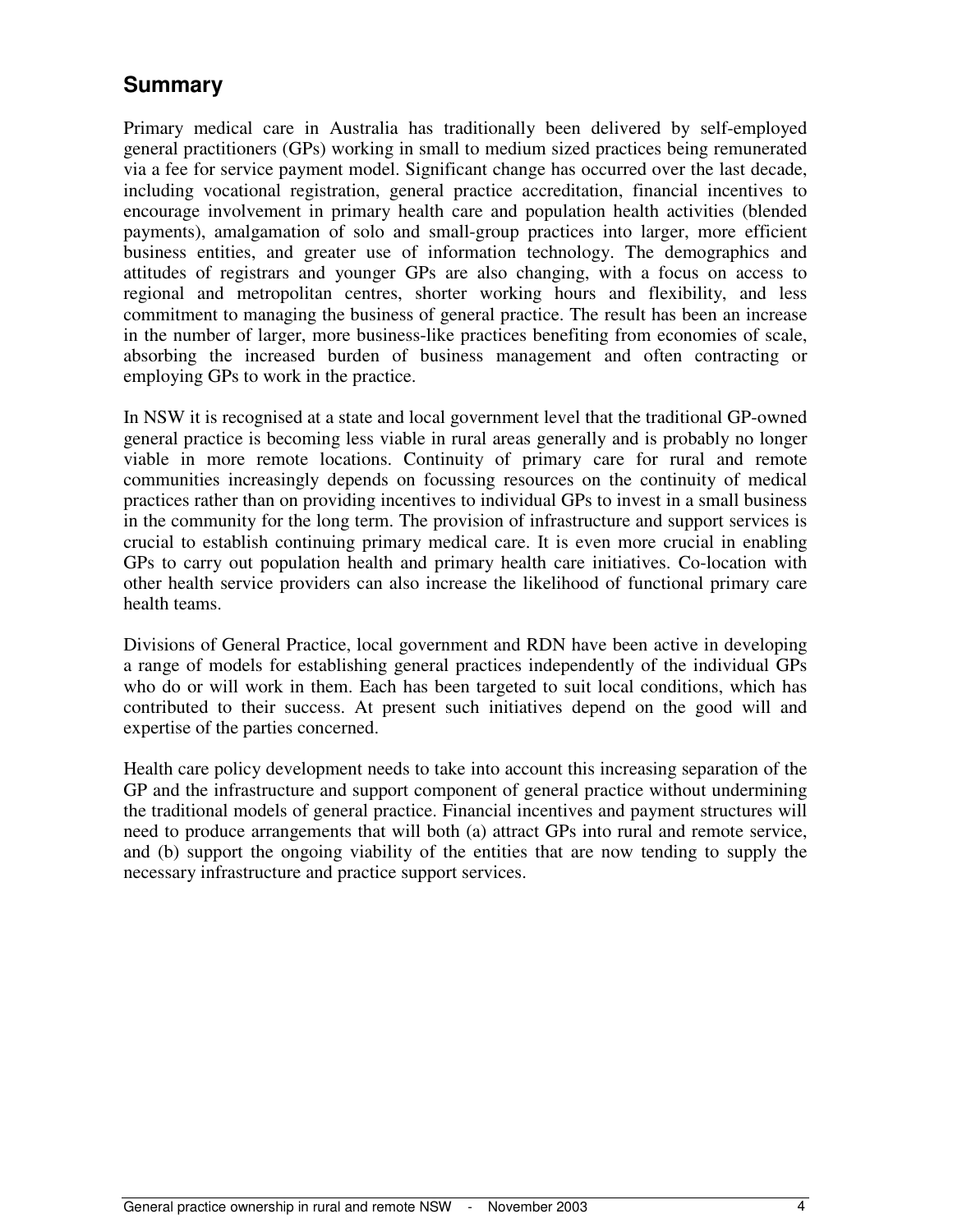# **1. Introduction**

New South Wales Rural Doctors Network (RDN) is a Non Government Organisation funded by both the Commonwealth Department of Health and Ageing (DoHA) and the NSW Health Department to facilitate recruitment and retention of doctors in rural and remote New South Wales (NSW). It is one of seven state or territory-based rural workforce agencies.

RDN is a strong believer in community involvement and forming effective partnerships between local health providers and community groups as a means to finding short and long term solutions to medical workforce shortages or incompatability. RDN takes a strategic approach where possible, though is often involved with 'hot spots' - towns where general practice workforce issues have become critical. This can happen where issues build up gradually over a period of months without being addressed, or almost over night when a general practitioner (GP) leaves town with no prior indication.

In 1999 RDN surveyed rural Divisions of General Practice and identified towns with chronic GP shortage and high turnover of locums. Amongst those identified were towns in the Walgett and Brewarrina Shires, which have some of the worst social, economic and health outcomes in NSW<sup>1</sup>. There is a relationship between socio-economic status and health outcomes for most major causes of mortality and morbidity<sup>2</sup>. Non-indigenous Australians living in rural and remote areas have reduced health outcomes when compared to those living in metropolitan areas, and indigenous Australians have by far the worst health outcomes of any group<sup>2</sup>. Improving health outcomes in the more vulnerable areas is often compromised by a shortage of health professionals.

In keeping with RDN's general philosophy and with the *Healthy Horizons* 3 commitment to "worst first", RDN made a decision in 2001 to focus on the north west region of the state. In addition to a low socio-economic status and relatively poor health outcomes, this remote region suffers from chronic health (and other professional) workforce shortages. RDN developed and coordinated an approach to general practice management focusing on the integrity and continuity of the practice. The phrase "Easy entry – Gracious exit" is used to describe the philosophy behind the shift in focus from continuity of individual GPs to continuity of the medical practice, which underpins RDN's approach to developing more effective primary health care in this region.

Australia's health policies are moving towards a population health/primary health care focus, in line with the World Health Organisation's Alma Ata Declaration<sup>4</sup>, which raised the profile and importance of primary health care. In this context, the scope and function of a rural general practitioner is described as comprising of three broad components, regardless of the setting<sup>5</sup>:

- All round general practice/family medicine including the provision of primary, continuing, comprehensive, community-based, prevention-orientated care
- A procedural component that includes at least, dealing with emergencies involving resuscitation and stabilisation of the critically ill but often also involves hospital based practice
- A population health focus working with the community to improve the health status in activities ranging from safe water supply and sanitation through to community health education.

Developing enduring general practice structures has potential benefits in attracting an adequate health professional workforce. It also potentially enables more focus on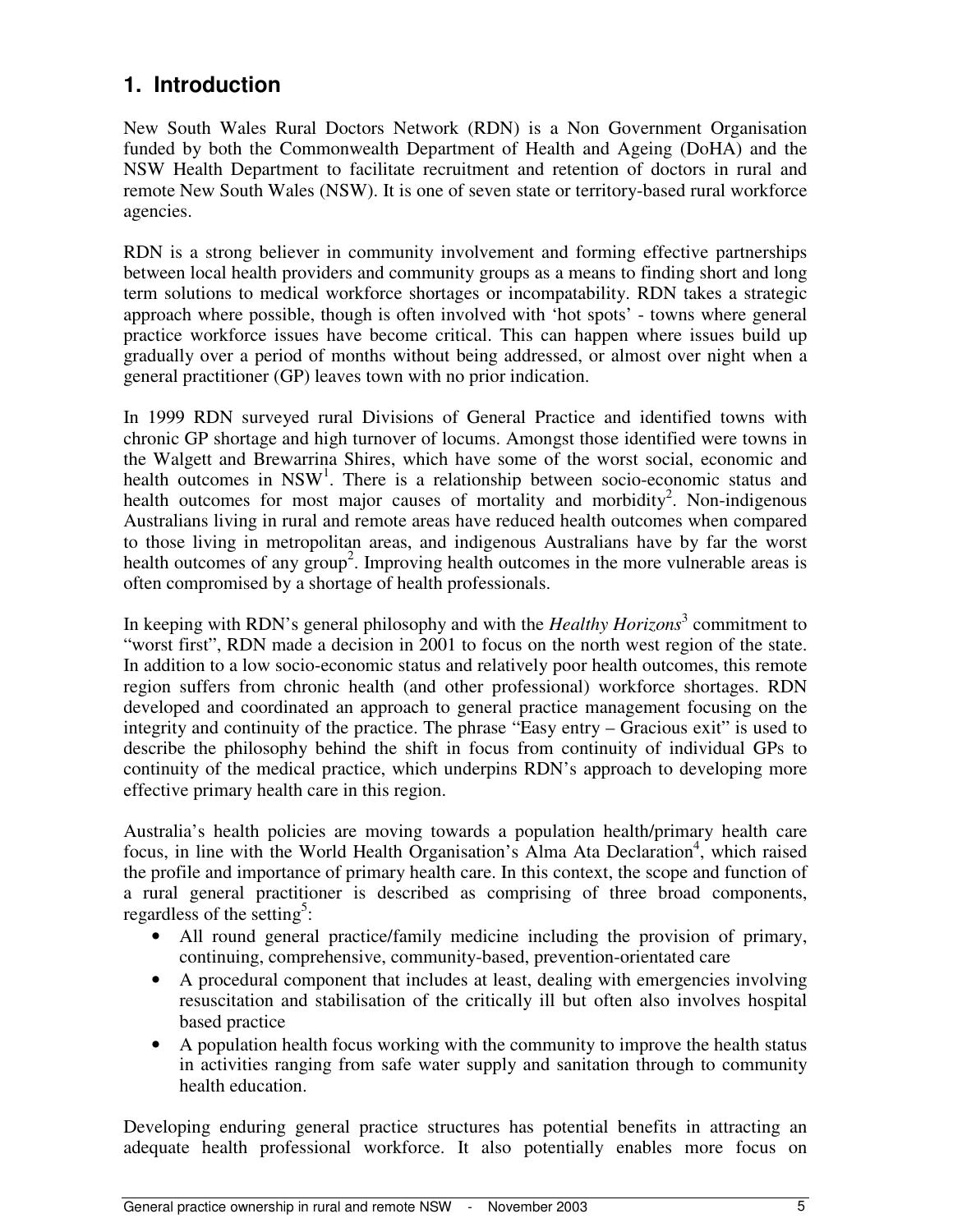population health and primary health care rather than just providing reactionary primary medical care on demand.

*This review paper identifies changes to the environment in which general practice operates leading to the need for changes in practice ownership and management. Case studies, including the RDN approach (Easy entry – Gracious exit) are used to demonstrate what can be achieved.*

# **2. General practice in Australia**

The history of general practice in Australia is closely linked to the development of health care funding<sup>6-8</sup>. The Commonwealth government directly supports most aspects of primary medical care and non-hospital-based ambulatory secondary care through Medicare and the Pharmaceutical Benefits Scheme. Medibank was introduced in 1975 (and re-launched as Medicare in 1984) as a universal insurance scheme to provide Australians with universal access to treatment as public patients in public hospitals and to free or subsidised nonhospital medical treatment. State and territory governments (with the assistance of substantial funding from the Commonwealth) fund public hospitals and community care. Australians can choose to take out private health insurance (also subsidised by the Commonwealth government) and receive treatment in private hospitals as an alternative to the public system.

The separation of State and Commonwealth funding streams, and hence division of responsibilities, has lead to accusations of cost shifting and tension between successive State and Commonwealth Governments. It is also a potential barrier where initiatives (such as those addressing workforce) require flexible funding or collaboration between providers funded from different sources.

## **2.1 Primary medical care**

The majority of primary medical care is provided within the framework of general practice. Under Medicare GPs are rewarded on a fee for service basis, which rewards shorter consultations and high patient throughput. Such a 'reward' system is not very compatible with population health, or with complex care such as that required by older patients and those with chronic conditions. Some primary care is also provided free of charge by salaried doctors in community health settings.

The Commonwealth has not placed a limit on the fees GPs can charge per consultation, but has encouraged bulk billing (charging only the Medicare rebate) to minimise out of pocket expenses for patients. However, the rebate offered under Medicare is no longer an incentive for GPs to bulk bill, and rates for general practice services are declining. Attending a non-bulkbilling GP can cost up to \$30/visit (the difference between the charge for the consultation and the Medicare rebate). The proportion of GP attendances bulk billed in the year ending June 2003 was  $69.5\%$ <sup>9</sup> and the rate is continuing to fall. Fewer GPs in rural areas bulk bill than do in urban areas and the average out of pocket cost per consultation is generally higher for rural patients. For example, Young and Dobson<sup>10</sup> found that women in rural areas paid more to visit a GP than women living in urban areas.

The majority of GPs work in private practices in the community. They are self-employed, or contracted to or employed by a practice, which is usually a relatively small, privately owned business run by a GP or GPs. The owners of the practice are responsible for the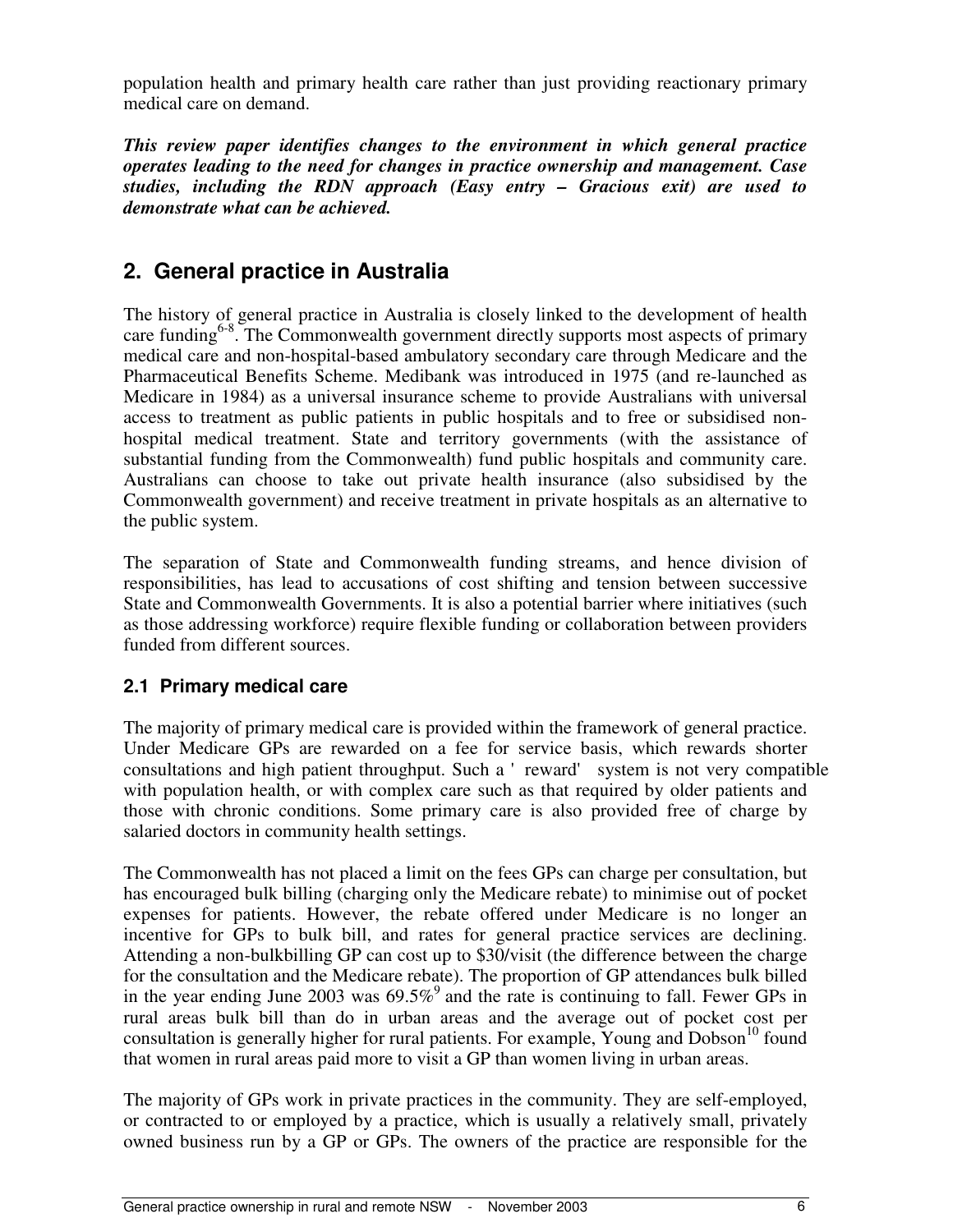physical infrastructure, practice management, employment and management of staff and finances, as with any small business. Income is generated through Medicare and other Commonwealth funded initiatives such as blended payments and practice amalgamation incentives (Appendix 1) and through gap payments from patients where the cost of the consultations exceeds the Medicare rebate. Many GPs also provide non-clinical medical services, including population health and administration services<sup>11</sup>.

Australia, like many countries, finds it difficult to recruit enough medical practitioners to live and work in rural and remote communities. In December 1998, 15.6% of medical practitioners worked in rural and remote areas, serving 28.7% of the Australian population<sup>6</sup>. In November 2002, there were 3855 GPs working in rural and remote Australia (RRMA 4-7)<sup>\*</sup>. Around 28% of those worked in NSW<sup>12</sup>. There are around 130 vacancies for GPs in  $\text{NSW}^{13}$  and a projected shortfall of between 275 and 410 GPs by  $2012^{14}$ .

## **2.2 Existing models of employment for GPs**

Existing models of employment for GPs fit into three main categories, each encompassing a number of variations<sup>6</sup>. The main features are summarised.

### **2.2.1 Small business owners**

j

The majority of GPs are self-employed. Private medical practices differ in size (ranging from 1 to 20 GPs working a variety of hours) and ownership arrangements. Group practices are usually set up as partnerships, associateships or companies, with a practice manager coordinating the practice. Partnerships involve participating GPs sharing income and costs, with profits drawn from a common pool. Associateships are where incomes remain separate, but costs are shared. Companies are formed by a group of GPs as shareholders and directors, which can then employ or contract other GPs. Another form of practice structure is where two or more GPs maintain their own privately owned practices, but agree to co-locate, treat patients from either practice, and share common reception facilities.

The choice of business structure has implications for such things as legal risks, public perception, financing/capital requirements, operating costs and taxation, administration and regulatory compliance requirements, degree of control/independence, desired working relationships with colleagues, career stage and retirement planning. Private practices are found in most towns in Australia, except in very remote locations (for example in the Northern Territory and north west Western Australia) where they are not viable.

### **2.2.2 Contractors (GPs engaged in a practice under negotiated conditions)**

Working in corporate practices: Catchlove<sup>15</sup> describes a typical scenario for a corporate practice where:

- A third party acquires an interest in (or establishes) one or more practices
- Whatever the equity arrangements, GPs enter into a contract whereby they assign a proportion of their gross income in return for management of their practice, provision of support services and a good will payment

<sup>∗</sup> The Rural, Remote and Metropolitan Areas (RRMA) Classification describes geographic isolation. The seven categories are 1 - capital cities, 2 - other metropolitan centres, 3 - large rural centres, 4 - small rural centres, 5 - other rural centres, 6 - remote centres, 7 - other remote areas. NSW has no RRMA 6 areas.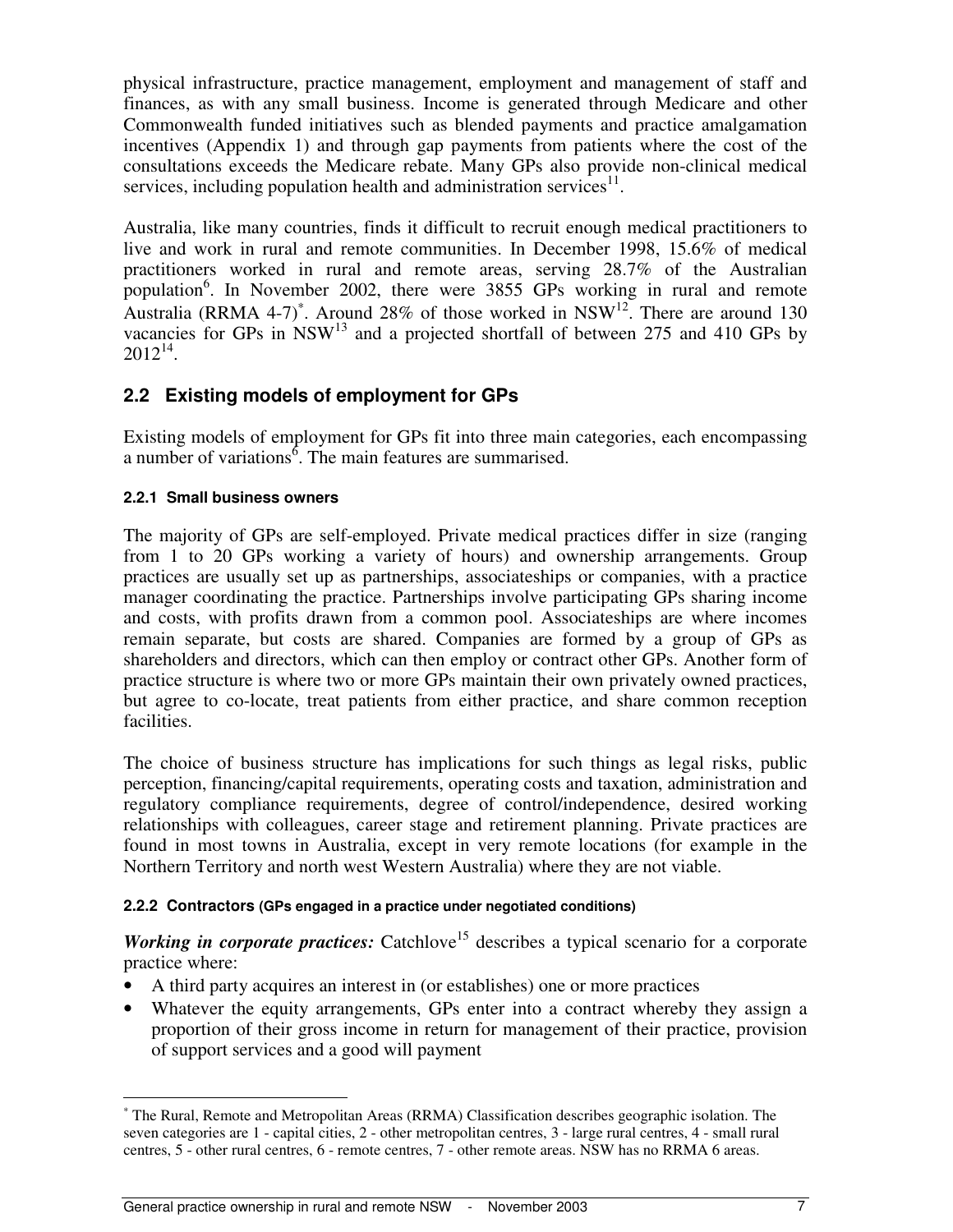- The third party then gains access to the flow-on services of the practice (eg pathology and radiology) and may benefit financially from GP referrals
- The practices are merged into a single medical centre, which is generally separately owned by the same third party.

Recognised third parties include publicly listed companies and entrepreneurial corporate groups of doctors. Corporatised practices average 10-12 GPs, contracted to provide services whereby a percentage of their income goes to the company in return for the use of the premises and management facilities. The practices often have integrated referral services such as pathology, physiotherapy, imaging, specialist services and a pharmacy, and offer extended after hours care. Corporatisation is discussed further in Section 7.1.

*Working in privately owned practices:* Private practices can also contract services of GPs in much the same way as corporate practices. The contracted GPs usually pay a management fee to the practice (though some may work for a salary and are therefore employees). Conditions of engagement are set out in a contract signed by both parties.

#### **2.2.3 Employees (GPs working for a salary and incentives)**

Some *State Health Departments*, particularly the Northern Territory, Queensland and Western Australia, employ GPs to work under specific awards and agreements. They usually receive assistance re-locating, a vehicle for official use and other incentives. As an example the North West Medical Practitioner industrial agreements provide a range of incentives to assist north west employers to attract and retain experienced and qualified medical practitioners in the Western Australian public health system. The Northern Territory government employs District Medical Officers. In rural and remote parts of Queensland GPs may work as Medical Superintendents with rights to private practice. They are employees of Queensland Health, who pay them a salary and may provide them with some combination of the following: accommodation, a surgery, a vehicle, locum relief, award leave conditions and a supportive hospital infrastructure, assistance with medical indemnity cover, a communications package. They usually remain within the community for 6-12 months, though some remain longer.

*Aboriginal Community Controlled Health Care Services (ACCHS), including Aboriginal Medical Services (AMS)* have provided a mix of primary health care and community development for aboriginal Australians, since the early 1970s. GPs are either employed by ACCHS on a salary, provide sessions for which they bulk bill, or are employed by the community to work under specific conditions with a regular salary as part of a primary health team. ACCHS are usually funded by both State and Commonwealth Governments. In some towns the ACCHS are the only bulk-billing general practices, and thus service both aboriginal and non-aboriginal people.

The *Royal Flying Doctors Service* provides medical emergency and primary health care to 80% of rural and remote Australia (7 150 000 km 2 ) using salaried doctors on fixed incomes with specific working conditions, including after hours and organised leave for both recreation and study.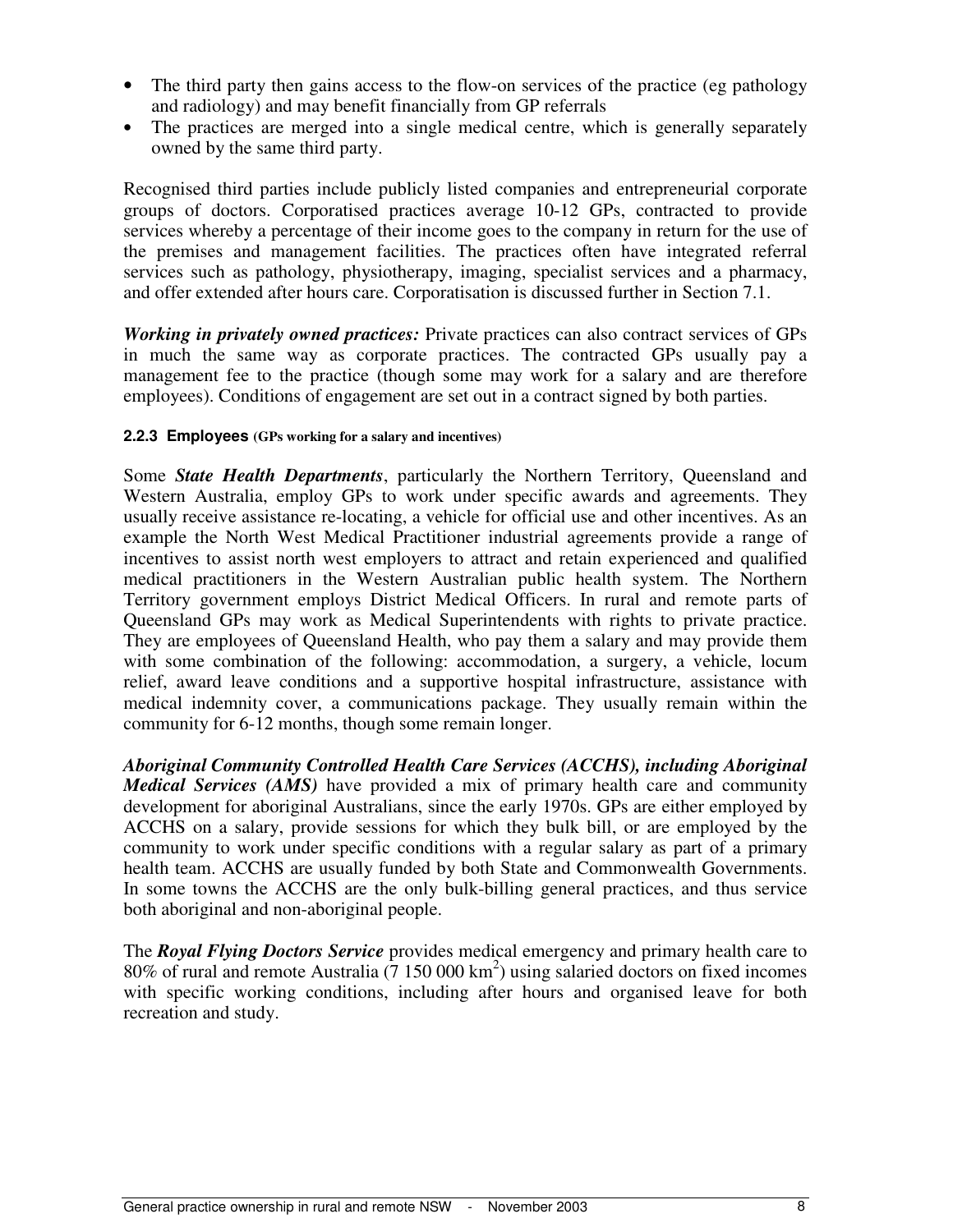# **2.3 Changes in general practice**

Successive Commonwealth governments have implemented changes influencing the way in which general practice is structured and funded<sup>16</sup>. In the last 10-15 years changes have included vocational registration, general practice accreditation, financial incentives to GPs to become involved in primary care and population health activities (blended payments), amalgamation of solo and small-group practices into larger, more efficient business entities (resulting in increased employment of practice nurses and non-medical staff such as practice managers), and optimal use of information technology and information management<sup>6-7,17</sup>. GPs are also asked to provide information to assist Commonwealth departmental assessments, to participate in programs promoting population health, and to respond to a range of Commonwealth government and other surveys. The major reforms are summarised in Appendix 1.

Other significant influences driving change in the general practice environment include changes to the demographics and attitudes of both the GP workforce and the communities they serve, advances in technology (particularly computer applications), changing financial pressures, changes in the role of GPs (such as an increasing involvement with population health and management of chronic illnesses), and workforce shortages. The roles of nurses and other health professionals is also changing to compensate for the shift of treatment and care responsibilities into the community and lack of growth in the number of GPs (more so in a number of overseas countries than in Australia).

Most changes have focussed on efficiencies and accountabilities of the 'business' and not on the additional administrative and compliance activities generated and their impact on self-employed GPs<sup>7</sup>. GPs and their representative organisations have expressed concerns about rising levels of stress and frustration associated with complying with the administrative component of Commonwealth programs. They feel the increased paperwork and conflicting priorities are detracting from the delivery of care to their patients, with little impact on quality medicine<sup>18-19</sup>. The lag in receiving payments can also be a challenge for practices with a high turnover of GPs. The AMA estimates that GPs commonly spend 3-7 hours per week on paperwork<sup>19</sup>. The burden is heaviest in small practices. Practice size (as one element of economies of scale) is therefore a significant factor in attitudes to the quality requirements associated with accreditation.

In July 2002 the Productivity Commission was asked to conduct research examining the administrative and compliance costs associated with Commonwealth Government policies and programs that impact on general practice. They reported that in 2001-02 the estimated incremental administrative and compliance costs resulting from Commonwealth policies and programs amounted to around \$13 000/GP/yr<sup>7</sup>. Costs associated with Vocational Registration, the Practice Incentives Program and the Enhanced Primary Care program accounted for over 75% of these costs. Veterans Affairs, Family and Community Services, Centrelink and Pharmaceutical Benefits Scheme authorisations account for less than 6% of costs each. GPs receive government payments that exceed the measurable administrative and compliance costs for most programs. The Productivity Commission also reported that filling out forms accounts for a small share of the measurable administrative and compliance costs, but is a significant source of stress-related and other intangible costs, which are difficult to quantify.

*Incrementally general practice has accepted more and more bureaucratic requirements for patient management. It remains unclear whether there is an improvement in health outcomes due to this or whether there is an economic benefit*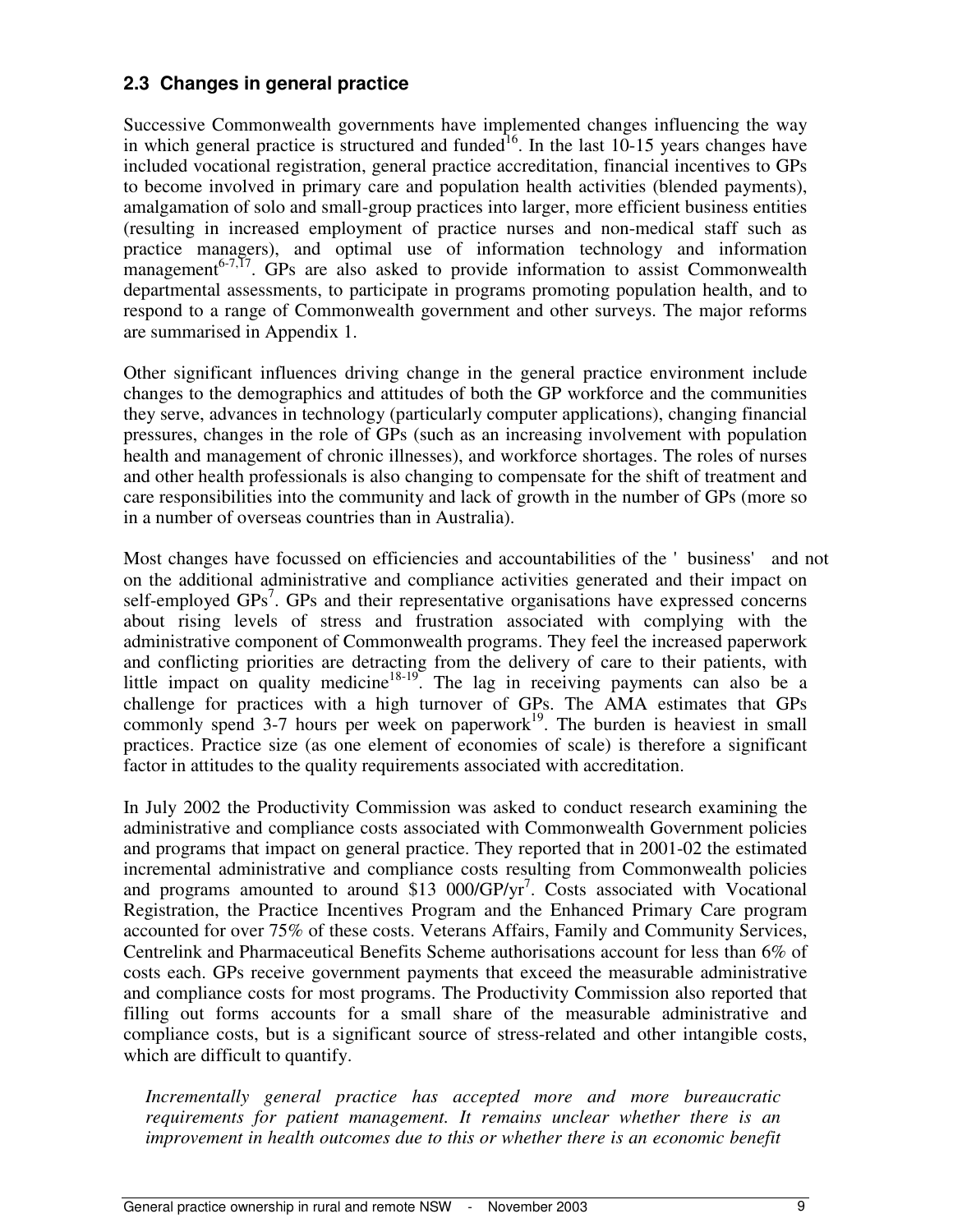*in terms of health spending. There is certainly little benefit to the GP doing the work. With good practice support there may be a benefit to the management of an individual practice but this comes at a cost that may not be able to be recouped at this level. GPs need to feel valued for the work they do. Not the forms they fill out 18* .

### **2.4 Another generation of general practitioners**

Workforce characteristics, which influence participation in the workforce and hence the number of GPs required to meet the expected patient demand, are changing. The historical view of a male GP working tirelessly for a community for most of his working life is going out of focus. This is well illustrated by the demographics and attitudes of medical students. Of the 604 applicants to the General Practice training program in 2003, 56% were female, 67% were born overseas and 35% did their undergraduate training overseas 20 *.* In addition, 62% were aged over 30 years, twice as many as five years ago. These figures highlight important shifts (generational change) already noted in the future workforce<sup>21-22</sup>. In addition many medical students are now graduating with a substantial Higher Education Contribution Scheme debt, which must be re-paid to the Commonwealth.

Five of the twelve Australian universities (including the new Canberra Medical School) have introduced a graduate entry program. Therefore many medical graduates are older and more likely to have partners and families. Their partners are more likely to have an established career and they may be less willing to move long distances away from metropolitan centres to train and work. Fewer want to do procedural medicine and work long hours, long term in rural or remote towns.

Thompson<sup>23</sup> observed major differences between the 50 registrars in the Rural Training Scheme in South Australia and the practising rural GPs there in terms of the number of female practitioners, skill levels, emphasis on social and family time, desire for flexible work arrangements and willingness to work in isolated rural environments. Employment for partners was also important and the registrars stated a preference for larger practices within a 300 km radius of Adelaide.

Relative to the past, rural and remote GPs are generally older, more likely to be female, and pressured by the expectation of long working hours (particularly on call and after hours). They are less likely to bulk bill, more likely to be computer literate, less likely to use procedural skills and have more opportunities to work in different ways, for example with Divisions, training consortia, Area Health Services and similar organisations in non clinical roles. They are retiring at an earlier age and are less likely to move to locum or part time work in retirement because of costs associated with indemnity cover<sup>14</sup>.

General practice, as a branch of medicine, is seen as flexible enough to allow female GPs to accommodate their family/social and professional objectives<sup>24</sup>. Increasingly, the rural and remote general practice workforce will need flexible working hours to cater for larger numbers of female GPs, who often choose to work part time for part of their career. For example, 87% of female rural GPs in New South Wales surveyed by McEwin<sup>25</sup> in 2000 had children, and 78% of those had the main responsibility for care of their children. More female GPs self-report as working part time (83%), compared with male GPs (17%), though this varies with age. About 63% of younger females (less than 35) work full time compared with 36% of those aged 35-44 years which coincides with a high level of family responsibility<sup>26</sup>. In 1998, for the first time, females represented over 50% of all students commencing a medical degree in Australia<sup>9</sup>. Female GPs tend to be younger (44% of GPs under 35 years are female compared with 13% of GPs aged over 55 years), reflecting the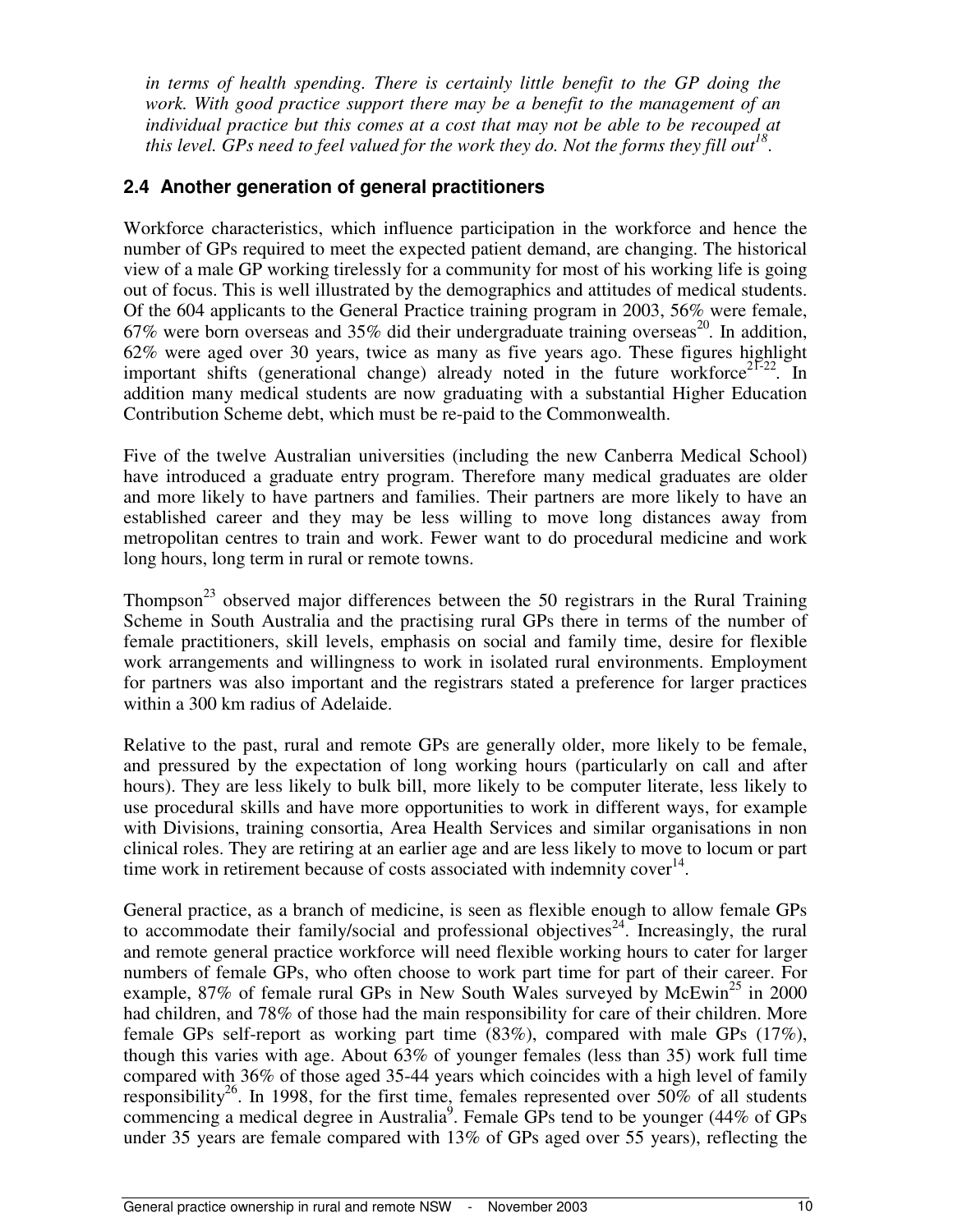increasing proportion of females entering medical schools. It is estimated that by 2010 42% of all GPs and 37% of rural GPs will be females<sup>27</sup>.

Many of the rural and remote female GPs interviewed by Tolhurst and Lippert<sup>28</sup> indicated that they preferred to work in a group practice with four or more GPs working in a combination of full and part-time positions. Such practice structures were seen to provide more flexible working arrangements that reduced their on-call and other hours responsibilities and their reliance on locums to cover for holidays and other leave. As well as flexibility and shared workloads, female GPs valued the opportunity to work in salaried, assistant or contract positions. Many preferred blended payments, which they felt rewarded their involvement in population health initiatives better than relying completely on fee for service income. Many felt that the business management side of being a practice principal was too time consuming and would impact negatively on family time.

Pope and Deeble<sup>12</sup> identified two types of GPs in their analysis of the Australian Rural and Remote Workforce Agencies Group (ARRWAG) minimum data set. The first is a group of older, mostly male, resident GPs who work relatively long hours and who are likely to have been in rural (and to a lesser extent remote) areas for a long time. They are more likely than other rural and remote GPs to practise advanced procedural skills. The second is a group of transitory GPs who move in and out of rural and remote locations more frequently, often while training. These GPs are more likely to be younger and female, and a considerable proportion have trained overseas. They work fewer hours and are less likely to regularly practise advanced procedural skills, but are more likely to regularly practise emergency care and aboriginal health care.

In future, for a variety of reasons, there is likely to be a more mobile rural and remote GP workforce working fewer hours/GP. This will place more emphasis on the need to recruit additional GPs. Non-financial incentives such as flexible working hours, adequate locum support, less frequent on call work, support for professional development, information technology and administrative support, and different practice models are becoming essential recruitment tools for GPs and for communities.

## **2.5 Another generation of general practices**

One of the issues identified as warranting immediate action in the review of the 1992 General Practice Strategy<sup>29</sup> was the need to promote new practice organisational arrangements to encourage efficiency and provide better lifestyle and career choices of GPs. This is happening in response to Commonwealth reforms, economic forces resulting in lower unit costs in group practices and expectations of the new generation of GPs and patients. Practices are under pressure to become larger, to function within accredited guidelines, to move towards a primary health care approach, and to rely increasing on computerisation (Appendix 1). Practice nurses, administrative/support staff and others are regularly employed by general practices. Group practices are more likely to include nonowner GPs who are paid on a percentage of their gross income, or who work for a salary.

The external operating environment has also changed significantly. Divisions of General Practice and Rural Workforce Agencies offer direct support to GPs and practices. Academic support is more accessible with the establishment of University Departments of Rural Health and Clinical Schools, and regionalised postgraduate training programs. There is support for general practice research through the Commonwealth funded Primary Health Care Research Evaluation and Development scheme. As a result the range of professional roles available to rural and remote GPs has increased markedly to include management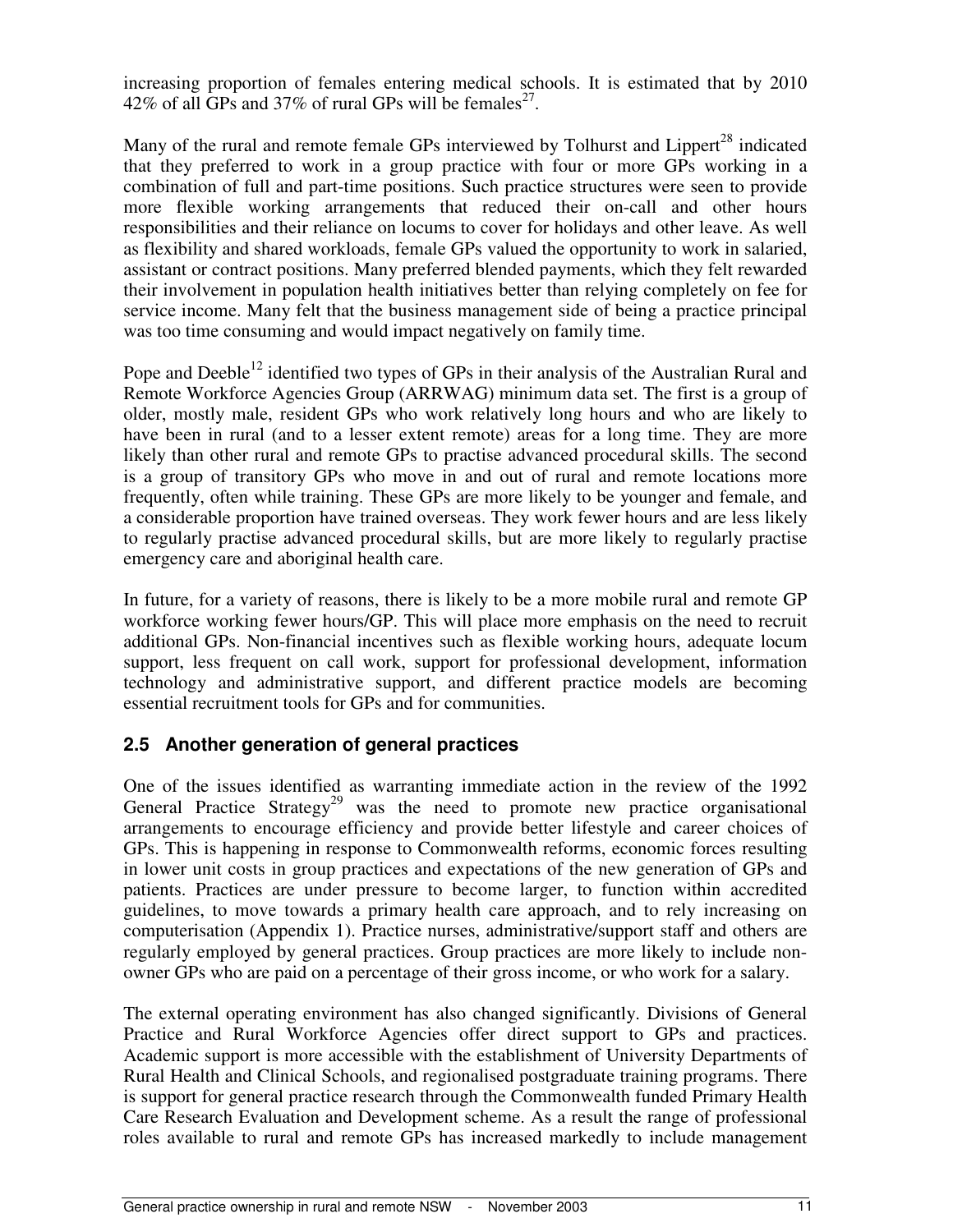roles within expanded practice structures, health promotion, teaching and supervision roles, working for medical-political organisations and undertaking research.

Doran<sup>30</sup> gives a relevant thumbnail sketch of the new style of general practice. She outlines how the Otway Medical Clinic formed by the merger of two general practices. The clinic is housed in modern, comfortable facilities. Staff include a practice manager, a practice nurse, a diabetic educator, an asthma educator, 12 support staff, 8 doctors, one registrar and visiting specialists. Along with this comes a growing stockpile of paper work and pressure to function within accredited guidelines. The practice promotes itself as a private business (rather than the traditional concept of a 'country practice', and charges privately, bulk billing only a few patients. The practice manager estimates that \$100 000 was spent to computerise the practice alone. She goes on to say that more could be done.

*I'd envisage an extensive, holistic health service under the one roof. I would like to see a natural medicine aspect in the clinic, perhaps someone with specialised counselling skills. It's not limited.*

In another example, a group of local GPs in Wollongong have developed a business model for a purpose-built medical and business center to boost profits<sup>31</sup>. They each put up money to build a purpose built facility to house the centre. Participating GPs would enjoy all the benefits of corporatisation, such as top-level administrative support and a secure income, as well as independence and true doctor ownership (which distinguishes this model from a corporate practice where ownership often rests with a large company not professionally involved, Section 7.1). Potential tenants for the centre include X-ray and pathology providers, chemists, newsagents, florists, cafes and health funds.

These are examples of the growing number of larger, more diverse, business like practices emerging as a result of changes over the last 5 to 10 years. However, they are only feasible where the population base is large enough to support them.

### **2.6 Remoteness as a factor in general practice ownership**

The economics of general practice and infrastructure requirements make it desirable to have group practices with at least four GPs<sup>32</sup>. Access Economics<sup>33</sup> found that the practice cost per GP fell significantly as the number of GPs increases from one to about eight full time equivalents. During community consultations as part of RDN's workforce planning process, many rural GPs agreed that the ideal size for rural practices is 4-6 GPs<sup>14</sup>. A minimum catchment of 4 - 5000 people is required to support a general practice of 4 or more GPs<sup>32</sup>. However, communities of less than 4000 people also expect resident GP services, leading to a higher proportion of practices with one to three GPs. These smaller practices have higher overheads/GP and face a number of challenges to remain financially viable.

Larger practices have become accredited, and have evolved business and support structures to take advantage of the diversity of income sources now offered by the Commonwealth, including the appointment of practice nurses and other non-clinical staff. Time needed to run the practice, and the overhead costs generated, increase accordingly, as does potential income. One GP interviewed by the Productivity Commission<sup>7</sup> (page xix) stated that he:

*…does not encounter difficulties when complying with the programs. This is because he is able to rely on systems and procedures developed by the practice administration staff and because the practice employs several nurses…*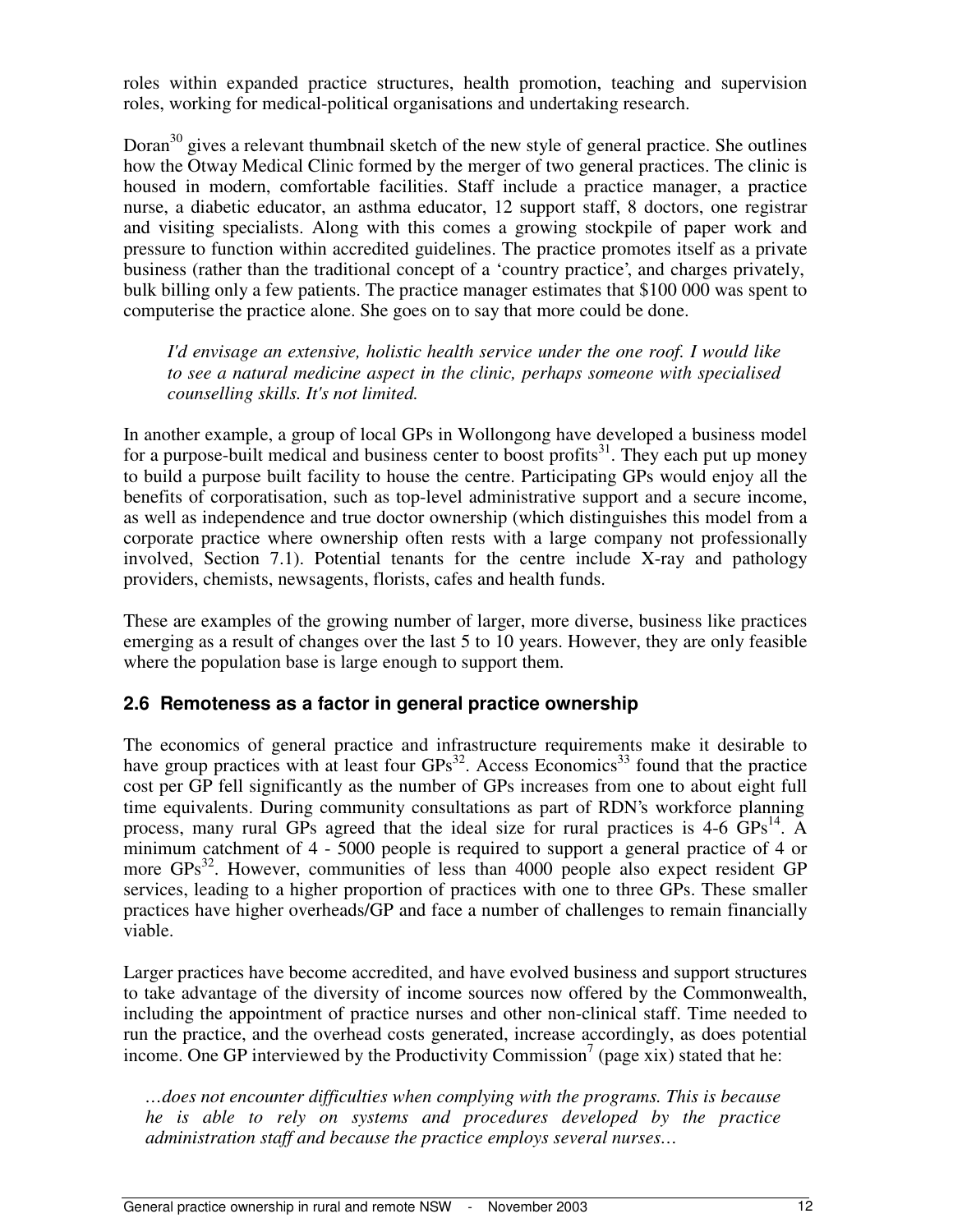Larger practices have the potential to offer a wider range of primary care services, afterhours care from within the practice and a more balanced lifestyle for those who work in the practice, while achieving higher profits through increased efficiency and economies of scale.

In smaller practices, where less staff are employed, accreditation and the subsequent administrative load generated by blended payments are often largely absorbed by the GPs themselves, on top of their clinical load*.* Traditionally, rural GPs have been unable to take advantage of co-location or share management practice models to alleviate the higher costs of fuel, telecommunications, freight, transport and most commodities 6 .

It is possible for practices to link up electronically to form 'distance-networks', which can facilitate innovations such as shared organisational and staffing arrangements, leading to improved economies of scale and professional exchanges. Other possibilities include facilitating on-call rosters, emergency after hours care for patients and town rosters for sharing anaesthetics and obstetrics after hours.

Such advantages are being recognised in some areas, but are not yet widespread, and do not in themselves reduce the burden of small business ownership sufficiently to make smaller rural and remote practices attractive. Only 4 out of 1347 GPs in NSW (RRMA 3-7) reported working in co-located solo practices and the same in virtually amalgamated practices (RDN Database, 30 November 2002).

Practice size is relevant to financial viability, to enabling GPs to take time away from the practice for continuing professional development and recreation, and to maintain a reasonable after hours roster. Small practices are unable to access adequate local professional support, continuing education and other leave. Only minor changes in workforce structure can have large and compounding adverse effects on supply of medical services.

It is often more difficult and expensive to access quality staff and services, such as practice managers/receptionists, practice nurses, computer support personnel and financial support services in more remote areas. It can also be more difficult for small practices to fund oneoff purchases of new equipment and maintain up to date computer and information management technology. These factors tend to be accentuated by increasing remoteness.

In many smaller practices, where one or more GPs have Visiting Medical Officer (VMO) rights, an increasing proportion of the GPs' income is being generated by hospital work. However, the personal cost is high due to more demanding hours, particularly associated with on call and after hours work, and the more demanding continuing professional development required to maintain procedural skills. This has implications for both recruiting and retaining GPs in such communities (Section 4).

In 1968 the then president of the NSW Branch of the Australian Medical Association<sup>34</sup> said in an address to the annual general meeting that:

*It is apparent that many rural towns are so unattractive, in terms of medical practice, that a doctor must be possessed of almost a missionarylike dedication to remain there. …The small isolated Western town, which could support one doctor, has the least appeal*.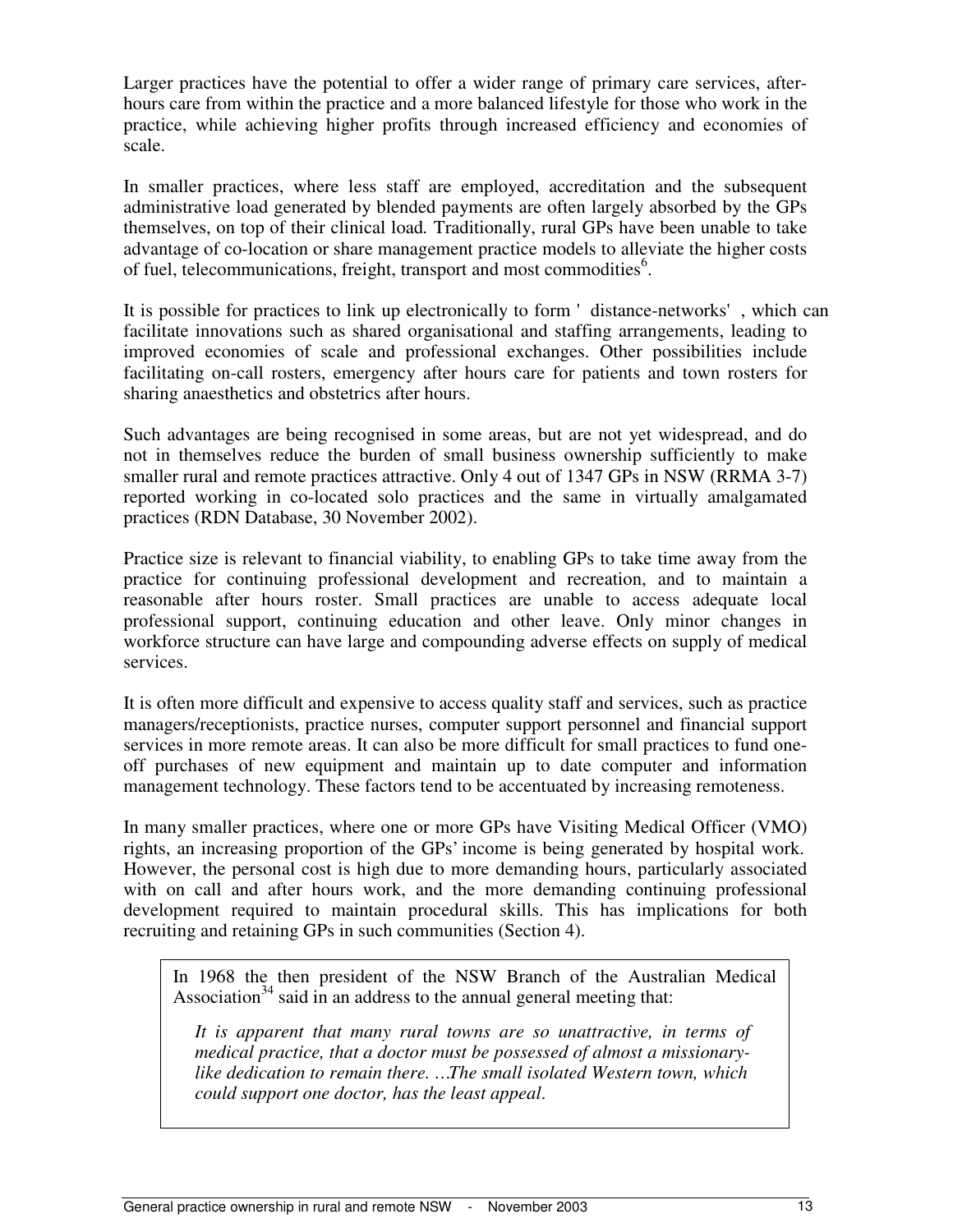# **3. General practice ownership in rural and remote NSW**

The majority of GPs in rural and remote NSW provide primary medical care in their practices as private practitioners. Many also provide in-patient and after hours services in State government funded public hospitals. For their hospital work GPs are paid on a fee for service basis with payment from the local area health service (AHS), according to the Rural Doctors Association Settlement Package (an agreement between NSW Health and the Rural Doctors Association, NSW). GPs working as VMOs in the few towns not participating in the Settlement Package are paid on a sessional basis. Relatively few GPs work as employees of organisations. Those who do are remunerated through a range of different salary/fee for service arrangements. The NSW Government (unlike Western Australia, the Northern Territory and Queensland) does not employ GPs or provide infrastructure for them to work in general practice in more remote locations (Table 3.1).

|                           |  |  |  | Table 3.1 Primary source of income for GPs in NSW compared with other states [Source: |  |  |
|---------------------------|--|--|--|---------------------------------------------------------------------------------------|--|--|
| Pope and Deeble $^{12}$ ] |  |  |  |                                                                                       |  |  |

|                                                         | NSW     | Tas                         | <b>SA</b> | Vic     | WA     | Old | NT     |
|---------------------------------------------------------|---------|-----------------------------|-----------|---------|--------|-----|--------|
| Fee for Service                                         | 60%     | $80\%$                      | 695       | 81%     | 56%    | 53% | 29%    |
| Private practice<br>salary                              | 36%     | 8%                          | 27%       | 8%      | $21\%$ | 20% | $\%$   |
| $Salary - other*$                                       | 4%      | 2%                          | $4\%$     | $1\%$   | 23%    | 28% | $70\%$ |
| $\mathbf{a}$ , and $\mathbf{a}$ , and $\mathbf{a}$<br>. | $\cdot$ | $\sim$ $\sim$ $\sim$ $\sim$ |           | 1.01110 |        |     |        |

\* includes state salary with or without rights to private practice, ACCHS salary, non-government salary and local government salary

### **3.1 The general practice workforce**

In November 2002 there were 1347 GPs residing and practising in RRMA 3-7 areas in NSW (RDN Database, 30 November 2002). The general practice workforce is reasonably stable with an average of 15.5 years spent in rural practice and the majority of GPs working in RRMA 3-5 areas (Table 3.2). Ninety one percent self report as being vocationally registered,  $65\%$  have VMO status and  $27\%$  are female<sup>26</sup>, though this percentage is steadily increasing, and is expected to reach 37% on a national level by  $2010^{27}$ . The average age of the existing workforce is 48 years and they work an average of 46.6 hrs/week in clinical work, including both full time and part time GPs (Table 3.2). The characteristics of GPs differ according to the geographic region in which they work. On average GPs working in remote areas are more likely to be younger males who are more mobile and work longer hours.

**Table 3.2: Characteristics of the NSW rural general practice workforce at November, 2002 [Source: NSW Rural Doctors Network Database, 30th November, 2002]**

| $RRMA*$ | Number of<br><b>GPs</b> | <b>Female GPs</b><br>$(\%)$ | (vears) | Average age Average clinical Average years<br>hours (per week) spent in rural | practice | Number of<br>towns with<br>resident GPs |
|---------|-------------------------|-----------------------------|---------|-------------------------------------------------------------------------------|----------|-----------------------------------------|
|         | 285                     | 36%                         | 47.7    | 37.1                                                                          | 16.7     | 18                                      |
| 4       | 429                     | 30%                         | 47.3    | 44.0                                                                          | 15.0     | 52                                      |
| 5       | 602                     | 24%                         | 48.9    | 52.6                                                                          | 15.6     | 139                                     |
| 7       | 31                      | 23%                         | 42.6    | 54.0                                                                          | 8.5      | 16                                      |
| Total   | 347                     | 29%                         | 48.0    | 46.6                                                                          | 15.5     | 225                                     |

\*No RRMA 6 areas in NSW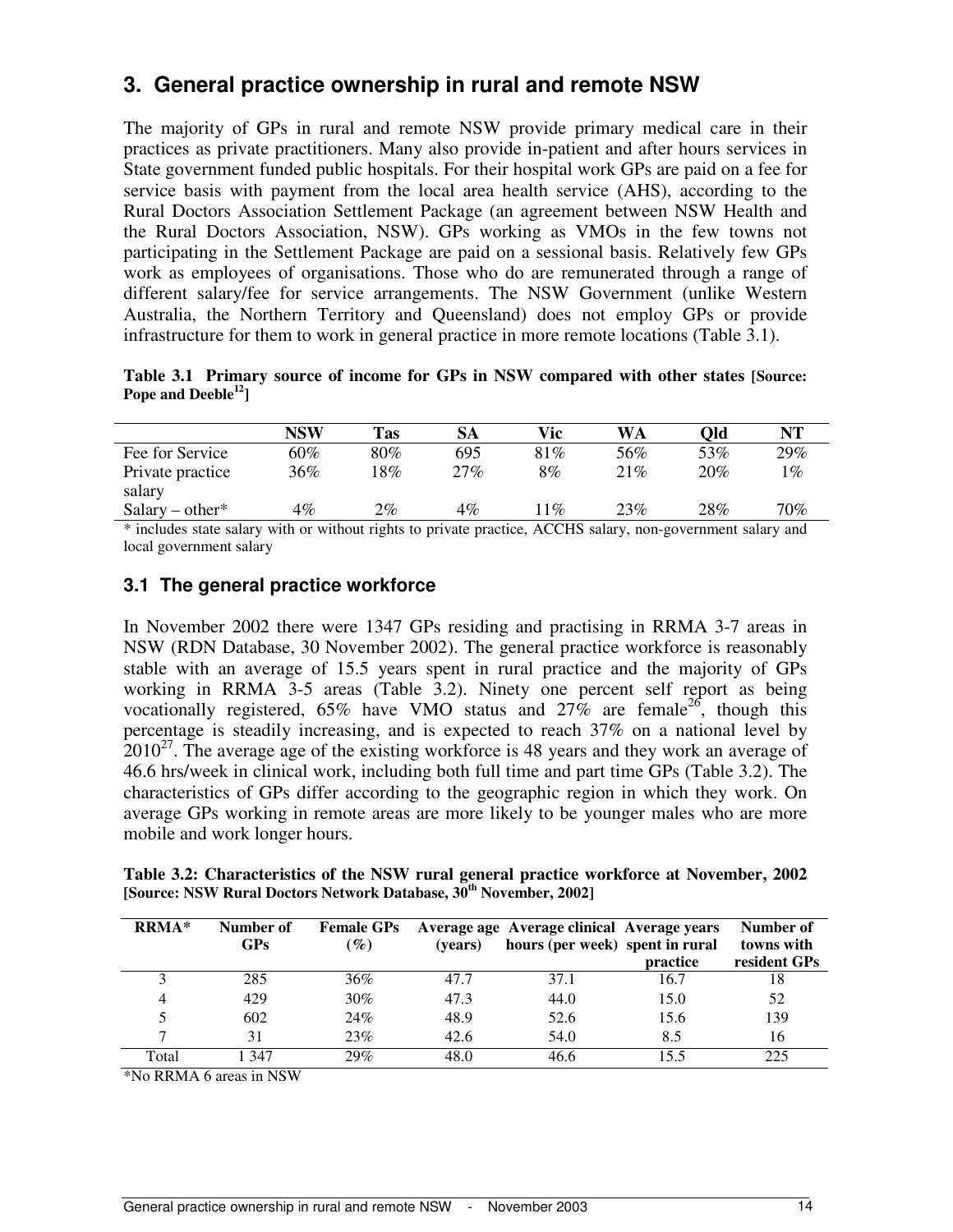# **3.2 Practice size**

In December 1999, approximately 19% of Australian GPs worked in solo practices and 66% worked in practices consisting of 3 or more GPs 35 . In November, 2002 in rural and remote Australia (RRMA 4-7), approximately 17% of GPs worked in solo practices<sup>10</sup>. The proportion of GPs working in solo practices varied according to RRMA, with 12% in RRMA 4, 19% in RRMA 5, 10% in RRMA 6 (doesn't include NSW) and 35% in RRMA 7. The proportion of solo practices in NSW ranges from 22% in RRMA 3 up to 43% in RRMA 5 (RDN Database, 30 November 2002). On average, 38% of GPs in NSW (RRMA 3-7) work in solo practice. There were 73 solo GP towns and 34 two GP towns in NSW (RDN Database, 30 October 2003).

The majority of general practices are solo or two GP practices, regardless of RRMA (Table 3.3). The proportion is much higher in RRMA 7, where only one out of the 21 practices has more than 3 GPs, reflecting the highly dispersed population. The lowest proportion of solo or two doctor practices are in RRMA 3 (58%), followed by RRMA 4 (61%), and RRMA 5 (73%) (Table 3.3). Fewer than 10% of doctors work in practices with more than 6 GPs.

**Table 3.3 Variation in practice size by RRMA in NSW, November 2002 [Source: RDN Database 30th November 2002, size of practice based on head count not on full time equivalents]**

| <b>RRMA</b> | <b>Practice size</b><br>1-2 GP $(\%)$ | <b>Practice size</b><br>3-6 GPs $(\%)$ | <b>Practice size</b><br>$>6$ GPs $(\%)$ |
|-------------|---------------------------------------|----------------------------------------|-----------------------------------------|
|             |                                       |                                        |                                         |
|             | U.                                    |                                        |                                         |
|             |                                       |                                        |                                         |
|             |                                       |                                        |                                         |

### **3.3 Practice ownership and primary sources of income**

From a national survey of GPs (RRMA 4-7), 60% reported receiving their primary source of income from fee for service payments, approximately 25% received a private practice wage or salary and 5% were state salaried without rights to private practice<sup>9</sup>. Similar data for primary models of service provision show that 78% of GPs in Australia (RRMA 4-7) are resident GPs and 21% (18% in NSW) provide Aboriginal health services. Practice ownership patterns in NSW show a tendency towards individual ownerships and partnerships with remoteness (Table 3.4).

**Table 3.4 General practice ownership structures defined as % of GPs (head counts) in each RRMA category [Source: RDN Database, 30 November 2002]**

| <b>Practice ownership</b> |    | <b>RRMA</b> |    |                |
|---------------------------|----|-------------|----|----------------|
| ( $%$ of GPs per RRMA)    |    |             |    |                |
| Associateship             | 38 | 33          | 27 |                |
| Partnership               | 24 | 25          | 29 |                |
| Individual                | 24 | 29          | 34 | 4 <sub>1</sub> |
| Corporate                 |    |             |    |                |
| <b>ACCHS</b>              |    |             |    |                |
| Other/Unknown             |    |             |    |                |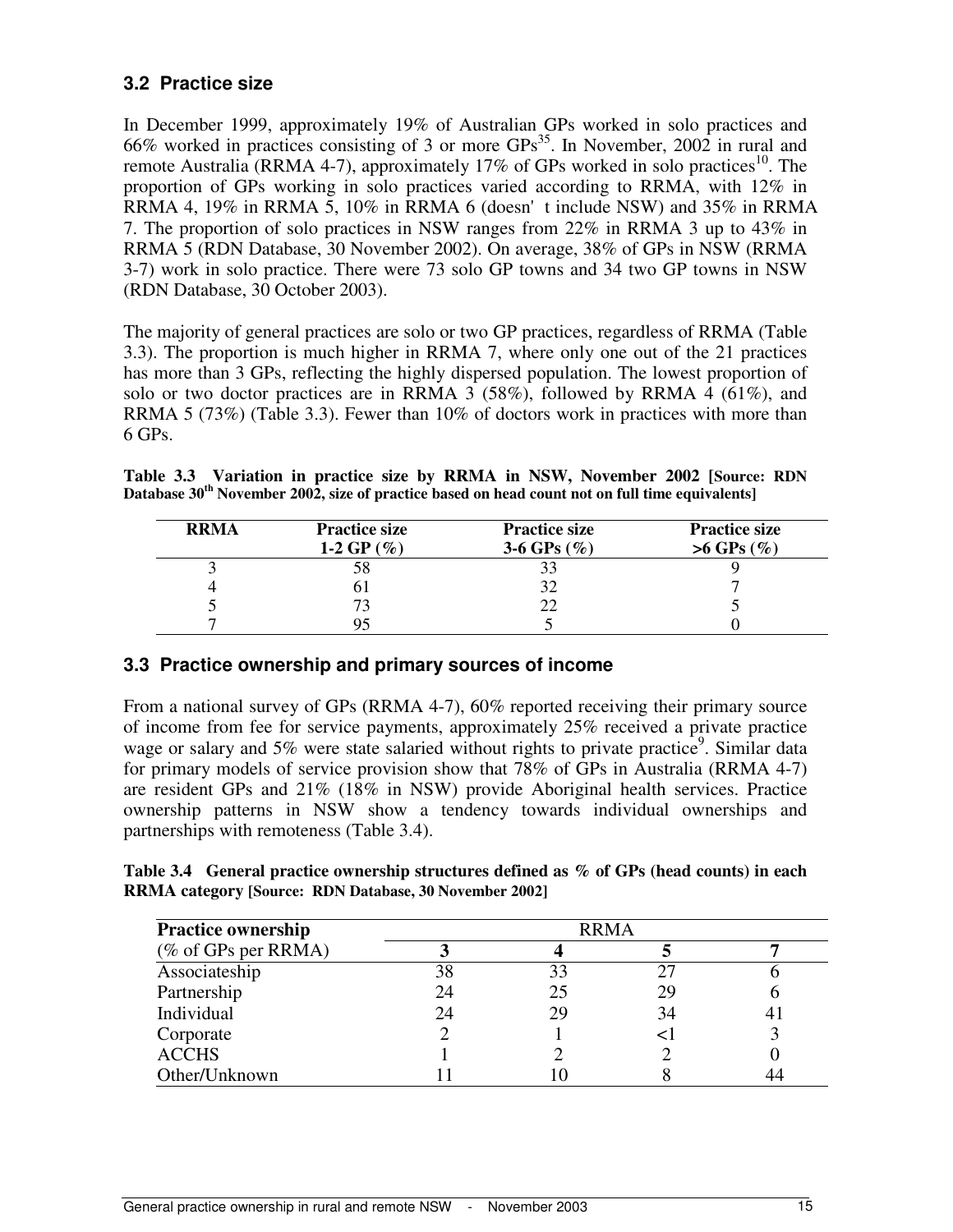# **3.4 Vacancies**

RDN (and its predecessor organisation The Rural Doctors Resource Network) has been advertising GP vacancies for rural and remote practices since 1989 in the RDN Vacancy Booklet. The advertisements are placed by GPs, Divisions of General Practice, local government, Area Health Services, Aboriginal Medical Services, hospitals and individuals. In 1989 there were around 70 advertised vacancies, dropping to less than 40 in 1992. Since then the number has steadily risen to over 100 in 1998, and with the exception of 2001, the number of vacancies has stayed over  $100^{13}$ . Since 2000 RDN has also advertised on its website. In November, 2002 there were 130 actual vacancies advertised. An actual vacancy is defined as the number of (currently unfilled) positions that a community can sustain taking into account the workload of other GPs in that town or community and for which recruitment action is currently underway or has been undertaken but was unsuccessful<sup>14</sup>.

Vacancies, as a proportion of the GP population were highest in RRMA 7 (40%), followed by RRMA 5 (13%), RRMA 3 (9%) and RRMA 4 (7%). In 2002, 53 GPs who had filled vacancies advertised by RDN were surveyed. Over half were international medical graduates (IMGs), compared with almost equal numbers of registrars and Australian graduates<sup>13</sup>. These proportions were also reflected in the 103 arrivals to rural and remote practice during 2002, (RDN database, 2003). A third were IMGs, and the next largest group (approximately one fifth) were from urban practice. Very few IMGs will buy into a rural or remote practice initially, and neither will registrars (about 12% of new arrivals).

# **4. Barriers to recruitment and retention**

The traditional model for general practice is that of small business owners (GPs) working to provide primary medical care. Under this model GPs provide their own practice infrastructure (including buildings, medical equipment and information technology), employ their own staff, and take care of other functions of running a business, such as staffing and practice management.

The most common way to recruit a GP is to identify an individual, provide them with incentives to set up a private business, and retain them for as long as possible by seeing them as part of the community (with personal and professional satisfaction as the major incentives). However, there are many barriers to this process, and these are brought into sharpest relief in smaller and in more remote locations relying on traditional practice structures.

# **4.1 Issues in retaining self-employed practising GPs**

The issues that may be faced by self-employed GPs in rural and remote practices are well known<sup>36-38</sup>. They are summarised here as:

- Geographical isolation, which includes distance from metropolitan centres; and can include separation from family and friends, lack of opportunity for spouses to pursue careers, and access to educational choices for children
- High workloads (including frequent after hours and on call commitments)
- Limited availability and high cost of locum cover for leave and short term emergencies
- Professional isolation, due in part to the potential difficulties in accessing continuing professional development (time away from practice, availability and cost of locums)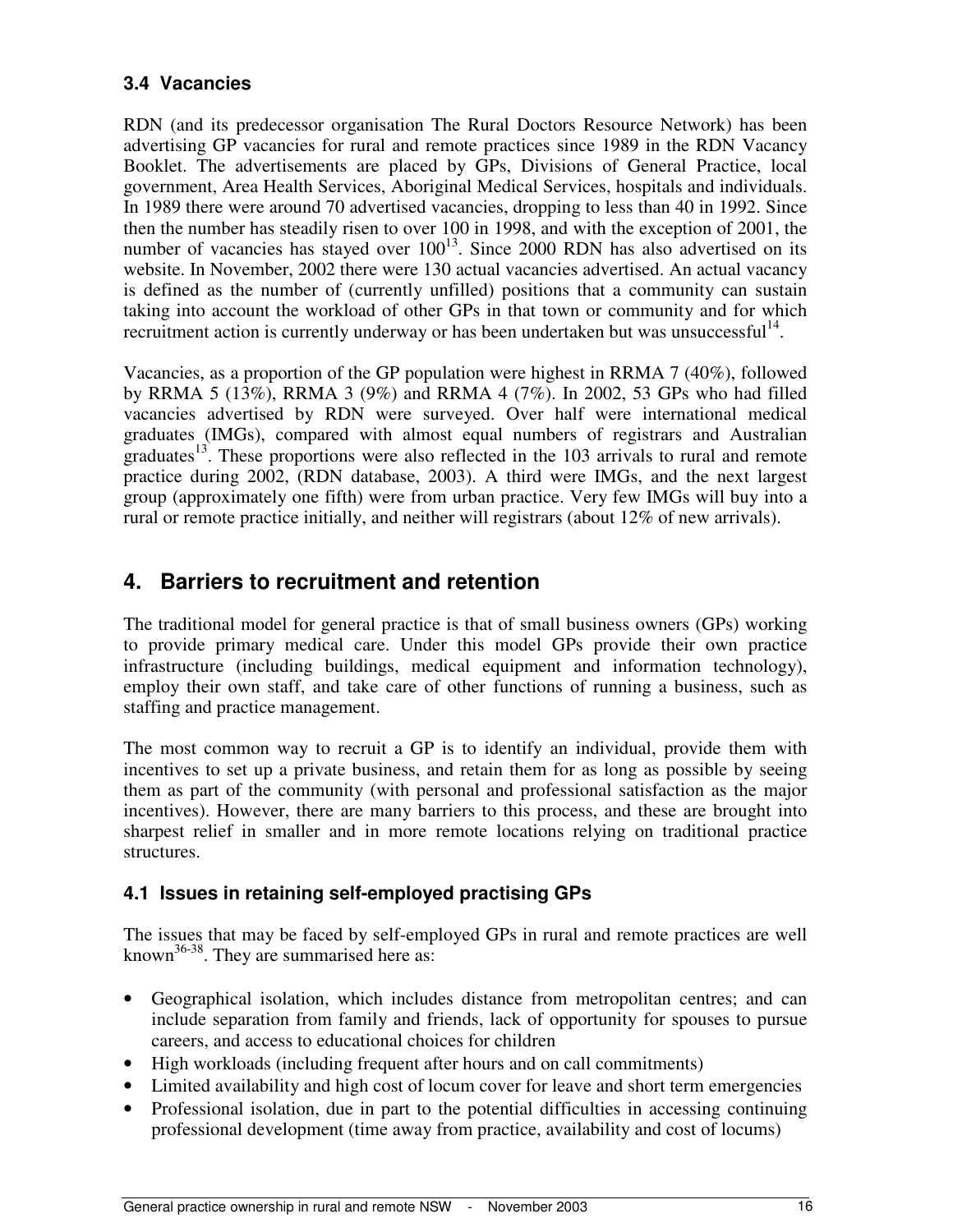- Increasing cost and complexity of practice management, and the demands it makes on the GP's time
- Access to services and skilled personnel in more remote locations.

# **4.2 Barriers for recruiting new GPs**

The issues acting against retaining GPs in rural and remote practices (Section 4.1) also act as disincentives (though not necessarily to the same extent) to recruiting new GPs. More recently, practice ownership has also become a barrier to recruitment<sup>29,39</sup>. Issues include:

- The initial capital outlay for an adequate surgery and residence, particularly when there is no guarantee the assets will appreciate in value, or even be saleable in future. Likewise, there is a financial commitment when buying into an existing practice
- The costs of setting up a practice and employing people
- Many small rural and remote practices are only marginally viable, and are therefore not a good investment
- Many GPs are reluctant to be involved in managing a general practice business, which includes employing staff (including other GPs), accreditation, information technology requirements, obtaining incentive payments, taxation issues and many other facets (Appendix 2)
- As the owner of a business, it is more complicated to leave the practice and the community
- IMGs make up a large proportion of the GPs being recruited into rural and remote practice. They almost invariably start out as employees or contractors and are therefore unlikely to buy into a new or existing practice, at least initially. (In 2002, 48% of all new arrivals excluding registrars, were IMGs - RDN database, November 2002).

The business of running a general practice has become more complex, and involves greater outlays and levels of management expertise. To invest in a business, develop business skills and undertake the administrative load necessary for a profitable practice, and maintain the clinical workload in areas of workforce shortage is very demanding. More GPs are seeking flexible working hours which allow them to spend more time with family and friends; and to develop interests in population health and other non-clinical professional interests such as research, medico-political organisations, Divisions, and teaching and supervision. This leaves them with less time for business ownership and practice management. There is a need to provide these support structures in a different way, to free up the GPs time and encourage them to work in rural and remote general practice.

## **4.3 Barriers for the community**

Many smaller rural and remote communities struggle to maintain accessible high quality primary medical care. They regularly contend with high levels of GP burnout, practices characterised by high GP turnover and difficulties in attracting locums and new GPs. When a solo GP leaves, the practice entity goes as well if there is no one to maintain the infrastructure, pay the bills, employ staff or maintain the practice records. This is particularly critical where the partner of the GP has acted as the practice manager and where there is a shortage of local skills to link in with to establish a new business (for example, practice management, practice nurses, information technology and financial services). Often in this situation the community has a series of locums providing disjointed, reactionary medical care. More patients either go to other towns or go without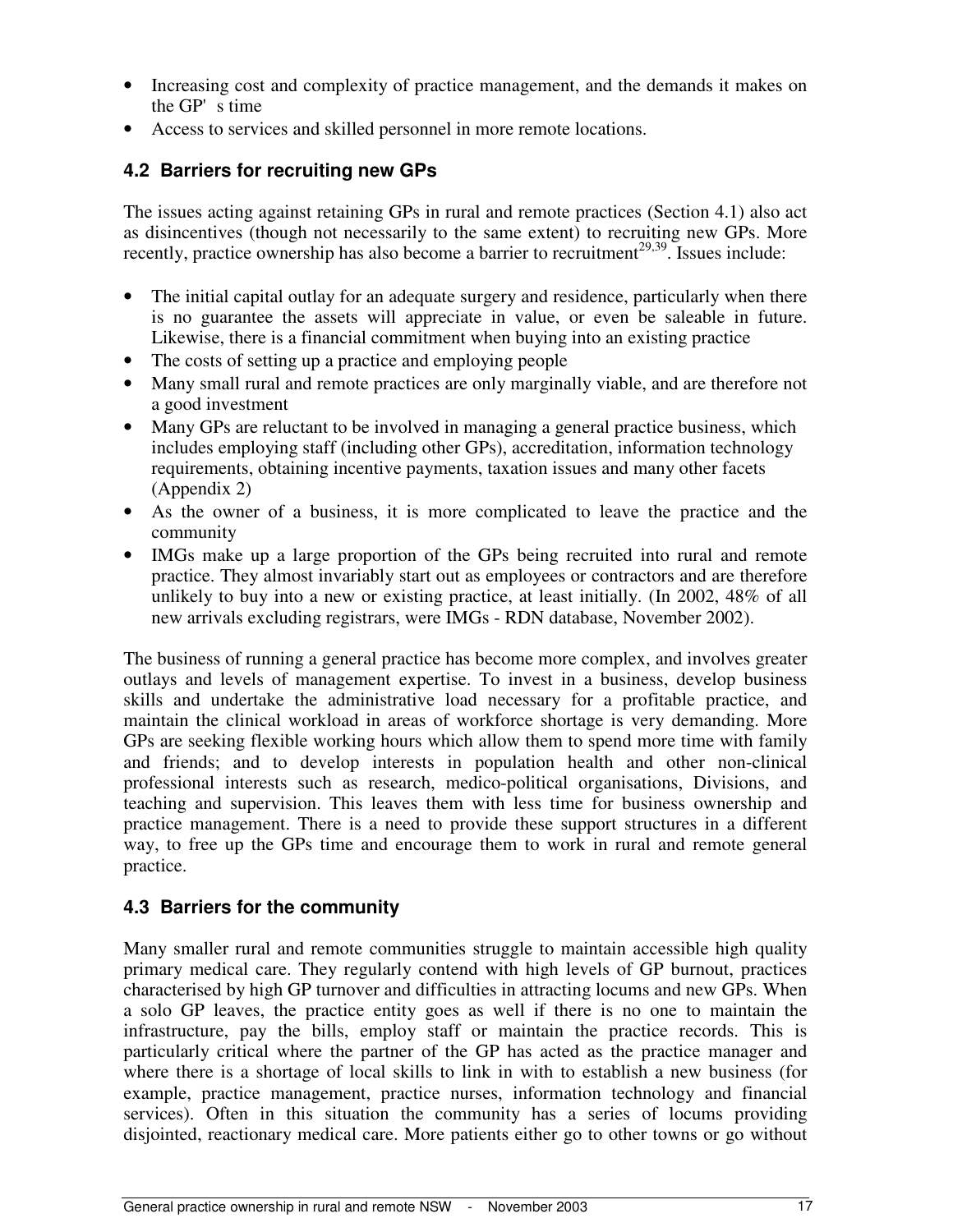when a practice is vacant or relying on a series of locums. This in turn affects the viability of the practice and the ability to recruit a new resident GP, and can be very costly for communities who become directly involved in the process (Section 5.3).

# **4.4 Overcoming the barriers**

The objective of every community is to have continuous, good quality primary medical care delivered by GPs working in financially rewarding, well supported general practices. The benchmark is an accredited, financially viable practice with adequate facilities (including house, surgery and information technology), adequate locum relief for all staff, accessible continuing professional development, adequate administrative support (practice and office management and maintenance of medical records), adequate after hours rosters and robust relationships with the local hospital and other stakeholders. **In many smaller rural and remote communities this can often only be achieved with input from third parties.** Potential third parties include community groups (often led by local government), Divisions of General Practice, Universities, entrepreneurs and State or Commonwealth governments.

In a series of case studies involving communities in all parts of rural and remote Australia,  $Togno<sup>40</sup>$  identified two critical success factors for sustainable medical practices. These were community participation and ownership, and an explicit agreement between the community and the GPs regarding the length of contracted service, the range of services provided and after hours availability. The extent to which communities are able to support their health services will depend on the size, resources and priorities of the community.

# **5. Developing new general practice ownership entities**

In an effort to overcome barriers, a number of models for re-organising general practices involving local communities, local government, local industry, state health departments and universities are emerging. These are discussed in Sections 5 to 7.

## **5.1 Government sponsored medical services in remote communities**

It is widely accepted that privately owned general practice is not viable in very remote communities (for example in remote parts of Western Australia, the Northern Territory and Queensland). In Western Australia, the percentage of GPs in private practice decreases with remoteness, falling to 20% in the Kimberley Division of General Practice compared with 90% in the Southern Division of General Practice<sup>41</sup>.

In most places the alternative to private practice is that government, or a mix of government and community, owns the general practice and contracts GPs to provide primary health care as part of a health care team. GPs work under specific awards and agreements, often incorporating flexible working conditions, including job share. For example, Queensland Health employs both Medical Superintendents and Medical Officers with rights to private practice. Both positions have superannuation, recreation, sick and study leave, and the Medical Superintendent also has automatic right to a rent-free house and often a surgery<sup>28</sup>. The Royal Flying Doctor Service also contracts GPs to provide general practice services to some remote aboriginal communities, for example on Cape York Peninsula.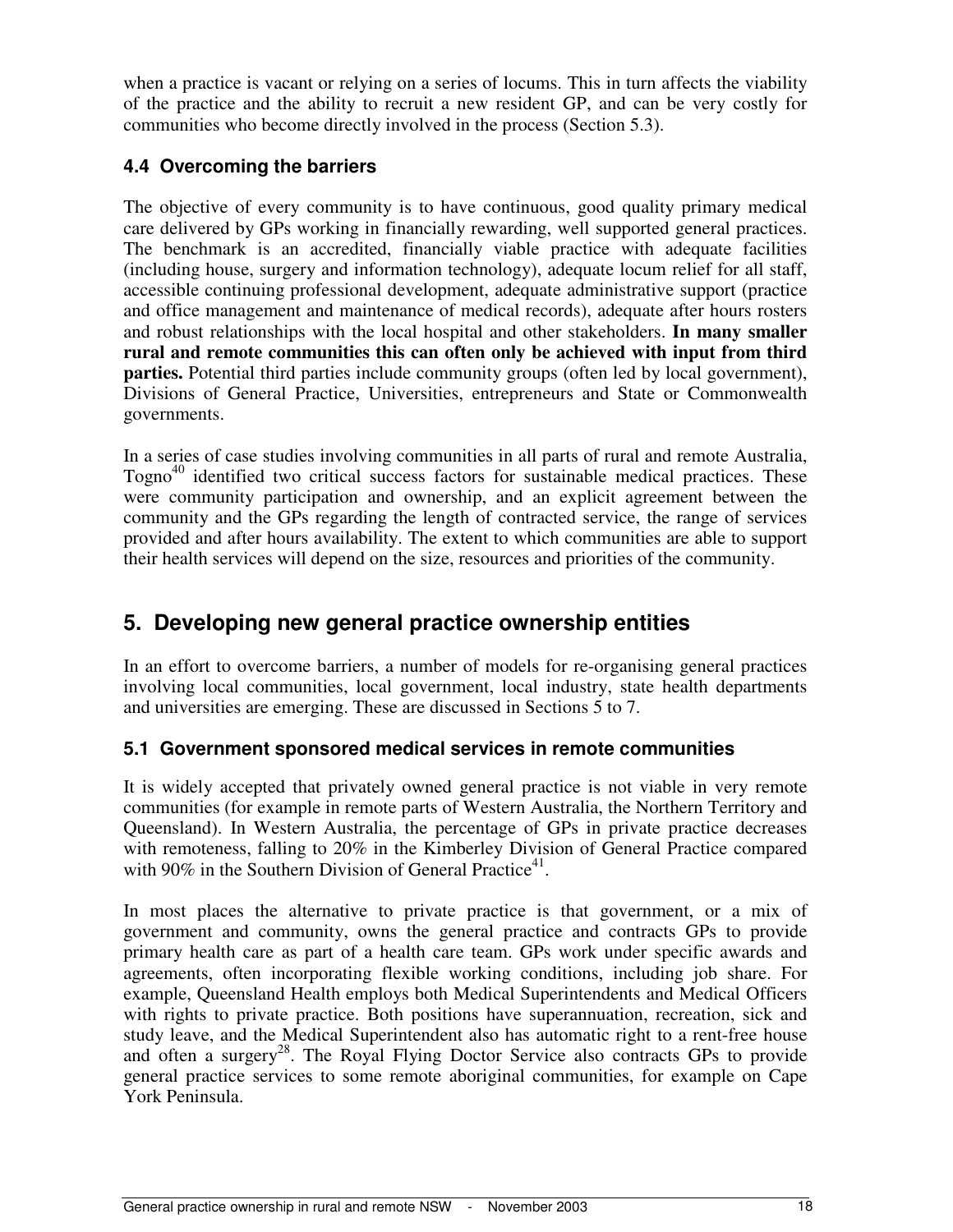Many remote communities rely on ACCHS (totally or in part) to provide a mix of primary health care and community development, primarily for indigenous Australians. ACCHS are often funded by both the State and Commonwealth governments and are found in all states. GPs are either employed by ACCHS on a salary, provide sessions for which they bulk bill, or are employed by the community to work under specific conditions with a regular salary as part of a primary health team.

In the Northern Territory medical services have historically been provided to many of the larger communities by District Medical Officers who fly in and out on a regular basis. More recently a range of health services funding and management structures have developed, based around delivering primary health care in remote Northern Territory communities, many of which have limited resources to play an active role in governing health services. The major players are ACCHS, grant funded Health Services, Territory Health Service health teams, communities and the Commonwealth<sup>42</sup>.

Fee for service remuneration under Medicare does not take into account many of the characteristics of remote practice, such as the need for GPs to practice population health and to provide services which in urban areas can be referred, the on call requirements and the travel distances. Many communities (or regions) rely on pooling funds, including cashed out Medicare payments and other appropriate Commonwealth and State funding to pay their GP salaries<sup>42</sup>. However, even when creatively used and combined with remote area grants, training and relocation grants and continuing professional development support, fee for service payments do not always provide enough to cover the cost of an appropriate remuneration package. Northern Territory Health Services often support GP services by covering practice costs. Communities have also, on occasions, negotiated housing, vehicle costs, private telephone and email costs. Whatever the arrangement, it needs to be transparent. In remote mining communities, mining companies usually step into this role, offering a complete package of incentives to attract GPs.

## **5.2 Community sponsored medical services**

In states like NSW, where the government employs very few GPs, other parties are becoming involved (particularly local government) in a variety of ways to ensure their community has access to adequate primary medical care. The most common types of support given to general practices include involvement in recruitment, assistance with infrastructure costs, administration and practice management support, professional support and developing partnerships within the community to encourage long term sustainability of the practice.

#### **5.2.1 Recruitment**

Recruiting additional or replacement GPs is a vexed issue for many practices and can be time consuming and costly, particularly where the practice is recruiting doctors trained overseas, and where a series of locums provide temporary services. In NSW the majority of GPs are still recruited by individual practices. Support organisations such as Rural Workforce Agencies, Divisions of General Practice and occasionally AHSs, locate and assist in recruiting about half the IMGs recruited into rural and remote practices. For example RDN offers free advertising both on its website and through its Vacancy Booklet, which is widely distributed within the State twice a year. RDN also supports the recruitment of permanent resident overseas trained doctors by screening applicants, assisting with medical board interviews, provider numbers and matching them to a practice.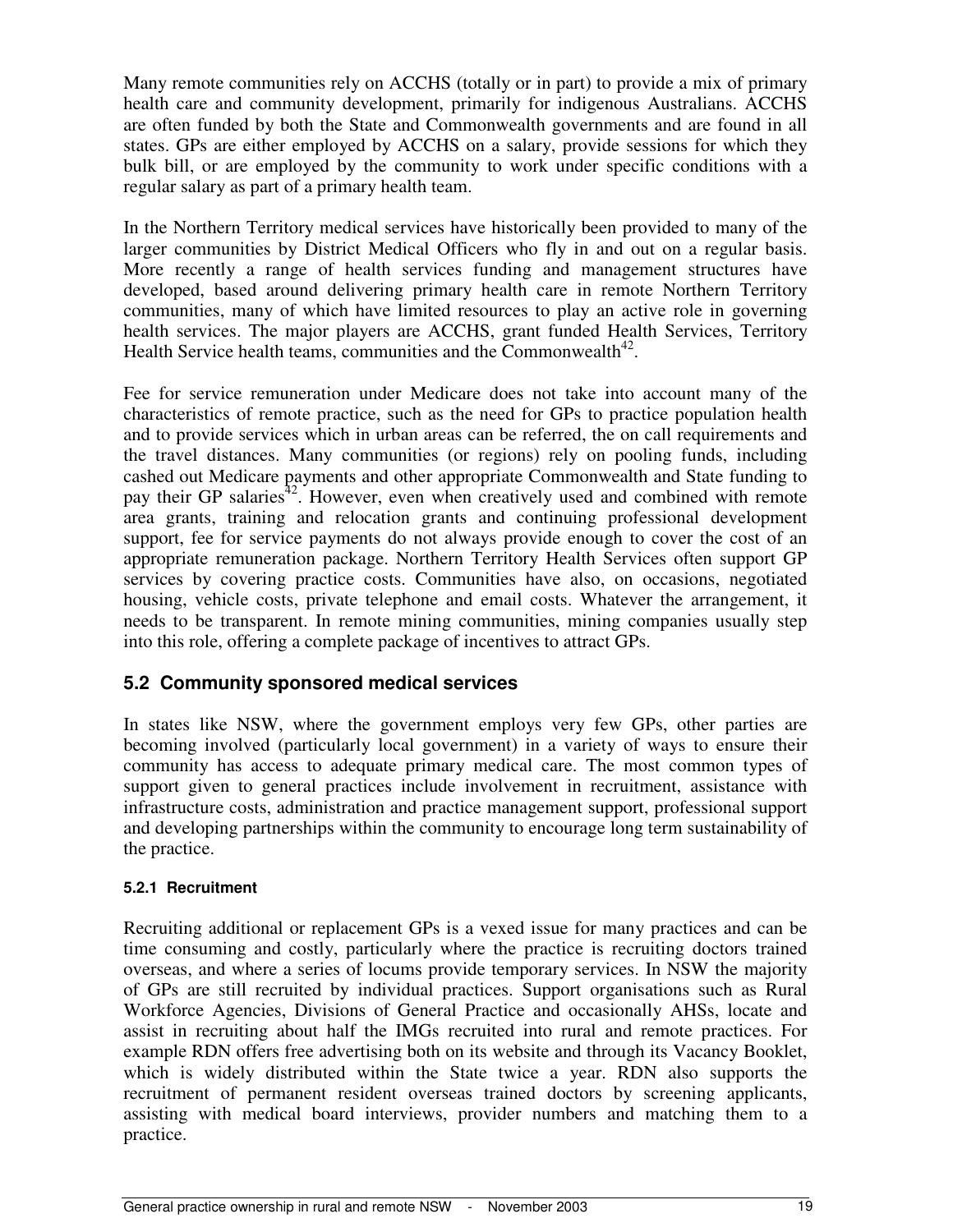Community groups (often local government, which has a large vested interest in the process) are also taking a more pro-active role in recruitment by providing resources and incentive packages for incoming GPs. Community groups can also play an important role in orientating incoming GPs and their families, and being mindful of their needs once they are established.

#### **5.2.2 Infrastructure**

In many smaller communities there is a shortage of both housing and surgery accommodation. Local government is often called upon to provide the physical infrastructure. The incentive packages put together by communities are usually based around the provision of housing and a surgery, either rent free or at a subsidised rate, which reflects a reluctance by many prospective GPs to financially invest long term in the community they are working in.

It also reflects the high number of IMGs being recruited, who are conditionally registered, and may not be in a position to buy into a practice, at least initially. Increasingly recently qualified Australian GPs may be financially burdened by Higher Education Contribution Scheme debts and other limiting financial constraints.

#### **5.2.3 Administration and practice management support**

In many smaller practices there are not enough non clinical staff employed to deal fully with the workload associated with administration and practice management (including maintaining medical records), which then falls to the GP or their family. In areas of chronic workforce shortage, the turnover of GPs and local practice staff, and staff in health bureaucracies makes it difficult to retain corporate memory. Both the Australian Medical Association and the Rural Doctors Association of Australia agree that funded administrative support for GP services with an emphasis on community development is important<sup>5</sup>. This would work best where that support (including practice management and medical record keeping) is independent of the incumbent GPs. Flexible work arrangements, including part time work and job sharing are often the only way skilled staff can be attracted to work in the practice.

#### **5.2.4 Professional support**

Adequate locum cover for continuing professional development, leave and other interests, and arrangements to limit after hours work loads are barriers to retaining GPs in smaller communities.

#### **5.2.5 Key partnerships and networks**

Evidence suggests that the interaction between the local community, local health services and GP peers has a strong impact on the sustainability of medical services in a community<sup>40</sup>. Community involvement comes as a result of strong partnerships being developed between local interests (communities, government and business) to devise workable local solutions. In the process of developing partnerships local networks are developed, local knowledge and problem solving capacity is increased, skills are strengthened, which provides a sense of ownership (and nurturing) by the community of its local health service. This can make practices more attractive to incoming GPs. A good example is the Walgett Shire Health Forum (Section 6.1).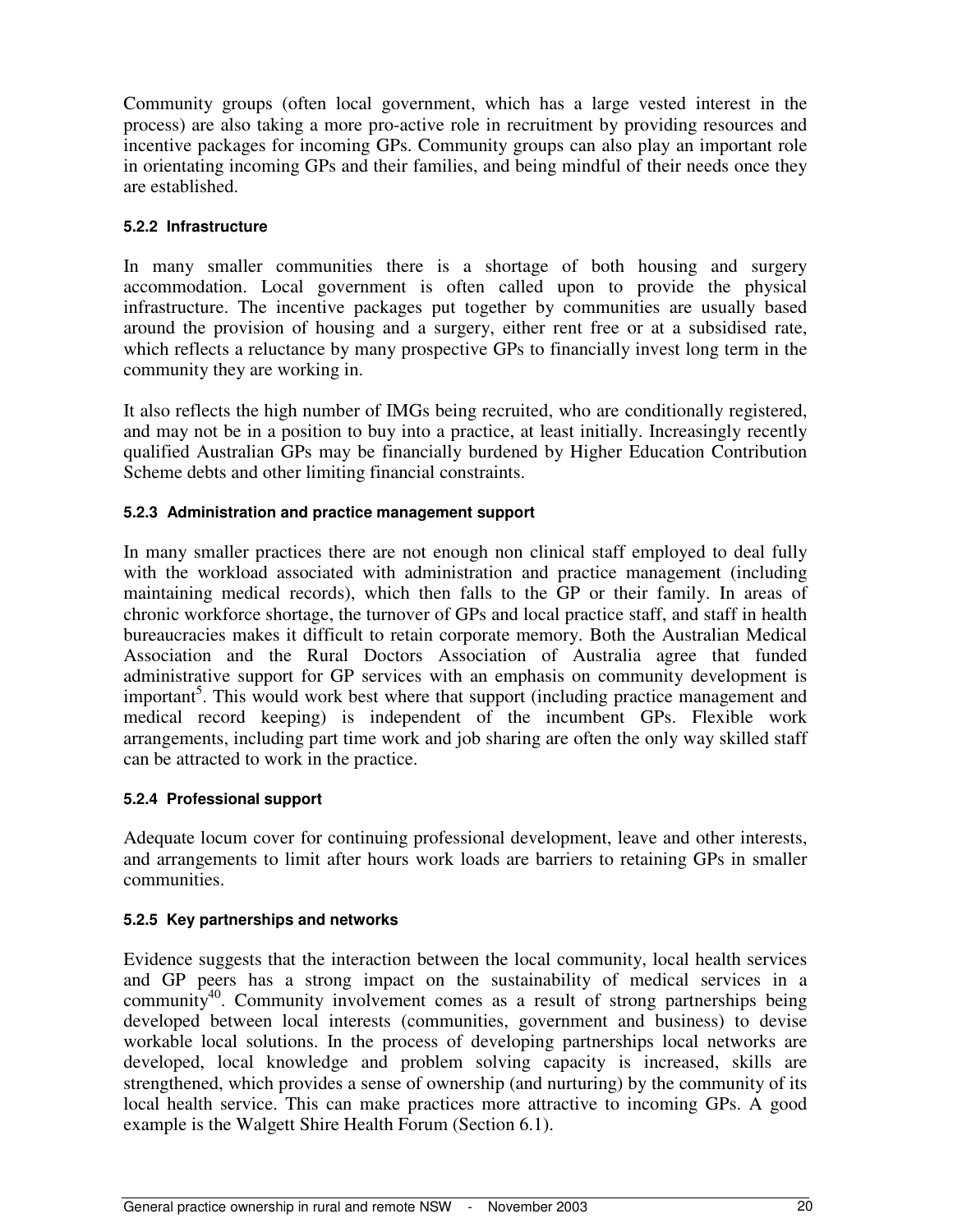Partnerships can also be used to garner more resources for the community. Service agreements between community and providers and employment contracts are tools which help to ensure transparency. Flemming *et al.*<sup>43</sup> give two examples of community fora in South Australia designed to build community partnerships. The Hills Mallee Southern Region Rural Medical Workforce Forum and the Penola and District Medical Support Group draw together stakeholders to develop long term strategies for recruitment and retention. Some of the spin offs from such fora are a sense of community ownership and awareness, a multi-system response to problems, shared knowledge base and capacity building.

Roussos and Fawcett<sup>44</sup> have reviewed the use of collaborative partnerships as a strategy for community health improvement and point out the need for broad community engagement. They also outline recommendations for successful partnerships.

In other words *"Stop waiting for the cavalry to arrive from Canberra and the capital city"* (Peter Keynon).

## **5.3 Local government**

Local government is the most common vehicle for community involvement in attracting health professionals (usually, but not exclusively GPs), particularly in areas of chronic workforce shortage. This happens in response to community pressure and the potentially adverse flow on effects of inadequate primary medical services to other community activities, and to attracting new businesses and professionals.

Initially local councils were involved in meeting and greeting prospective GPs and their families and assisting them with travel and accommodation to visit the local community. Now they commonly supply subsidised or free housing, a building to house the practice, cars, practice infrastructure and information technology, and in some cases, a guaranteed minimum salary package as incentives for GPs to move to their town and set up a practice. Often shire councils effectively find themselves recruiting GPs into a private business as a community service. The local council is often not the employer and they are not able to grant the GP VMO rights to practise in the local hospital. Initially many councils lacked experience with these issues, particularly where IMGs were being recruited.

In response to concerns by local government Tamworth City Council organised a summit in 2002 to discuss the rural doctor shortage called "Finding a Cure"<sup>45</sup>, which passed a number of resolutions regarding community support for and local government intervention in providing medical services. Local government has begun lobbying the Commonwealth government for additional funds to cover the cost of supporting medical services. It believes that such expenditure should be recognised in Commonwealth Grants as it has become a significant and recurring cost in many local government areas.

More recently local councils are also beginning to consider taking on ownership or management of medical practices, either temporarily or permanently, and usually in partnership with other stakeholders. The key is flexibility for both the GP and the community where there is a mutually beneficial outcome. RDN continues to offer advice and support to communities who wish to implement innovative and viable models for sustainable practice. However, the extent to which local government can commit resources to medical services varies according to the viability of the local government itself. Some of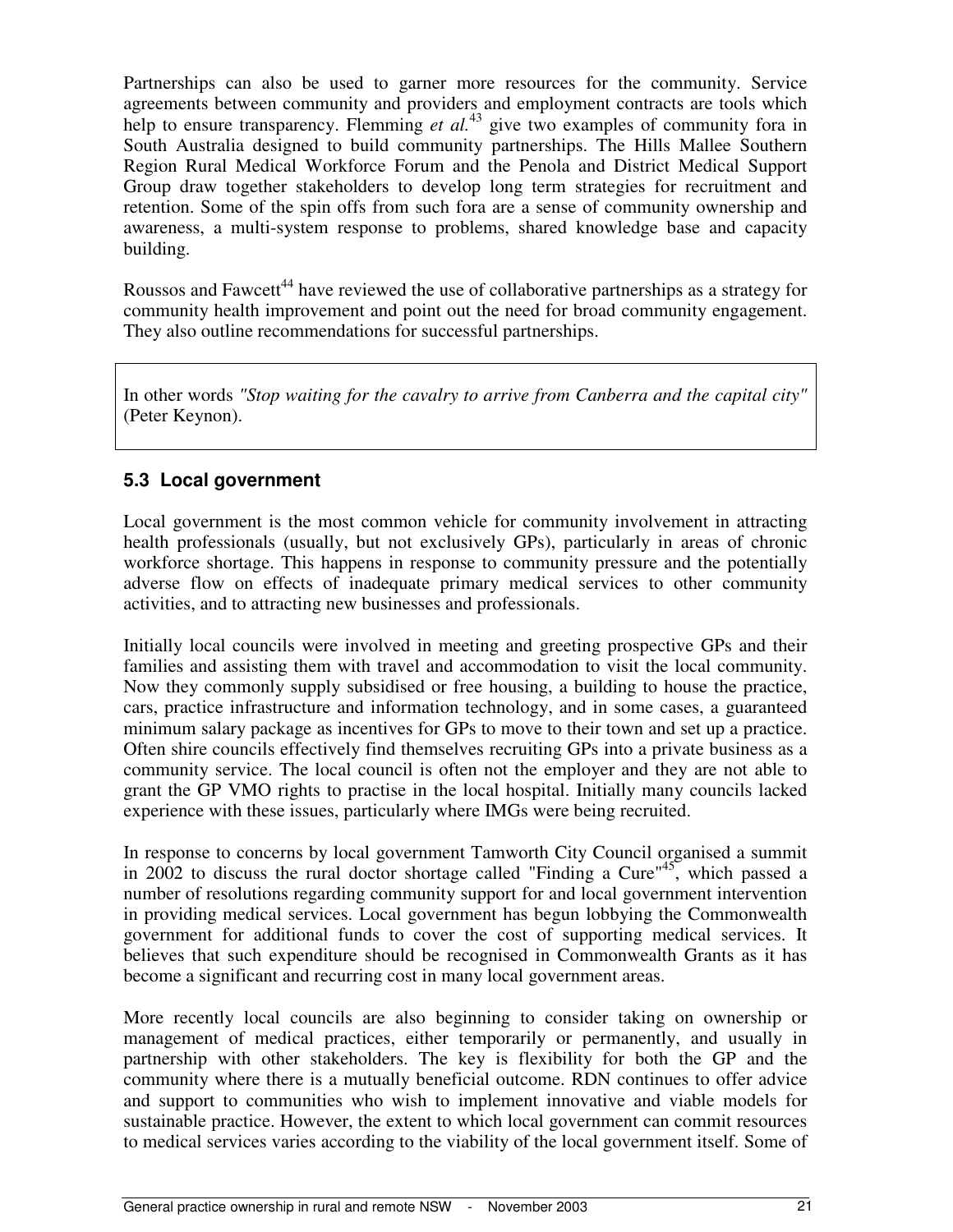the key issues to be considered when establishing a medical practice are listed in Appendix 3.

Some case studies are presented here as examples of the impact local government can have.

#### **5.3.1 Case Study 1 - recruitment: Dalwallinu, Western Australia 46**

The only GP in the rural community of Dalwallinu in Western Australia left the town early in 1995. Dalwallinu is located in the central wheat belt of Western Australia, 250 km from Perth, and has a catchment population of 2000. The medical practice is a private practice with infrastructure (house, surgery and car) provided by the Shire Council. The Shire and the hospital board combined to recruit a replacement GP.

In the 12 months before a permanent GP was recruited there were 7 locum GPs in the practice. The Shire had to obtain provider numbers, furnish a house, provide a car and transport the locums and their families to and from Perth. Because the shire held the practice and not an incumbent practitioner, the locums became employees of the Shire Council and Council held the provider number to enable the locum to practise. Superannuation and insurance had to be arranged. This process cost the Shire in excess of \$20 000. Service provision could also be an issue as the locums have the right to refuse to do hospital visits or outpatient work. And at the same time the community was pressuring the Shire to find a permanent doctor.

Significant issues they faced included; finding interim locum cover, providing a furnished house and motor car, becoming the employer of the locum GP, community reactions, government regulations on recruiting international medical graduates, Health Department restructures and the arbitrary regulations of professionals, and the cost of providing a community service. The State Rural Workforce Agency advertised the position and applied for area of need status, opening the position to an international medical graduate. The immigration procedure, the registration to practise, obtaining a provider number and the information required from both parties is extensive.

### **5.3.2 Case Study 2: Wentworth Shire, New South Wales**

The Wentworth Shire Council owns and operates the local medical practice in Wentworth, and a subsiduary practice in nearby Dareton. Wentworth is in RRMA 7 and has a population of approximately 1500. The Wentworth Shire Council has a population of 7245. The Council built and leases a fully furnished purpose built practice building and employs the practice staff (GP, practice manager/registered nurse, and receptionist) under the same conditions as other Council staff. The Shire also owns the medical records and these will remain with the practice when the incumbent GP leaves. In addition the Shire is responsible for medical indemnity, information technology support, maintenance, human resources and financial management services. The GP has purchased a house and vehicle and provides VMO services to the local hospital. VMO payments go directly to the GP on the usual fee for service basis.

The Council works closely with the practice. A medical service committee meets once a quarter to review the practice, provide strategic direction and address any concerns relating to the practice and its operations. The committee comprises the Mayor, the General Manager, the Director of Corporate Services, two pharmacists and a community representative. The GP and the practice manager also attend. In addition the Director of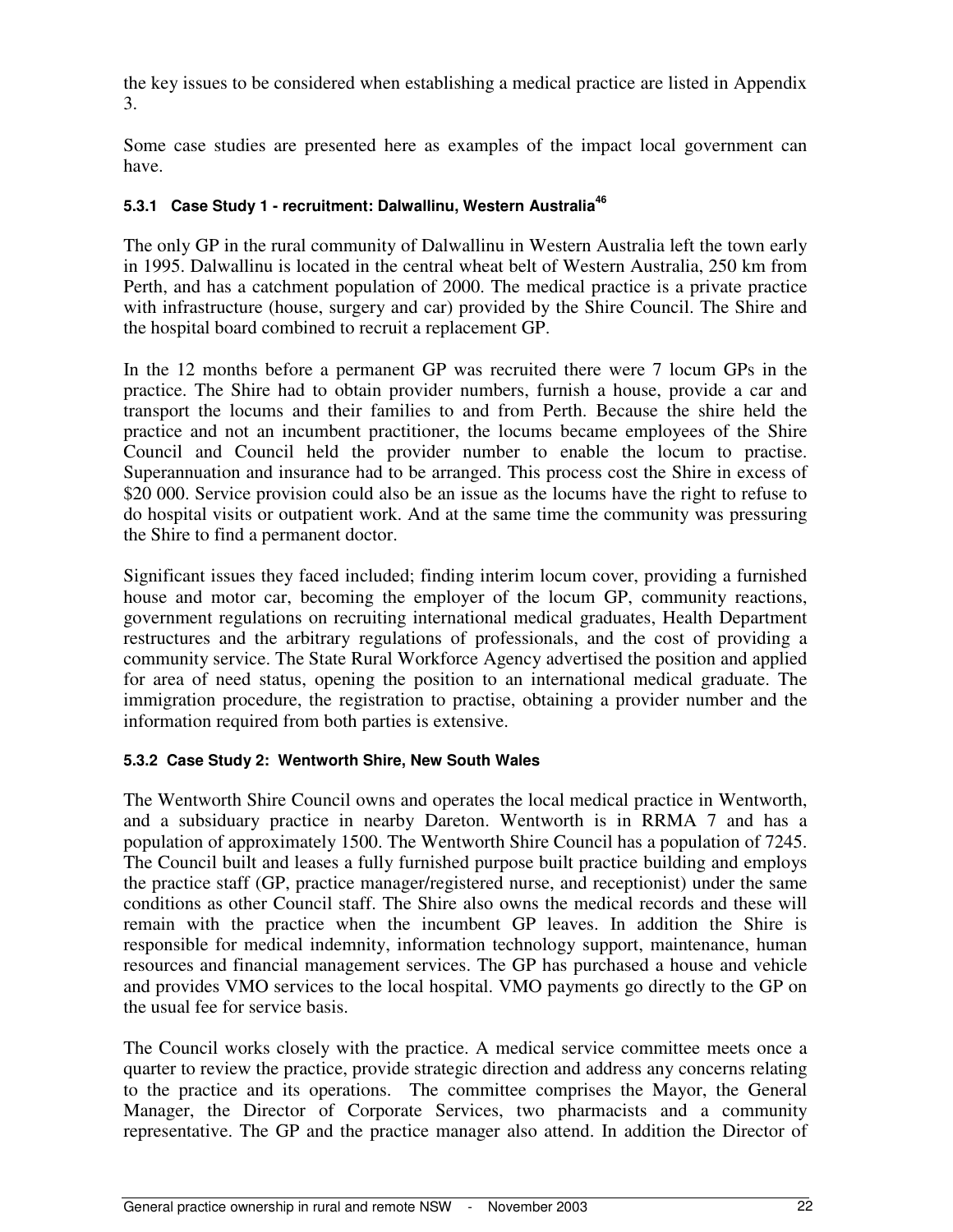Corporate Services with the Council liaises closely with the practice manager in day to day management issues. The practice manager and receptionist come from the regional centre of Mildura (34 kms across the border in Victoria).

#### **5.3.3 Case Study 3: Hay, New South Wales**

Hay is located in the Riverina, 726 km south west of Sydney and has a catchment population of around 4120. Following the departure of two resident GPs in 2001, the Murrumbidgee Division of General Practice and the Hay Shire Council formed a partnership to ensure the continuity of general practice services for the town. Hay Shire Council provides a house and surgery rent free and is responsible for employing practice staff. Contracted GPs are required to sign a service agreement allowing Medicare payments to be cashed out and returned to the Division. The Division remunerates the GP locums on the basis of an agreed percentage of their earnings. VMO payments have been negotiated separately with the AHS to ensure that the Division is paid a flat rate in advance for an agreed level of service by the locum. The Division is also responsible for sourcing locums and paying for all expenses associated with the practice. This includes travel and administration, staff, consumables and accounting. The Division is maintaining the locum service with the view that resident GPs will be recruited to take ownership of the practice (pers. comm. J Redway, Murrumbidgee Division of General Practice).

#### **5.3.4 Case Study 4: Coleambally, New South Wales**

Following the retirement of the only GP in the small Riverina town of Coleambally (postcode population of 937) RDN and the Murrumbidgee Division of General Practice identified an international medical graduate who was keen to take over the practice. However, due to immigration status, the GP was not permitted to manage a business in Australia. The GP was placed on the Rural Locum Relief Program, sponsored by RDN. The Division managed the practice, assisting with the re-accreditation process and paying for wages, consumables and running costs. The Shire purchased accommodation and a surgery and provided the surgery rent free to the Division. The GP has since been granted permanent residency, and an official hand over of the practice has been completed (pers. comm. J Redway, Murrumbidgee Division of General Practice).

#### **5.3.5 Case Study 5: Moama, New South Wales**

Moama (postcode population of 3650) is separated from the northern Victorian town of Echuca by the Murray River. The town has had trouble retaining the services of a GP, and despite its proximity to Victoria, its health services are administered from Deniliquin, approximately 75 km to the north. Murray Shire Council built a combined GP surgery and senior citizen facility in the town, and has since attracted a number of GPs to work there. The Council maintains a landlord/tenant arrangement with the incumbent GPs, but has also provided financial support in other ways, including rent, holidays, furniture, consumables, information technology and recruitment of additional GPs. Since establishing the general practice, a chemist has also moved to Moama. The GP surgery also houses some community health services (pers. comm. G. Murdoch, Murray Shire Council).

## **5.4 NSW Health**

In 2003 the NSW State Government put in place an initiative known as the General Practice Employment Entity program designed to attract GPs to rural areas by improving services and infrastructure. A total of 11 rural areas have recently received one off grants up to \$200 000 in value. The grants are being managed through partnerships between AHS,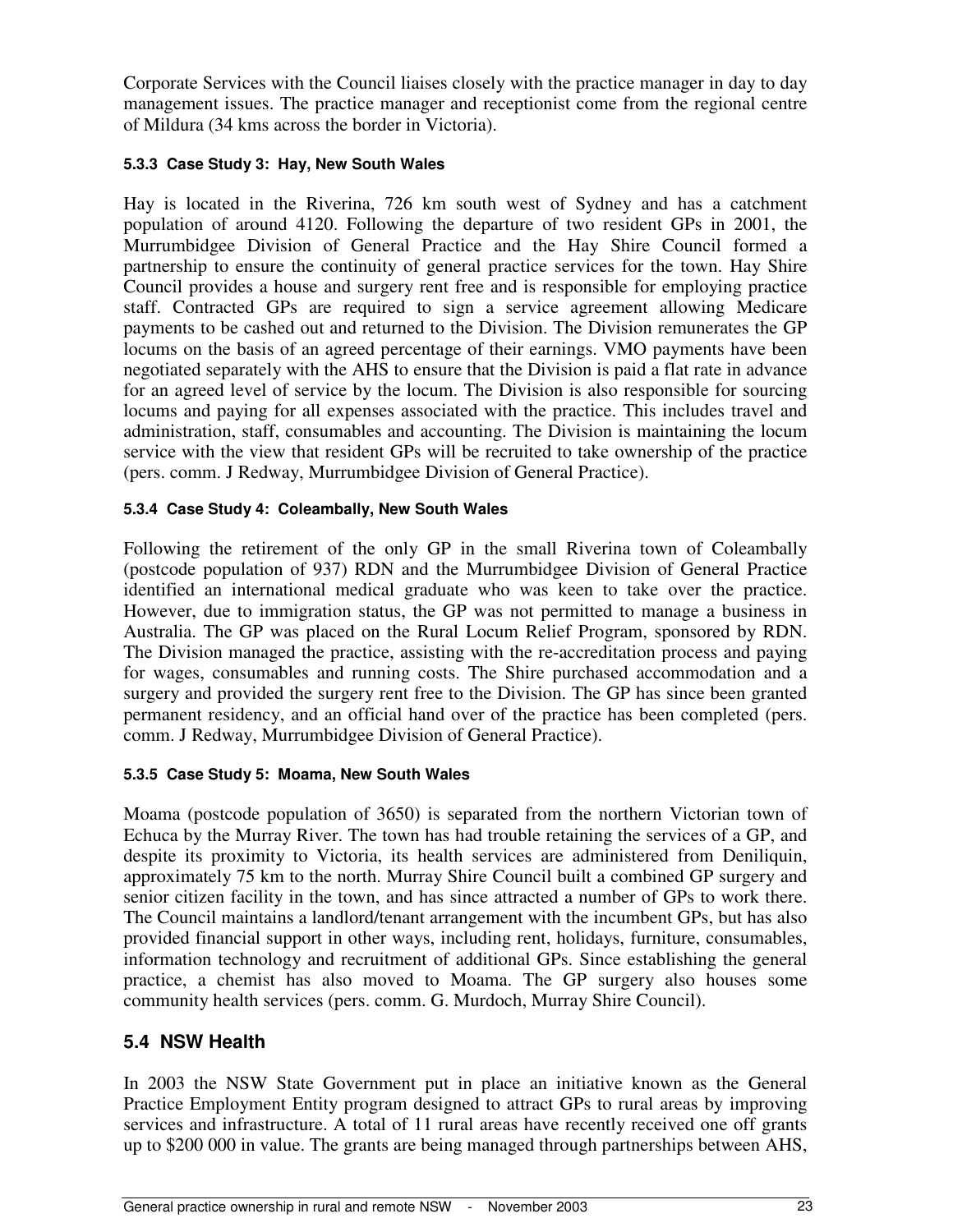local government and Divisions of General Practice (and in some cases, individual GPs), and are being used for a variety of purposes, including establishing community centres that incorporate general practice services, medical centres and information technology funding. It is anticipated that once established these initiatives will become self-sustaining through fee for service payments and will not require ongoing funding from NSW Health or AHSs.

# **5.5 University teaching practices 47-48**

A network of four University teaching practices has been established in rural South Australia by the South Australian Centre for Rural and Remote Health (SACRRH) and the Adelaide University Department of General Practice in response to the difficulty in recruiting and retaining GPs there. The practices were established at the request of the communities involved, and are managed by a community controlled board or a proprietary company. The concept combines University involvement in running general practices, placements for undergraduate health care students and the provision of multidisciplinary health care. Between August 1995 and October 1999 17 GPs were recruited by the network. Each of the practices is described briefly:

The practice at the Minlaton Medical Centre was established in August 1995 after the Minlaton Hospital closed. The Department of General Practice at the University of Adelaide Medical School offered to recruit doctors, run a general practice and provide a 24 hour emergency service, which is funded separately using a subsidy from the Department of Human Services.

In Maitland the board of the Central York Peninsula Hospital at Maitland approached the University of Adelaide to recruit doctors and establish a university practice. Since August 1997, the University has run a family practice within the Maitland Community Health Centre.

After the only medical practice closed in Roxby Downs, the Port Augusta Hospital entered negotiations with SACRRH to develop a new family practice and recruit GPs. A collaboration was developed between SACRRH, Flinders University and a private urban GP. The group worked to recruit doctors and to establish a management structure for the new practice. The practice started business in May 1998 from a new building housing the hospital, the casualty service, the community health centre and the general practice facility. With a stable practice achieved, the University was able to withdraw from its management role for the practice while still being able to provide academic and information technology support.

After the development of a University Department of Rural Health in Whyalla, SACRRH sought to provide clinical services linked to rural education, training and research activities. A University training practice was established by amalgamating two existing practices under the Commonwealth Government's GP Links Program. The new practice is co-located with the community and allied health team in the Community Health Centre.

Establishing these practices required a substantial effort. Two key aspects of their success were developing partnerships and ensuring local flexibility. Each of the practices is structured differently because each evolved in response to local reality and need. They are sustainable because they are financially viable (due to a component of external funding), able to attract and retain health care professionals, and integrated by the development of suitable electronic information systems. The heavy teaching commitment in some practices is actively supported and remunerated through sessional appointments.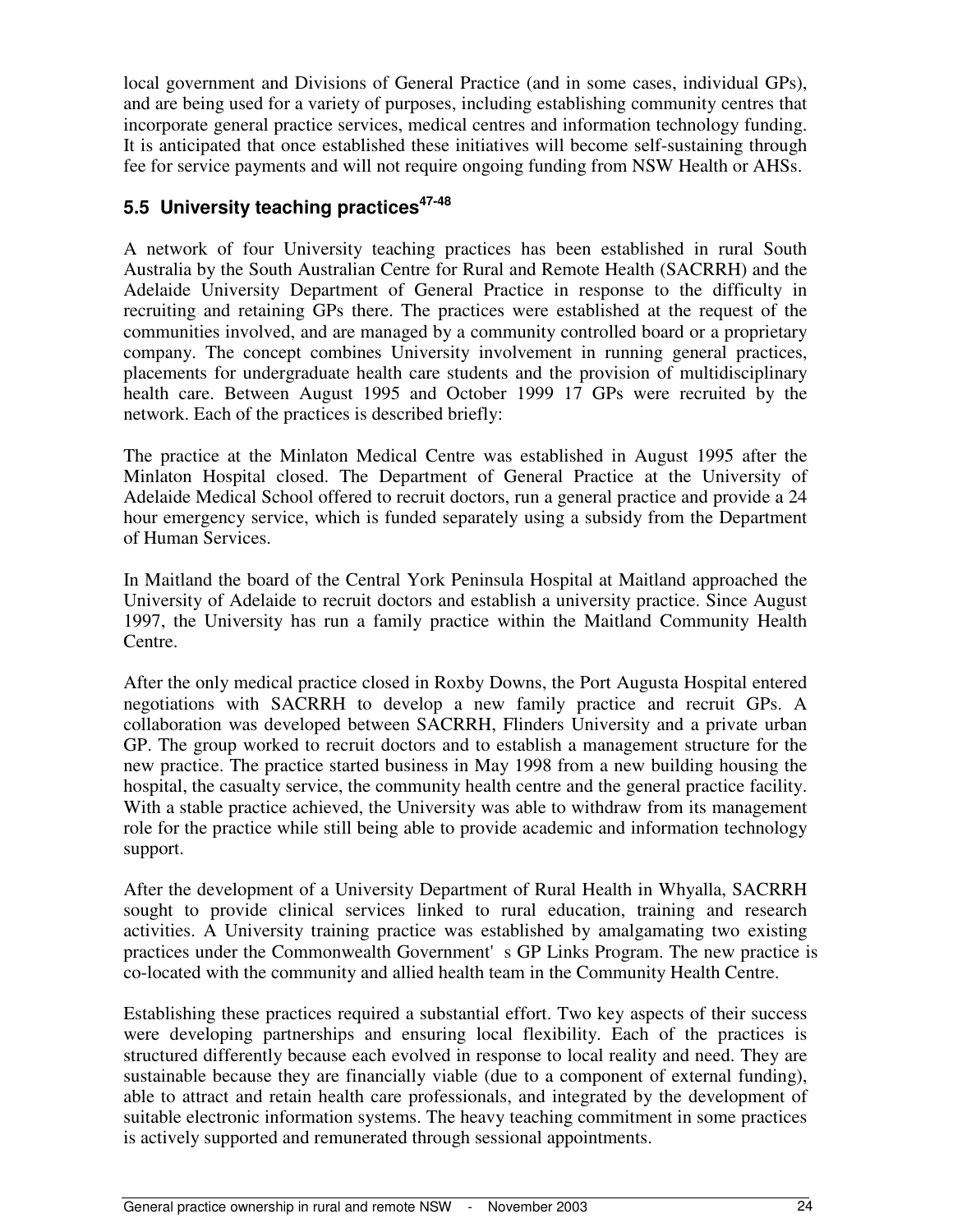GPs work in the practices on a fee for service basis but without investing their own capital in goodwill or infrastructure, or making a long term commitment. Locum services are provided, ensuring staff can plan periods of leave and attend continuing professional development courses. Some GPs are also attracted by the strong academic component. Formal collaborations have ensured sustainable workloads, locum relief and a common information technology network. The communities concerned are satisfied with the medical care they receive, and with the additional community infrastructure, employment opportunities and recruitment potential for health care professionals.

The concept of rural academic family practices is not new. In the late 1980s Rosenthal *et* al.<sup>49</sup> developed a collaboration between public and private organisations to provide services in underserved areas in the United States. These practices were more financially viable and also provided opportunities for rural training support.

# **6. Easy Entry - Gracious Exit; the development of RARMS**

RDN works with NSW rural and remote communities experiencing medical workforce shortages, both by supplying grants (where appropriate) and facilitating involvement of stakeholders to achieve a common understanding of issues and possible solutions. In the north west of the State, RDN has been involved more than usual, developing a pro-active, community-based approach to attracting GPs and supporting a wider range of medical services, based on a walk in walk out (or turn key) environment. The philosophy of the initiative is defined by the phrase 'Easy entry - Gracious exit'.

## **6.1 RDN involvement in north western NSW**

The region (the most remote in the state) is characterised by small communities with large aboriginal populations, including Walgett, Lightning Ridge, Bourke, Brewarrina and smaller towns including Collarenebri, Goodooga, Weilmoringle and Enngonia, which are all RRMA 7). The region is also characterised by high levels of socio-economic disadvantage and poor health outcomes<sup>1</sup>, and has a shortage of housing and surgery accommodation and a long term medical workforce under supply. There is an AMS in Walgett and ACCHS in Brewarrina (presently closed) and Bourke, as well as a number of privately owned general practices.

RDN has been involved, both assisting with short term workforce issues and, at a more strategic level, acting as a facilitator to bring stakeholders together and develop common goals to achieve better health outcomes for the region. The focus has been on developing the Far West Area Health Service (FWAHS) Medical Services Plan, population health services, after hours services, aboriginal health and medical workforce planning required to achieve such services.

Traditional recruitment strategies no longer work in the north west. Support (including financial assistance) designed to recruit and retain GPs has been provided from many sources in recent years. The local shires, the Commonwealth Government and FWAHS have contributed to GP housing. RDN has provided relocation, training and support grants and assisted with locums and recruitment services. However, these incentives have failed to deliver an adequate medical workforce. The FWAHS has been pressured to maintain hospital emergency services, and at the same time supply community based general practice services (usually supplied by self employed GPs). They have sometimes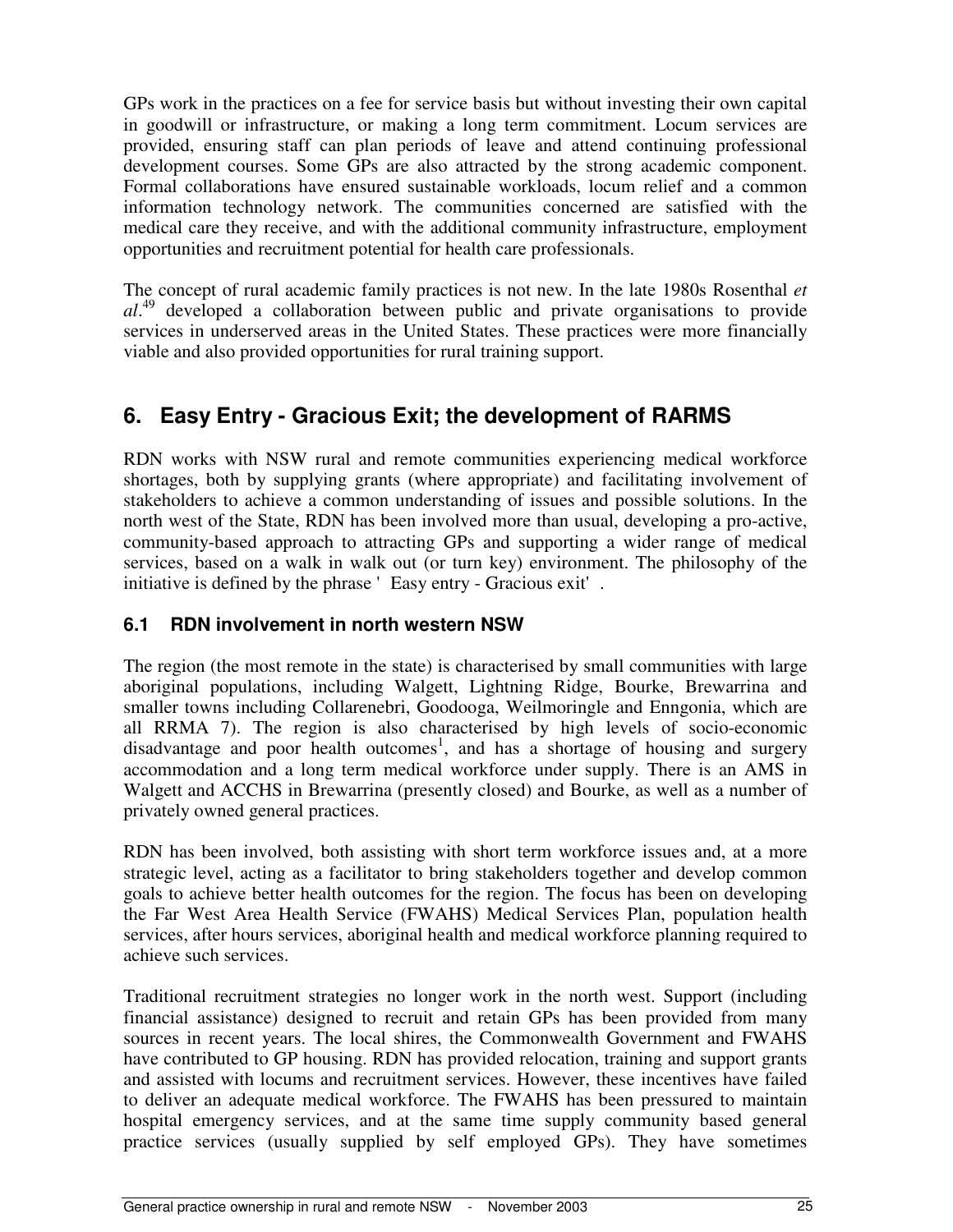succeeded in finding GPs who are willing to be directly employed (at great expense) to provide both hospital and general practice services, but who are not prepared to run a private practice<sup>50</sup>. This situation has led to a closer working relationship with RDN, focussed on workforce planning and sustainable general practice.

Early in 2000, RDN initiated a meeting of stakeholders with broad regional involvement in the north west. They included Shires, FWAHS, Aboriginal and Torres Strait Islander Commission, the University Department of Rural Health in Broken Hill, the RFDS, and the Outback Division of General Practice (ODGP). The aim was to share knowledge and build a commitment to working together<sup>50</sup>. RDN also held community level meetings, initially in Collarenebri, Walgett and Brewarrina, involving Shires, hospital staff, Aboriginal health service representatives, GPs, ODGP and community members (usually drawn from hospital advisory committees). Walgett and Collarenebri agreed to ongoing joint meetings, and were later joined by Lightning Ridge to become the Walgett Shire Health Forum, which is chaired by RDN. A Brewarrina/Bourke Health Forum was established in mid 2002 with similar intentions.

The involvement of stakeholders and community representatives through the Walgett Shire Health Forum (and more recently the Bourke-Brewarrina Health Forum) has helped to maintain momentum and accountability by service providers, helped identify practical solutions and generated a better collective understanding and awareness of health service and GP recruitment issues. At times the meetings were an effective vehicle to demonstrate to attending Commonwealth or State officials, the strength and legitimacy of health disadvantage in the region and the need for funds, and that there is a community-based mechanism for maintaining interest in project implementation<sup>50</sup>.

RDN's vision was to achieve sustainable general practice by creating and maintaining walk in walk out practices based on the philosophy of 'Easy entry - Gracious exit', which focuses on the practice and not on the GP. RDN approached the Commonwealth Department of Health and Aged Care (now Department of Health and Ageing) for funding to develop the concept through what became known as the North West project<sup>51</sup>. The key element was to provide housing and practice infrastructure and staff so that GPs could relocate facing fewer barriers (virtually no capital costs, and the opportunity to concentrate more upon medicine and less upon business management responsibilities), and leave free of financial commitments.

Commonwealth funding has enabled RDN to:

- Provide infrastructure for walk in walk out GP environments including furniture for houses and basic surgery fittings (not the buildings themselves)
- Join with UNE (University of New England) Partnerships to provide practice management advice and support
- Develop two way broadband satellite modalities in surgeries
- Obtain legal opinions on a number of issues including GP engagement options and insurance cover

This funding has been crucial in developing the practice entity.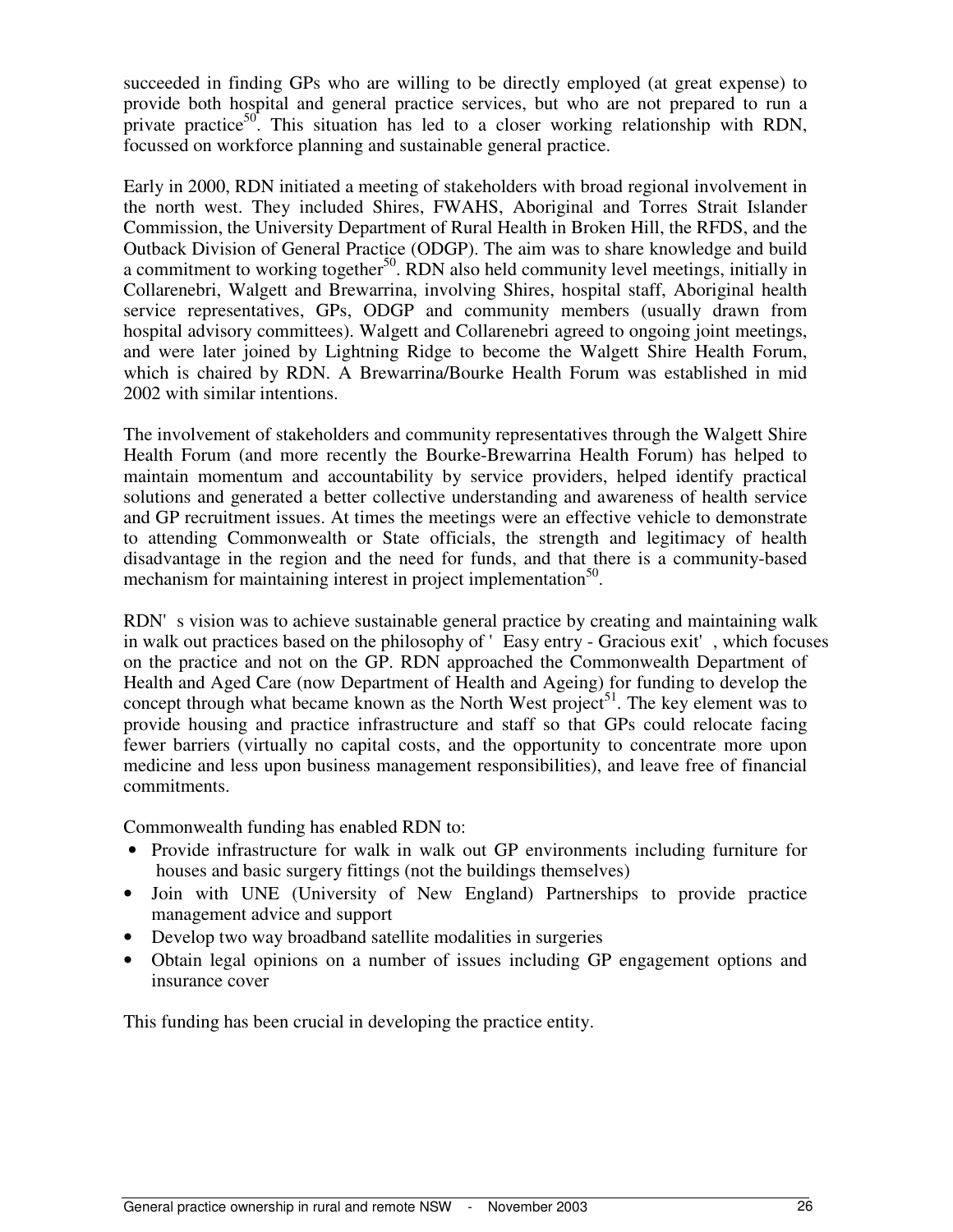# **6.2 Formation of Rural and Remote Medical Services Ltd (RARMS)**

In February 2001 the solo GP in Brewarrina left at short notice. The house and surgery were owned by the Shire Council but, without a GP in residence, there was no one to furnish the house and pay the bills (electricity, phone, rent). More importantly, there was no one to run the practice and employ staff, or to take active responsibility for recruiting a short term locum and a resident GP. RDN negotiated with the Shire, furnished the house and surgery and took on the practice ownership and management (employing the long serving receptionist and a GP locum) as a way to continue to provide medical services in Brewarrina. This was an emergency response to a specific crisis, but it was clear that other towns such as Walgett and Lightning Ridge also had potential workforce crises at hand, and there was an obvious need to restructure the way services were provided to these towns.

In undertaking this role RDN was conscious of a potential conflict of interest with its statewide role in support, recruitment and retention of GPs. In mid 2001, RDN facilitated the formation of a separate not for profit company to act as a practice management and employment entity. The company, Rural and Remote Medical Services Ltd (RARMS), has Board representation from RDN, Rural Doctors Association (NSW), ODGP, and Walgett AMS, and was focussed on the towns of Walgett, Lightning Ridge, Brewarrina and Collarenebri. Initially RARMS furnished GP accommodation, equipped surgeries, directly employed GPs in Walgett and Lightning Ridge and worked to develop an effective practice management model.

RARMS, as a separate practice ownership entity, became a member of the Walgett Shire Health Forum, and was able to enter into formal partnerships to enable new practice ownership entities to develop<sup>52</sup>. For example, from within the Forum RARMS signed a contract with the Shire for surgery accommodation in Walgett. The Forum also acted as a platform for contracts between the Shire and the Commonwealth Department of Transport and Regional Services to fund GP accommodation. ODGP contracted with the Shire and Department of Health and Aged Care for funds for student/registrar accommodation. Other benefits of the Walgett Shire Health Forum have included; acceptance of the FWAHS Medical Services Plan, discussion and planning of health services around Collarenebri and Lightning Ridge, a more integrated primary health care system, better integration of individual and population health strategies, and an opportunity to draw on the experiences gained from these processes to help other organisations<sup>52</sup>.

Perhaps the most important contractual partnership was between FWAHS and RARMS in relation to the supply of "in hospital" services. Because this had been based on fee for service arrangements it had been difficult for RARMS to give a firm indication of VMO income to prospective GPs. The bundling of 'in hospital' funds into a service contract between RARMS and FWAHS provided income certainty and allowed RARMS to engage GPs on a known salary plus incentives package. Resident GPs now know in advance what their VMO incomes will be for a given number of on-duty days, weeks or months. RARMS negotiated long term contracts with FWAHS to manage ' in hospital' services. Under these contracts doctors are paid for on call regardless of workload, but will do an agreed number of sessions at the surgery as well. These contracts deliver more attractive employment conditions for GPs including reduced after hours workloads (due to the greater availability of GPs), greater income certainty and savings to FWAHS by reducing the number of patients seen at the hospital and increasing Medicare receipts to a more realistic level for the area.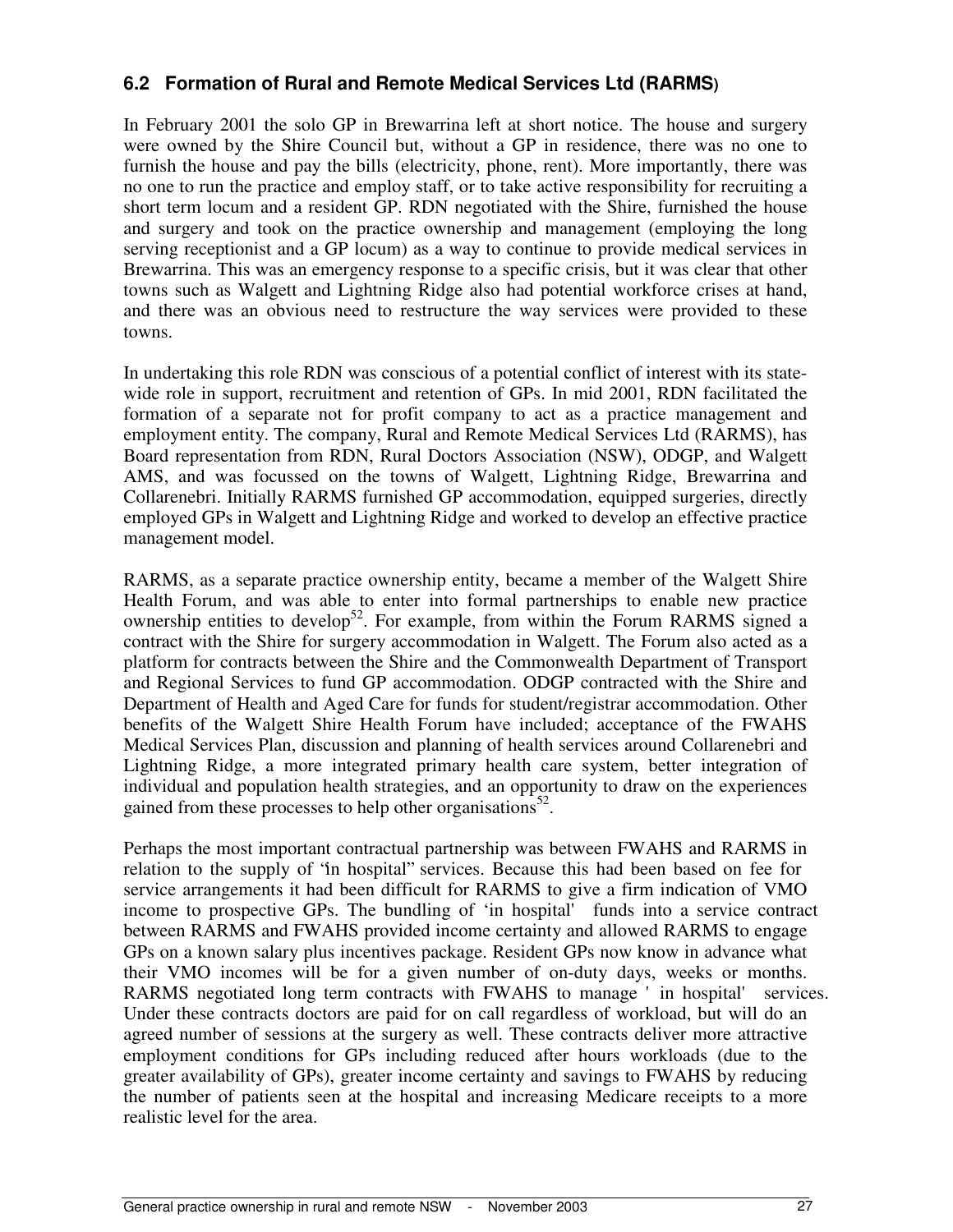RARMS has evolved due to a number of factors, including changes to medical indemnity. It no longer directly employs GPs, but contracts the provision of practice staff and services for an agreed fee. RARMS provides infrastructure (including fully computerised clinical and management systems) and practice management, offers attractive recruitment packages to GPs to work in its facilities, employs all non-GP staff including practice nurses, manages VMO arrangements and negotiates with other stakeholders. RARMS also ensures manageable working hours and, when required, reasonable access to locums and professional development. GP engagement arrangements have evolved from direct employment or engagement as independent contractors, to the GPs conducting their own medical practices. RARMS provides housing, surgeries, practice infrastructure, personnel and management services.

Brewarrina, Collerenebri, Walgett and Lightning Ridge have all engaged GPs on the basis of walk-in/walk-out arrangements that do not require capital investment or long-term leases for housing and practice accommodation or practice management. The GPs still own their practice, but in exchange for an agreed proportion of Medicare earnings they no longer own many of the issues which traditionally act as barriers for solo GPs, including infrastructure, practice management, and locum cover. The nature of the walk-in/walk-out arrangements varies between towns, though the outcomes are similar. In Walgett and Lightning Ridge RARMS acts as the third party provider, while in Brewarrina it is a Bourke-based for profit company and in Collarenebri it is the AHS.

The GPs have improved access to allied health services and stable relationships with other service providers/managers including the FWAHS. There is also a significant increase in volume and stability of medical services<sup>52</sup>. In 2001 there were 3 GPs in the 4 towns, which have a floating population of between 12 and 14 000 people. In October, 2003 there are 10 GPs, and as yet none of the resident GPs have left the area.

### **6.3 Reflections on the development of RARMS**

The development of RARMS was possible because the Commonwealth Department of Health and Ageing (DoHA) was prepared to financially support the initiative. The funding was used to underwrite establishment costs (furniture and equipment) and to assist with the initial cash flow. RARMS has evolved into a not for profit practice management company, and has clearly demonstrated the advantages of focussing on the practice and not the GP as the stabilising influence in providing quality health care to remote communities. This model may not suit all communities or regions, but the ingredients of success are important building blocks for any similar models<sup>53</sup>.

The development of RARMS also required a huge amount of energy and commitment, and goodwill from a range of people and services including DoHA and FWAHS. RARMS and RDN staff were familiar with medical issues, had knowledge of the north west and its requirements, knowledge of financial systems, established networks and were very committed to the concept. RARMS has used local management and skills and equipment where possible. Challenges have included a lack of locally available skills, difficulties associated with distance and technology, and the complexities of achieving change when responsibilities are so diffused. Skills shortages include practice nurses, practice staff and information technology skills.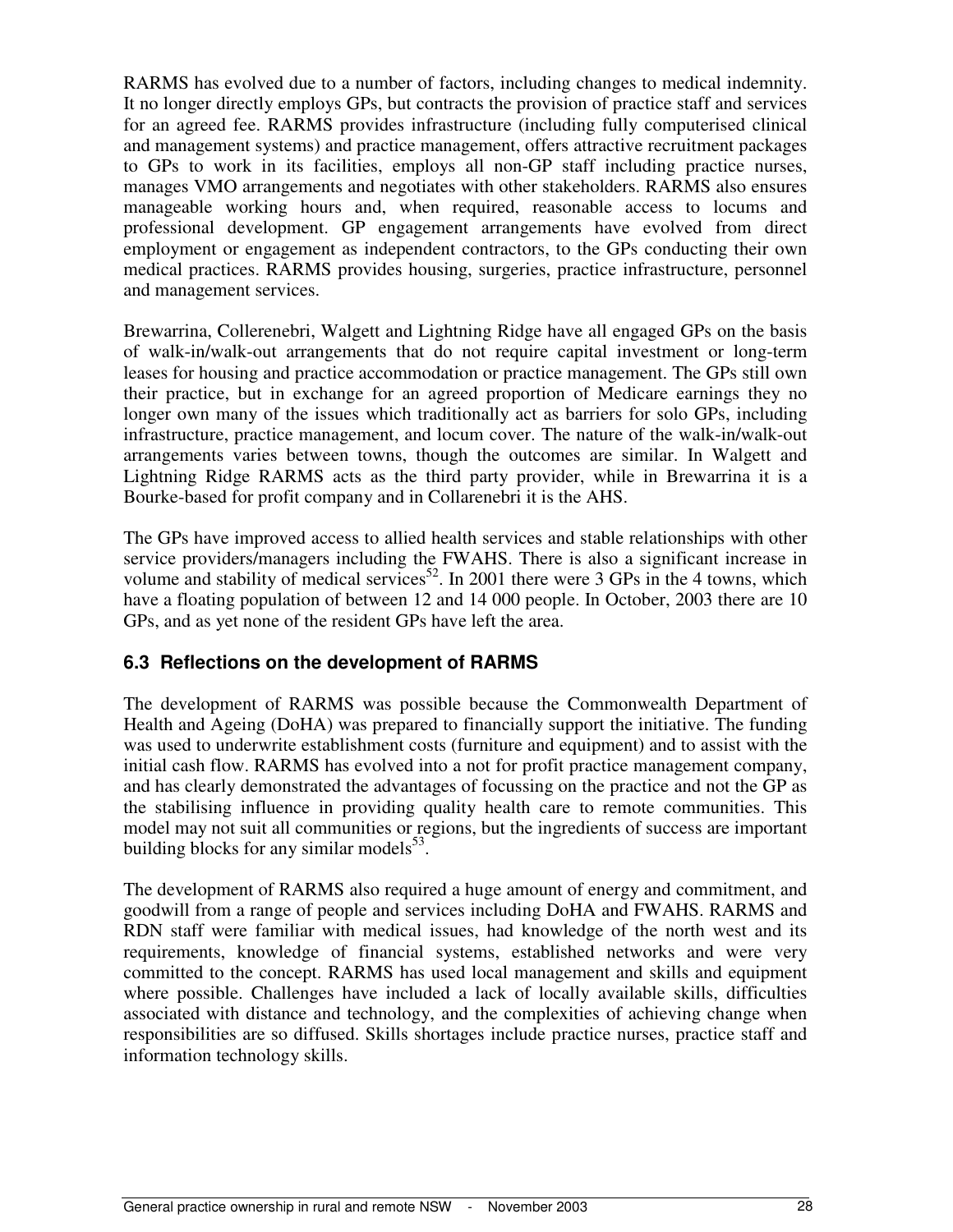# **7. For - profit ownership entities**

Commercial, or for-profit, general practice ownership entities are an alternative to community and government sponsorship. Known generally as corporate practices, they are found mostly in metropolitan and regional centres. There are many possible variations.

Catchlove<sup>15</sup> describes corporatisation as encompassing the concept of changing the traditional ownership and practice structures to improve the profitability of general practice. His description of a typical scenario is that:

- A third party acquires an interest in (or establishes) one or more practices
- Whatever the equity arrangements, GPs enter into a contract whereby they assign a proportion of their gross income in return for management of their practice, provision of support services and a good will payment
- The third party then gains access to the flow-on services of the practice (eg pathology and radiology) and may benefit financially from GP referrals
- The practices are merged into a single medical centre, which is generally separately owned by the same third party.

Recognised third parties include publicly listed companies and entrepreneurial corporate groups of doctors. Corporate practices, which are usually large group practices, enjoy the advantages of lower practice costs per GP, rosters for extended hours, cover for time off from within the practice, and additional services including practice nurses, practice managers to do all the administration, and additional diagnostic equipment<sup>54</sup>. GPs are contracted to provide services whereby a percentage of their income goes to the ownership entity in return for the use of the premises and management facilities. The practices often have integrated referral services such as pathology, physiotherapy, imaging, specialist services and a pharmacy, and offer extended after hours care.

## **7.1 Corporatisation**

Prior to 1996, private investment in health care was limited to pathology, radiology and private hospitals. General practices were usually owned by GPs. In 1996 a law was passed allowing third parties to contract doctors<sup>54</sup>. Publicly listed companies, such as Foundation, Endeavour, Primary Health Care/Gribbles, and Mayne Health began actively buying general practices. They paid generously for the goodwill of existing practices, entered limited contracts with the doctors in those practices and relocated some of these doctors to large centres where general practice is linked directly with other diagnostic, imaging and treatment services owned by the corporation<sup>55</sup>. By 2002 approximately 10% of Australia's GPs were employed by a corporate medical entity. In Western Australia the figure was around  $40\%$ <sup>54</sup>. This rapid increase in the number of GPs working as contractors for publicly listed companies (and therefore with no controlling interest in their place of medical practice) gave rise to concerns that they could be compromising their professional independence 55-56 .

The rate of corporatisation of general practices has slowed, profits have been below expectations and some corporate practices no longer bulk bill. At the same time, other models of general practice ownership are emerging, which combine the advantages of GPs working together in larger practices with a corporate body providing the organisational framework, but without relinquishing ownership and control. By forming themselves into cooperatives and sharing capital and resources, they are offering services like physiotherapy, radiology and after-hours services just as corporate practices do, but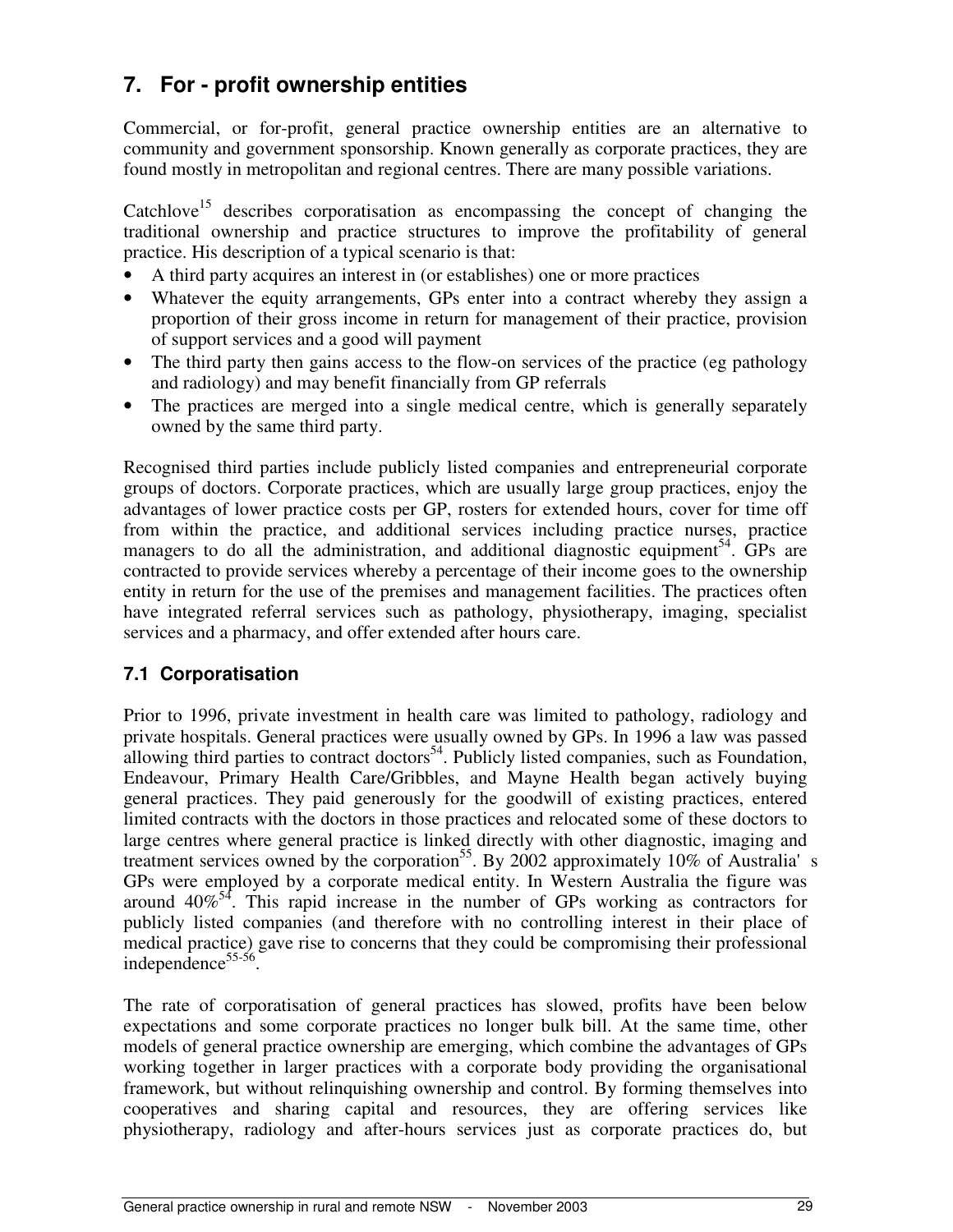without the perceived pressure to over-service or refer in-house (Section 2.5). Sprogis<sup>57</sup> sees divisions of general practice as a logical alternative to the non-regional, for profit often publicly listed corporations.

# **7.2 Corporatisation in rural and remote areas**

Practice ownership by publicly listed companies is predominantly an urban trend, where it is the most common alternative ownership entity to private ownership. Some companies are seeking to set up corporate medical practices in larger regional centres, such as Dubbo, Orange and Bathurst and the larger centres along the coastal fringe of NSW. This model is not a viable option for smaller rural and remote communities where the populations are too dispersed to support large, high volume practices and secondary referral services.

### **7.2.1 Contracting services**

In 2000 the Commonwealth funded seven Divisions of General Practice to conduct feasibility studies into alternative models of corporatisation in general practice. The Whitehorse Division of General Practice (Victoria) carried out a corporation needs assessment with 25 small and solo practices within the Division. From the responses they identified the need to develop and implement new strategies to assist GPs with general practice management and support services. Subsequently the Division employed a Practice Manager Coordinator and a GP Support Medical Practitioner and practices paid for their services. Benefits such as less time spent on business management, increased morale and more viable finances were identified by the GPs<sup>58</sup>. The concept of providing managerial services to private practices for a fee has expanded. A service company has been established as a legal entity for the Division. The company provides practice management and nursing coordination, GP locum support, Whitehorse Home Assessment Team nurses doing health assessments, asthma and diabetes clinics in general practices, specialist information technology technicians and telephone coaching for patients. These services are provided to between 2 and 25 practices within the Division (pers. comm. M. Shearer, Whitehorse Division of General Practice).

### **7.2.2 Contracting GPs**

For-profit medical services have developed which contract GPs to work in rural and remote locations. At present, most of these are run by rural or remote GPs. For example, for a time a GP in Bingara ran a for-profit medical service with six GPs, working from two surgeries in two separate towns. The GP income was based on a percentage of their billing and they did not deal with the administrative and business side of the practice.

Another example is the Rivers Medical Group, which is active in Western Australia and Tasmania. It was founded by a doctor to provide (mostly overseas-trained) GPs for small country towns on a short-term contractual basis together with the required infrastructure support<sup>59</sup>, p 72).

### **7.2.3 Australian Outback Medical Services P/L**

Australian Outback Medical Services P/L (AOMS) was formed in 2001 in response to a doctor crisis in Bourke and Brewarrina. Two Bourke GPs merged their practices and negotiated a contract with FWAHS to provide VMO services to Bourke and Brewarrina hospitals, and later to provide clinical public health services to Brewarrina and Weilmoringle. AOMS then took over the Brewarrina practice from RARMS and provided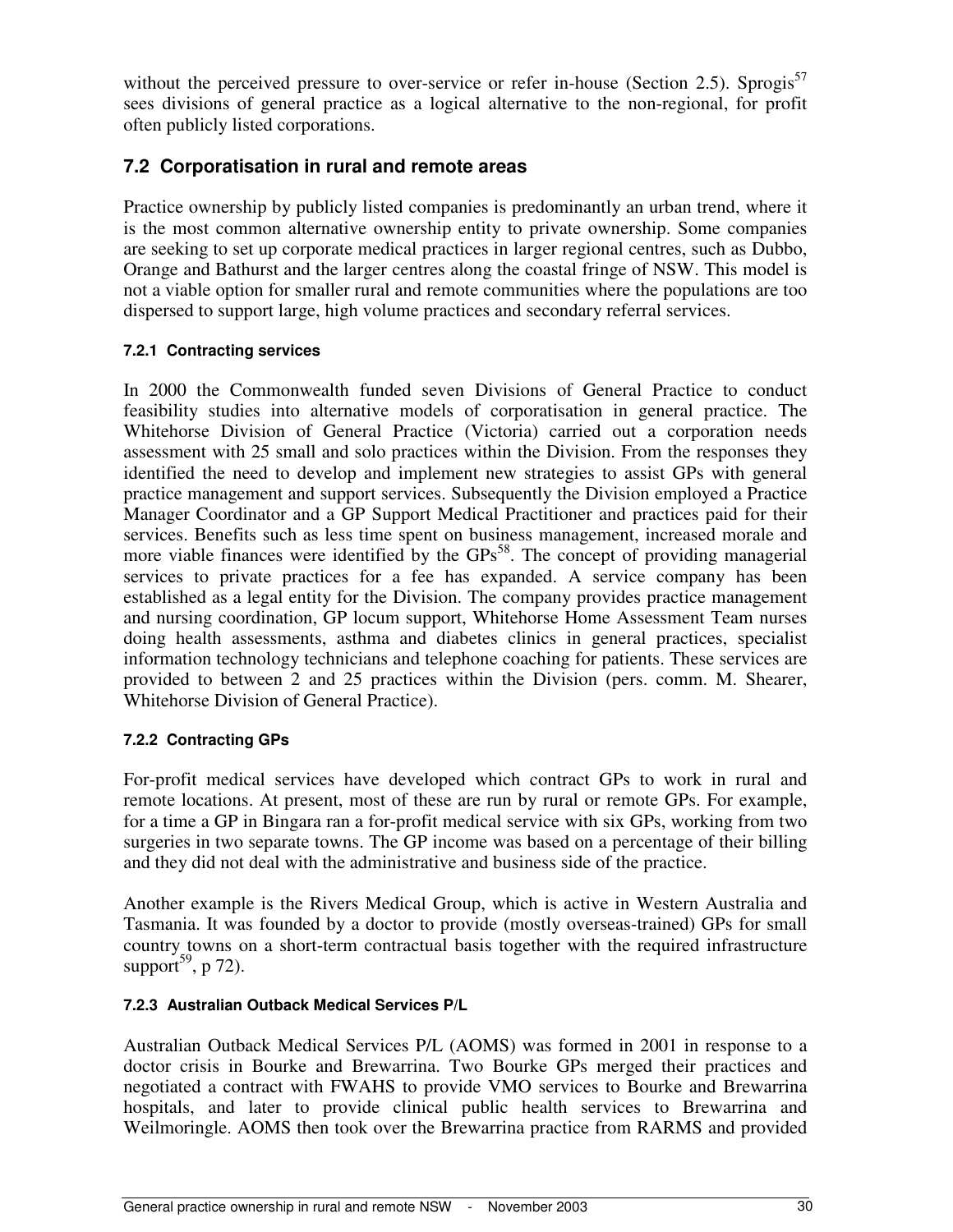practice management, increased continuing professional development, locum support and attractive remuneration for incoming GPs. AOMS also provides medical services to the Bourke Aboriginal Health Service and the Brewarrina Detention Centre. In 2002 they expanded the concept by establishing Australia Outback Locums as a recruitment agency specialising in rural and remote positions, particularly those with Area of Need status, offering transparent packages.

## **7.3 Medical indemnity**

Medical indemnity influences the implementation of many innovative attempts to develop rural and remote medical services. The NSW Government agreed to cover medical indemnity for public (and later private) patients in public hospitals where the practice company is owned and controlled by the VMO, which excluded GPs employed by companies such as RARMS. Hence RARMS no longer employs GPs directly.

Medical indemnity is a current and continuing issue, which is still being worked through in the Australian context. The method by which ownership entities engage GPs has a bearing on the degree of medical indemnity risk that will be carried by the entity, and informed advice is essential.

# **8. Overseas experience**

The difficulties experienced by Australia in recruiting and retaining an adequate rural and remote GP workforce are mirrored in many other counties. Similarly, the trend away from general practitioners owning and operating their own practices is becoming more wide spread, though manifested differently in different countries. Some examples are briefly discussed to demonstrate the similarity of the issues and the variation of the responses.

### *Norway*

In Norway, GPs can choose between 2 types of contract: a contract by which they are paid a salary, and a contract by which they are paid on a fee for service basis plus a fixed grant. Grytten et al.<sup>60</sup> surveyed a representative sample of GPs and found some interesting differences. Salaried physicians tended to be younger than those working on a fee for service bases, and they preferred to trade shorter working hours for higher income. Most were located in rural areas, though they may not want to remain there in the long term. Norway and Sweden are both moving towards capitation-based contracting methods.

#### *United Kingdom*

Under the National Health Services Plan of July 2000 the United Kingdom has set a target to recruit 2000 more  $\text{GPs}^6$ . The development of primary care services is central to the plan, with increased GP numbers and support for single-handed practices via quality-based contracts.

For the first time GPs throughout the UK are contracted to their practice or primary care trust rather than to the National Health Scheme and will have the option of drawing a salary rather than operating as independent contractors<sup>61</sup>. They will also stop having 24 hour responsibility for their patients as out of hours care passes to their local primary care organisation. Shifting the contract from individual GPs to practices introduces new incentives to make greater use of non-medical staff. The prospect of a practice based contract also raises questions about the nature of the contracting organisations, opening the door to new entities, including private companies. Practices may become larger, with sub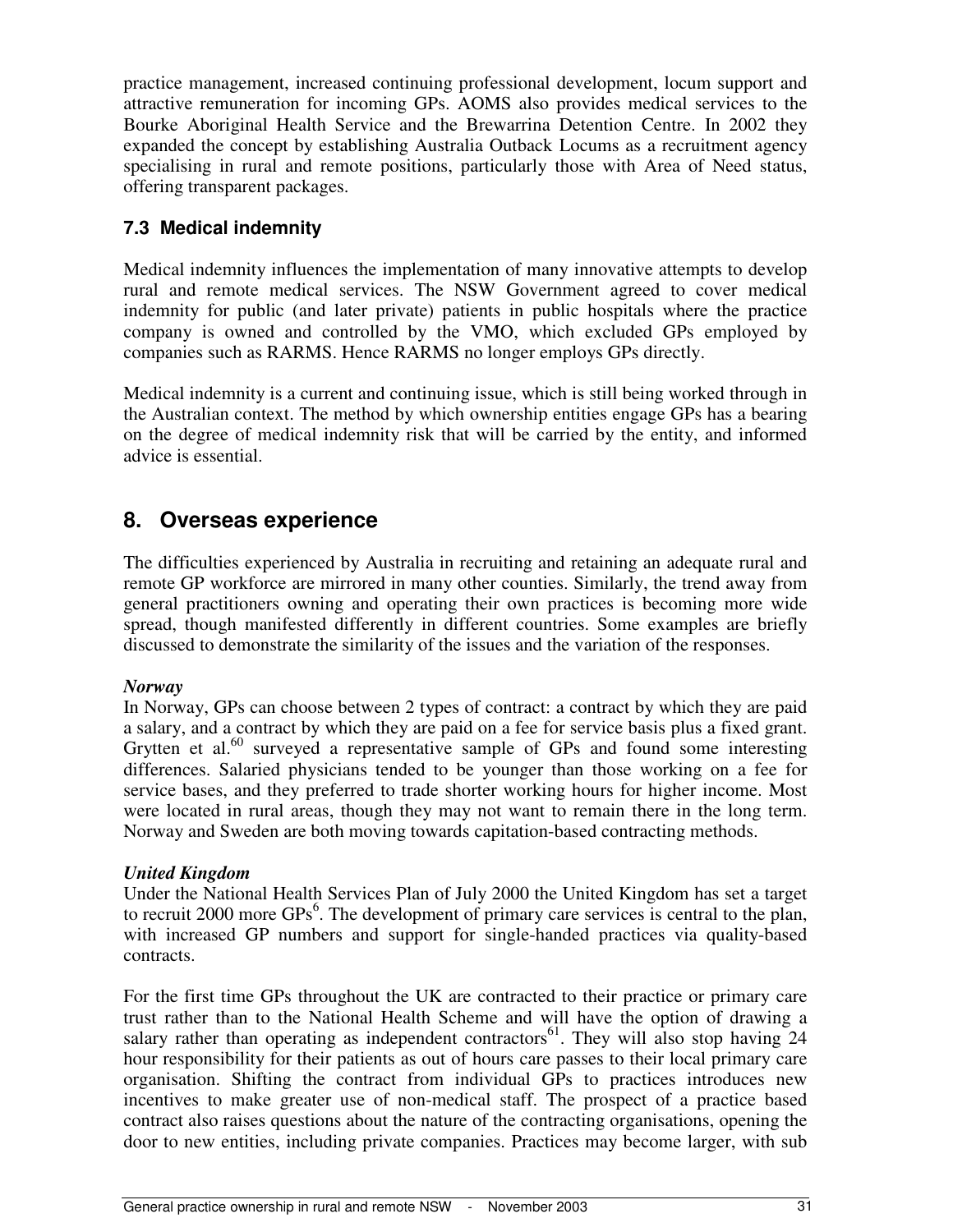specialisation among GPs. The introduction of the new contract is somewhat controversial and the outcomes for GPs are not clear as yet.

#### *New Zealand*

Until the 1990s the health systems operating in Australia and New Zealand had many similarities. However, during the 1990s the New Zealand system was extensively changed due to funding shortages and threats by GPs to leave rural areas. Different mechanisms of funding, regulation and delivery of services were developed<sup>62,63</sup> and more than 70% of GPs in New Zealand now belong to independent medical practice associations<sup>6</sup>. The independent medical practitioners associations contract collectively on behalf of their members with the national purchaser, the Health Funding Authority. The majority of GPs are still paid on a fee for services basis, but there is an increasing move toward capitation contracts for general medical services.

#### *United States*

The United States health system differs markedly from Australia's. It is based on employment-related health cover and underwritten by tax concessions. Almost half the population is inadequately insured<sup>6</sup>. However, like Australia there are physician shortages and incentives to work in areas of workforce shortage.

In 1994, 41% of family physicians in the United States were employees, up from 16% in 1983<sup>64</sup>. The change was driven largely by integration, with many physicians entering into contracts with large health care organisations including physician practice management companies, hospitals and in some cases, physician-owned groups. Throughout the 1990s in particular, these large organisations were competing to buy rural physician's practices and employ doctors, convinced that a broad network of physicians was the key to gaining more managed care contracts<sup>65</sup>.

Stensland et al.<sup>66</sup> examined why primary care physicians sell their practices, the majority to non-local buyers. The motivation for selling included managed care concerns, retirement, administrative burdens carried by the practice and financial viability. Those physicians were able to cash in on the high prices being paid for rural practices. Some physicians, particularly those who value the autonomy and relative lack of bureaucracy, went to small eroup practices. In a survey of community family physicians in North Ohio, Kikano et al<sup>67</sup> found that employed physicians were more likely to be female, in group practice, work fewer hours, and see fewer patients.

After a decade of rapid expansion, physician practice management companies have found that running physician practices wasn't as easy, or as profitable, as imagined, and many physicians became disillusioned being part of a large organisation and began looking for alternatives<sup>68</sup>.

Rollins<sup>69</sup> describes a successful model for a community practice, which meets the needs of both the community and the physicians working there. The practice is located in a small town of 350 people with a catchment of around 2000 people. When the medical services in the town were threatened the community responded by raising additional funds to attract a permanent physician. In fact, they attracted two physicians who work for the community as independent, salaried contractors in the community owned health care facility. Each physician has a guaranteed income, no cash investment, complete autonomy, few administrative worries and, because they share the practice, 6 months off each year. They have not exercised their option to assume ownership of the practice, preferring the existing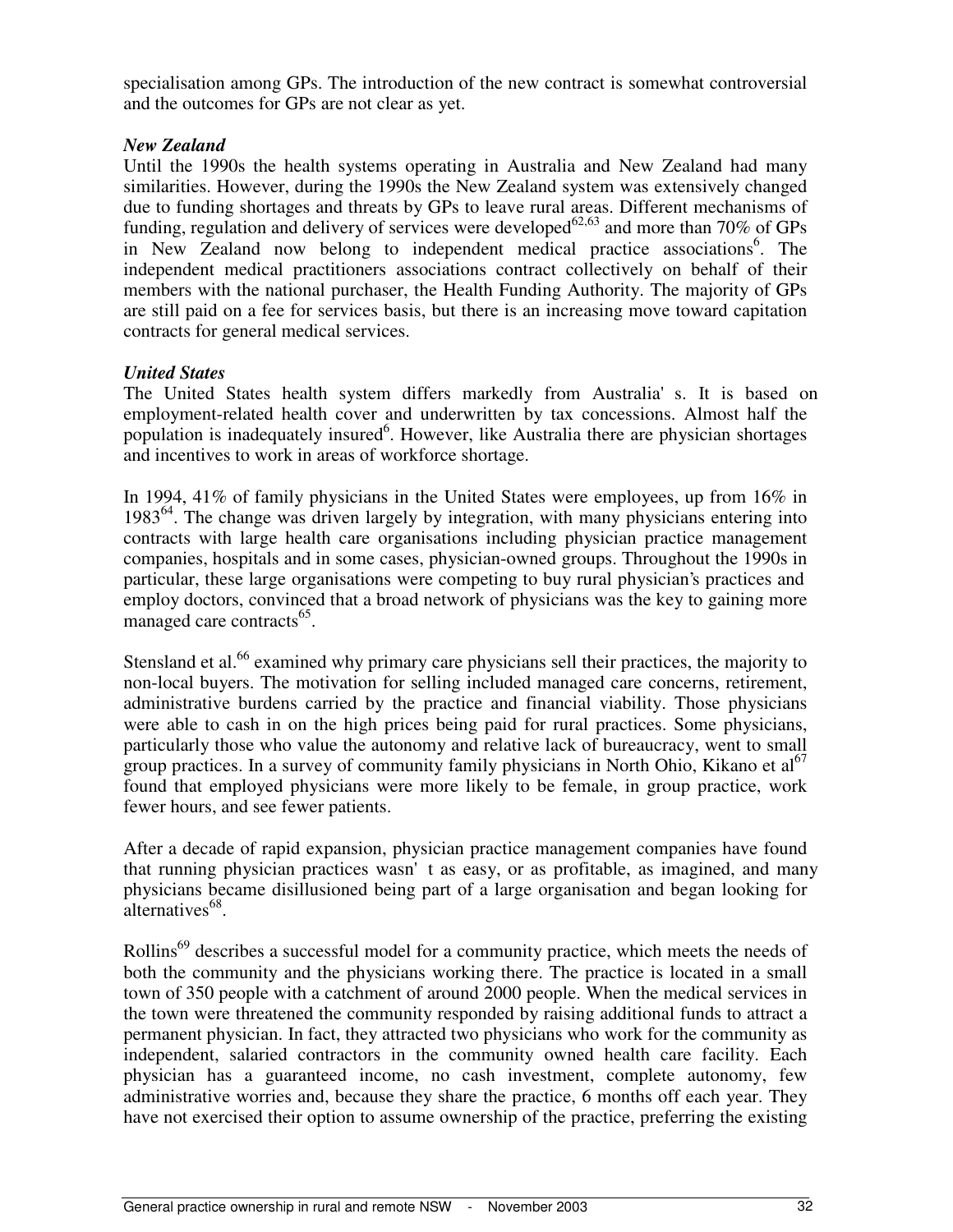arrangements. Community involvement and support is essential for the success of the model.

#### *Canada*

The Canadian health system is predominantly publicly financed through taxation and services are privately delivered. The provinces control health service delivery<sup>6</sup>. Most GPs are private practitioners working individually or in group practices, which they or their colleagues own. GPs are remunerated on a fee for services basis. As in Australia, reforms are taking place around the distribution and overall size of the medical workforce.

Much effort has gone into documenting the difficulties with isolated medical practice, and the need to make changes to the current system to attract younger physicians. Younger physicians are increasingly unwilling to tolerate the excessive workload and on-call responsibilities that have often led to burn-out of their established colleagues, particularly given the greater emphasis they place on balancing work and family commitments<sup>70</sup>.

Results from the Canadian Medical Association's 2003 Physician Resource Questionnaire indicate that 27% of Canada's physicians would prefer to be paid by salary and only 37% now rate fee for service as their preferred payment method<sup>71</sup>. Fifty seven percent of GPs recoup 90% or more of their professional income from fee for service payments. Female physicians and those under 35 are the least likely to do so.

In their submission to the Commission of the Future of Health Care in Canada, the Canadian Association of Internes and Residents supported a variety of reforms to improve working conditions, particularly for rural physicians, in a bid to encourage recruitment and retention<sup>72</sup>. Suggestions included expanding the choice of methods of payments to physicians, particularly those practicing in isolated areas where fee for service payments are not seen as an adequate mechanism for reimbursement, encouraging group practice (allowing physicians to pool administrative and management responsibilities, and facilitate shared call responsibilities) and promoting health care teams. The submission also noted that new physicians are more likely to be attracted to communities where there are group facilities with shared staffing, information systems and administrative support in place. Such facilities are also likely to provide more options for integrating allied health professionals.

More direct reform to general practice ownership was raised at "Forum 99: Searching for Solutions to Physician recruitment and Retention in Southwestern Ontario", a stakeholder meeting where there was public acknowledgment of the difficulties around recruiting an adequate rural physician workforce<sup>73</sup>.

Under the heading of rural physician clinical support it was recommended that, regardless of the compensation model, the development of modern, low start-up cost "turn-key" clinics with nursing, administrative, charting and information technology support, would provide the key infrastructure for the delivery of outpatient health care and encourage integration with allied health care. It was also recommended that such clinics be developed and implemented respecting physician autonomy and independence. This was translated into an action plan to support family doctor services in communities of up to 10-15 000 people by providing attractive group clinic facilities with administration clerical, information technology, and nursing/nurse practitioner support for physicians regardless of the payment model they work under. This initiative would include clerical support grants for family physicians who maintain their own offices.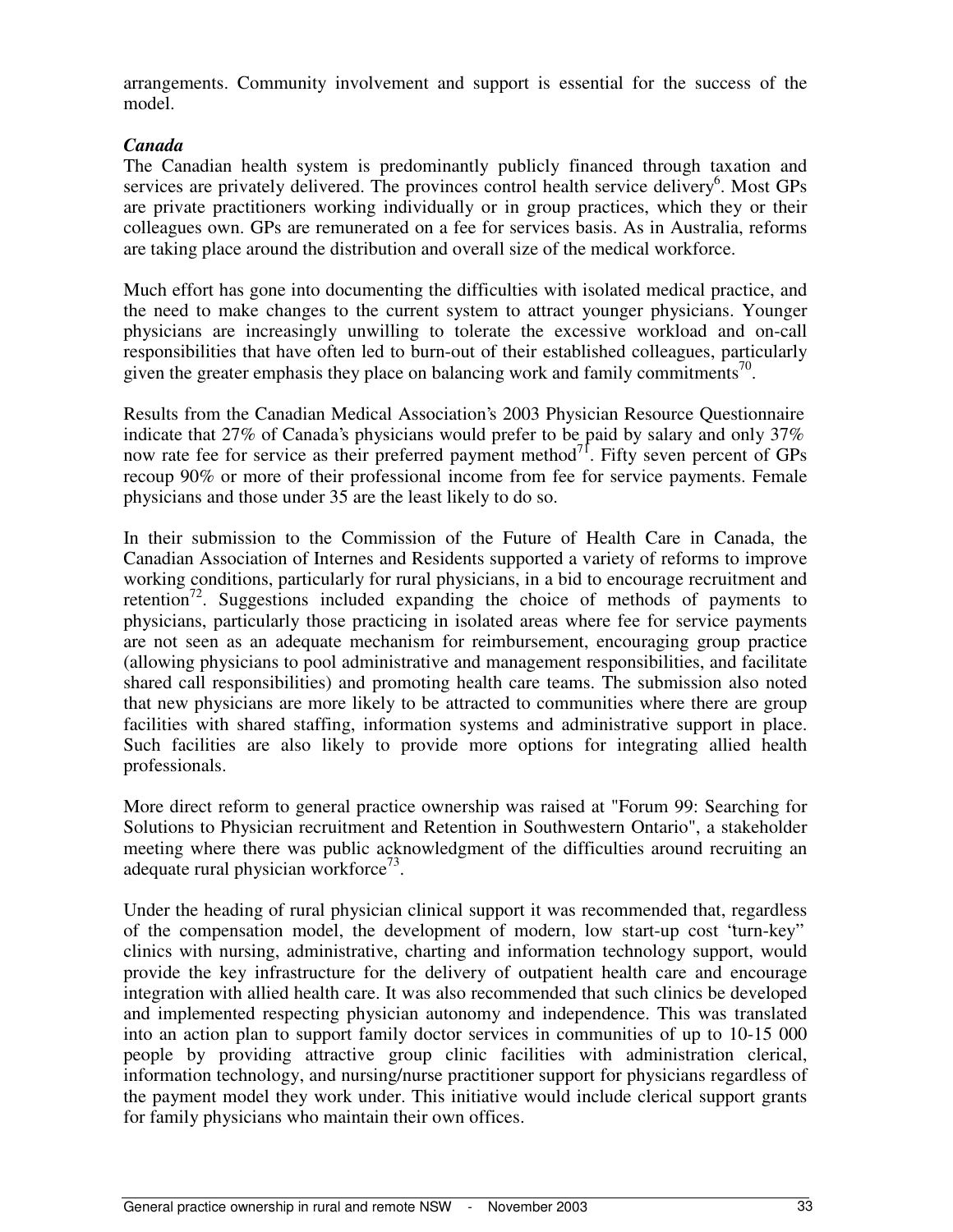It was also noted that physicians should have the option of participating in direct contracts in lieu of fee for service, which recognise the unique practice patterns of rural and remote communities, and which would include both monetary and non-monetary measures directed at encouraging recruitment and retention. Direct contract funding should be flexible enough to permit communities to tailor specific elements of their direct contract arrangements to suit community and physician needs and practice patterns.

The need for Government to provide special funding and support for rural practice clinics, including group clinic facilities, clinical support staff and administrative information system support has also been raised in other for $a^{70}$ .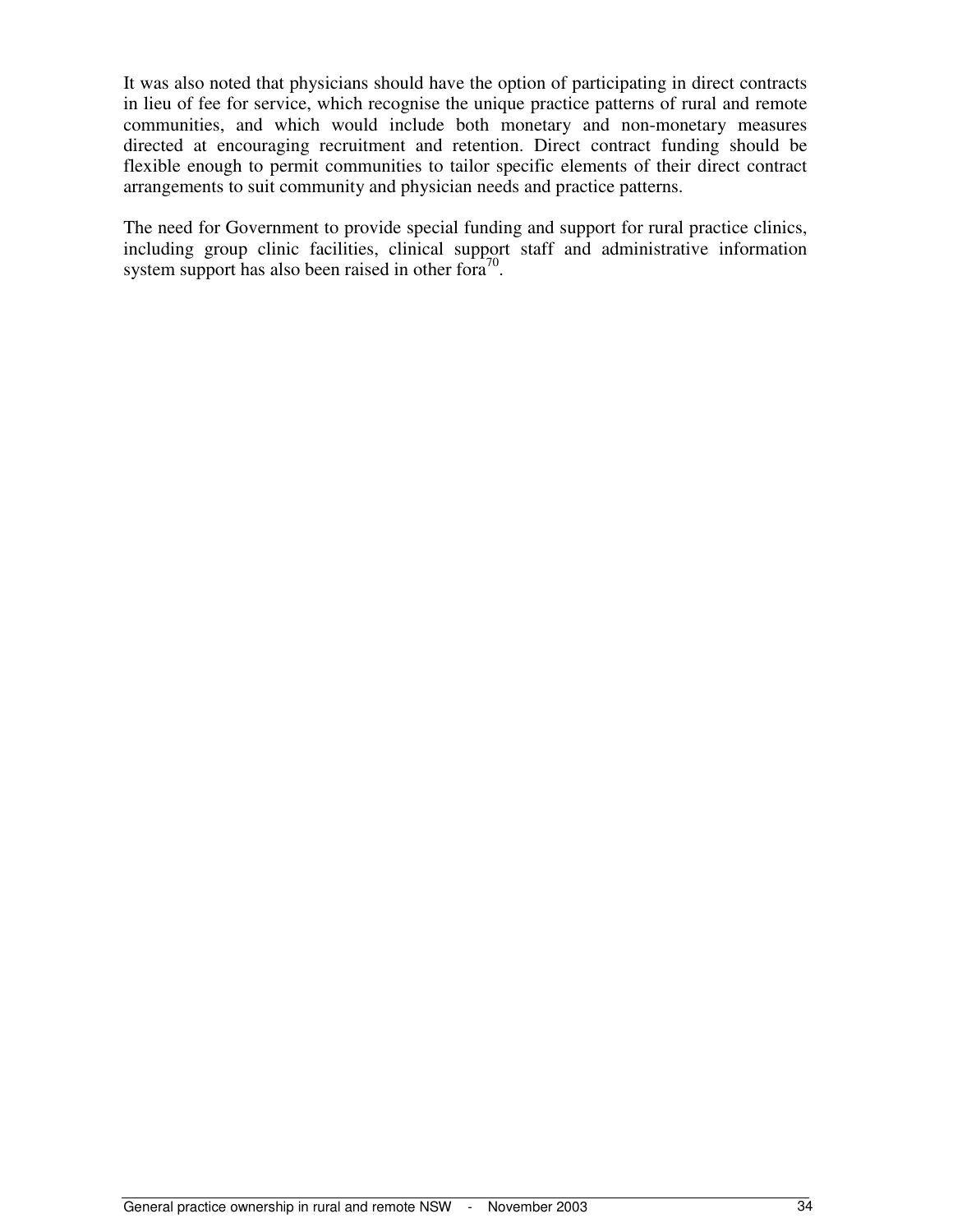# **Conclusions**

It is increasingly recognised that general practice is not a viable business in very remote communities. In these communities most GPs are salaried, either directly or indirectly from the Commonwealth government. This may be through Stage Government appointments (for example, District Medical Officers in the Northern Territory), Aboriginal Medical Services or occasionally through mining companies. It is less widely acknowledged that owning a small business in other rural or remote locations is no longer a sought after option for GPs. Reasons include:

- Poor or negative returns on capital, plus a fear of financial entrapment due to a high probability that the practice will be difficult or impossible to sell at a later time
- Uncertain financial viability of the business
- The increasing burden of administration and practice management on top of high clinical workloads
- The implied long term commitment to one particular location.

Both the characteristics and aspirations of prospective rural and remote GPs are changing. Vocationally registered GPs are increasingly female, born overseas or completed their undergraduate training overseas, older and looking for more flexible working conditions. Increasingly, they are looking to work as contractors or as salaried staff, rather than owning their own business. Almost 50% of the new arrivals in rural and remote general practice in NSW in 2002 were either international medical graduates with conditional registration or registrars. Neither group is likely to buy into a small business in the short term.

The trends observed in Australia are being reflected internationally. There do not appear to be any systematically applied solutions or initiatives to deal with the issues being raised by GPs and their professional organisations and it is being left to individual communities and support organisations to work towards individual solutions.

In NSW it is recognised at a state and local government level that the traditional GP-owned general practice is becoming less viable in rural areas generally and is probably no longer viable in more remote locations. Continuity of primary care for rural and remote communities increasingly depends on focussing resources on the continuity of medical practices rather than on providing incentives to individual GPs to invest in a small business in the community for the long term.

Divisions of General Practice, local government and RDN have been active in developing a range of models for establishing general practices independently of the individual GPs who do or will work in them. Each has been targeted to suit local conditions, which has contributed to their success. At present such initiatives depend on the good will and expertise of the parties concerned.

RDN has developed a guide based on its experience in the north west of  $NSW^{53}$ , which is designed to provide a framework and shorten the process for others who wish to do similar things. Access to resources is critical and at present there is no central mechanism to access the necessary knowledge, money and skills.

These issues are particularly relevant in more remote towns, which support small numbers of GPs working in small practices where they are not in a position to take advantage of the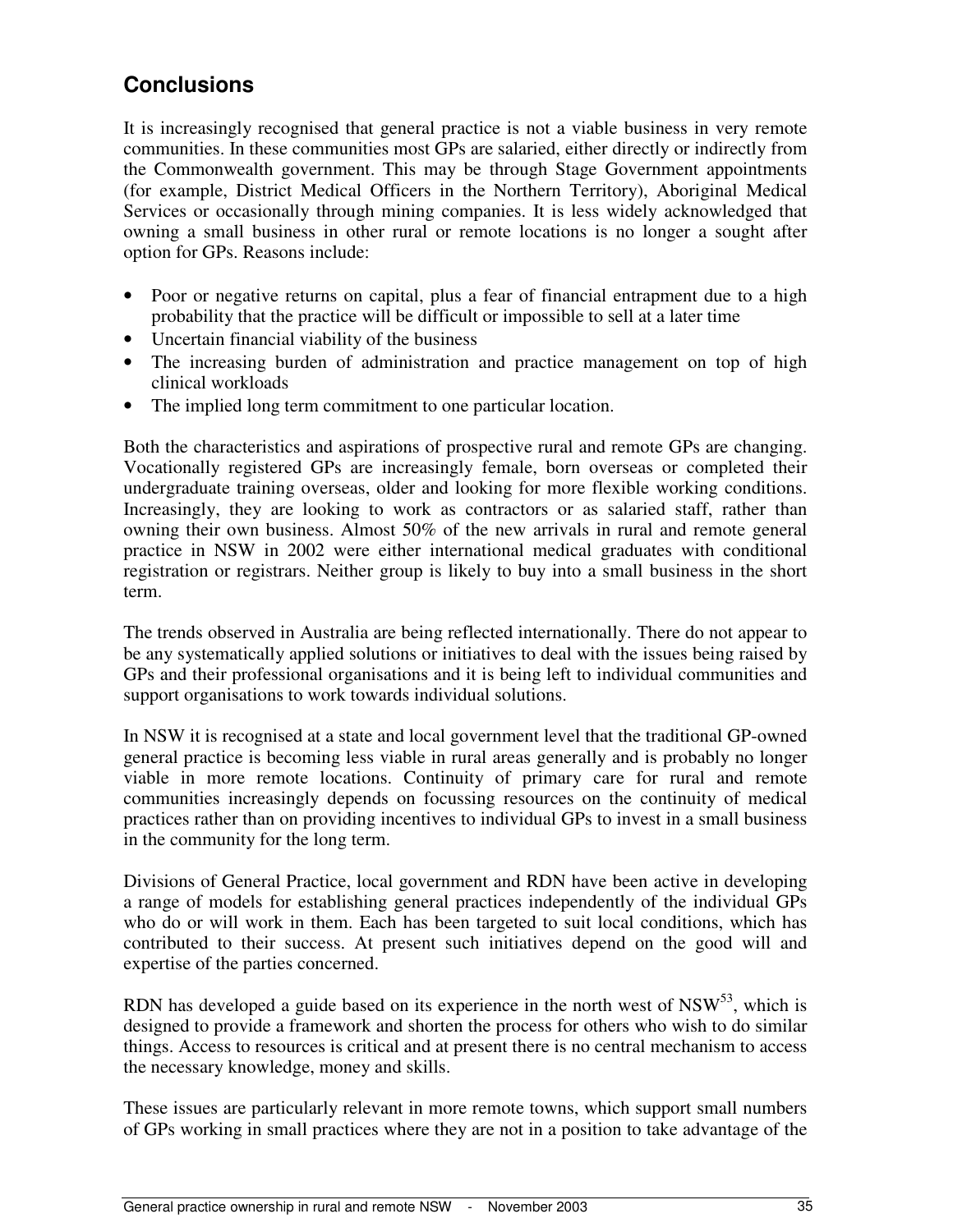economies of scale open to larger practices. The provision of infrastructure and support services is crucial to establish continuing primary medical care. It is even more crucial in enabling GPs to carry out population health and primary health care initiatives.

Health care policy development needs to take into account this increasing separation of the GP and the infrastructure and support component of general practice without undermining the traditional models of general practice. Financial incentives and payment structures will need to produce arrangements that will both (a) attract GPs into rural and remote service, and (b) support the ongoing viability of the entities that are now tending to supply the necessary infrastructure and practice support services.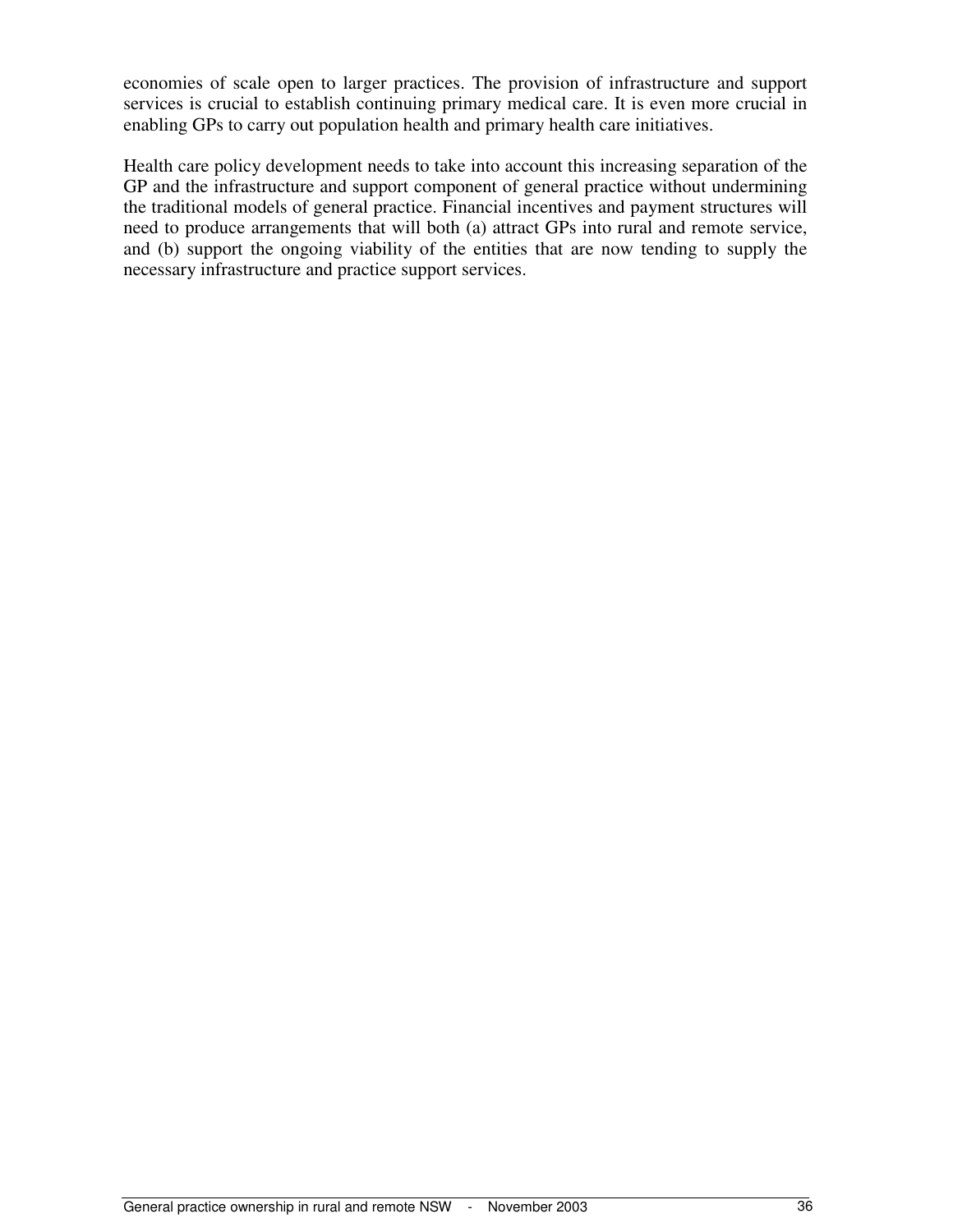# **References**

1. Glover J, Harris K, Tenant S. *A Social Health Atlas of Australia. Volume 2: New South* Wales 2<sup>nd</sup> ed. Adelaide: Public Health Information Development Unit, University of Adelaide, 1999.

2. Australian Institute of Health and Welfare. *Health in Rural and Remote Australia. AIHW CAT No. PHE 6*. Canberra: AIHW, 1998.

3. National Rural Health Policy Forum and National Rural Health Alliance. *Healthy Horizons. A framework for improving the health of rural, regional and remote Australians.* A joint development of the National Rural Health Policy Forum and the National Rural Health Alliance for the Australian Health Ministers Conference, March 1999.

4. Declaration of Alma Ata. In: *International Conference on Primary Health Care*, Alma-ATA, USSR, 6-12 September 1978. Available from http://www.who.int/hpr/archive/docs/almaata.html Accessed 1 September, 2003.

5. Australian Medical Association and Rural Doctors Association of Australia Ltd. *Increasing Rural Medical Services.* Discussion Paper. AMA/RDAA, 1998.

6. Department of Health and Aged Care. *The Australian Medical Workforce*. *Occasional Papers New Series No. 12.* Canberra: Commonwealth of Australia, 2001.

7. Productivity Commission. *General Practice Administrative and Compliance Costs. Research Report.* Canberra: Commonwealth of Australia, 2003.

8. Bollen M, Saltman D. A history of general practice in Australia. In: G Calcino, P MacIsaac, M Northrop et al. (Eds), for Commonwealth Department of Health and Aged Care *General Practice in Australia: 2000*. Canberra: Commonwealth of Australia, 2000, p. 3-39.

9. Department of Health and Ageing. *Bulkbilling Figures for June Quarter.* Commonwealth of Australia, 2003. Available at www.health.gov.au/medicare/yr2003/ta/abb080.htm. Accessed 4<sup>th</sup> November, 2003.

10. Young AF, Dobson AJ. The decline in bulk-billing and increase in out-of-pocket costs for general practice consultations in rural areas of Australia, 1995-2001. *Medical Journal of Australia* 2003; **178:** 122-126.

11. Australian Medical Workforce Advisory Committee. *The General Practice Workforce in Australia. Supply and requirements 1999 – 2010.* AMWAC Report 2000.2. Sydney: AMWAC, 2000.

12. Pope J, Deeble J. *Reality Bites: rural and remote GP workforce information*. Australian Rural and Remote Workforce Agencies Group. Canberra: ARRWAG, 2003.

13. Brennan B. A Country Practice, an analysis of general practitioner vacancies in country NSW. In: *Proceedings of Alliance of NSW Divisions' Vital Links State Forum 2003 - Back to the Future*. Sydney, 22-24 May. Australia 2003.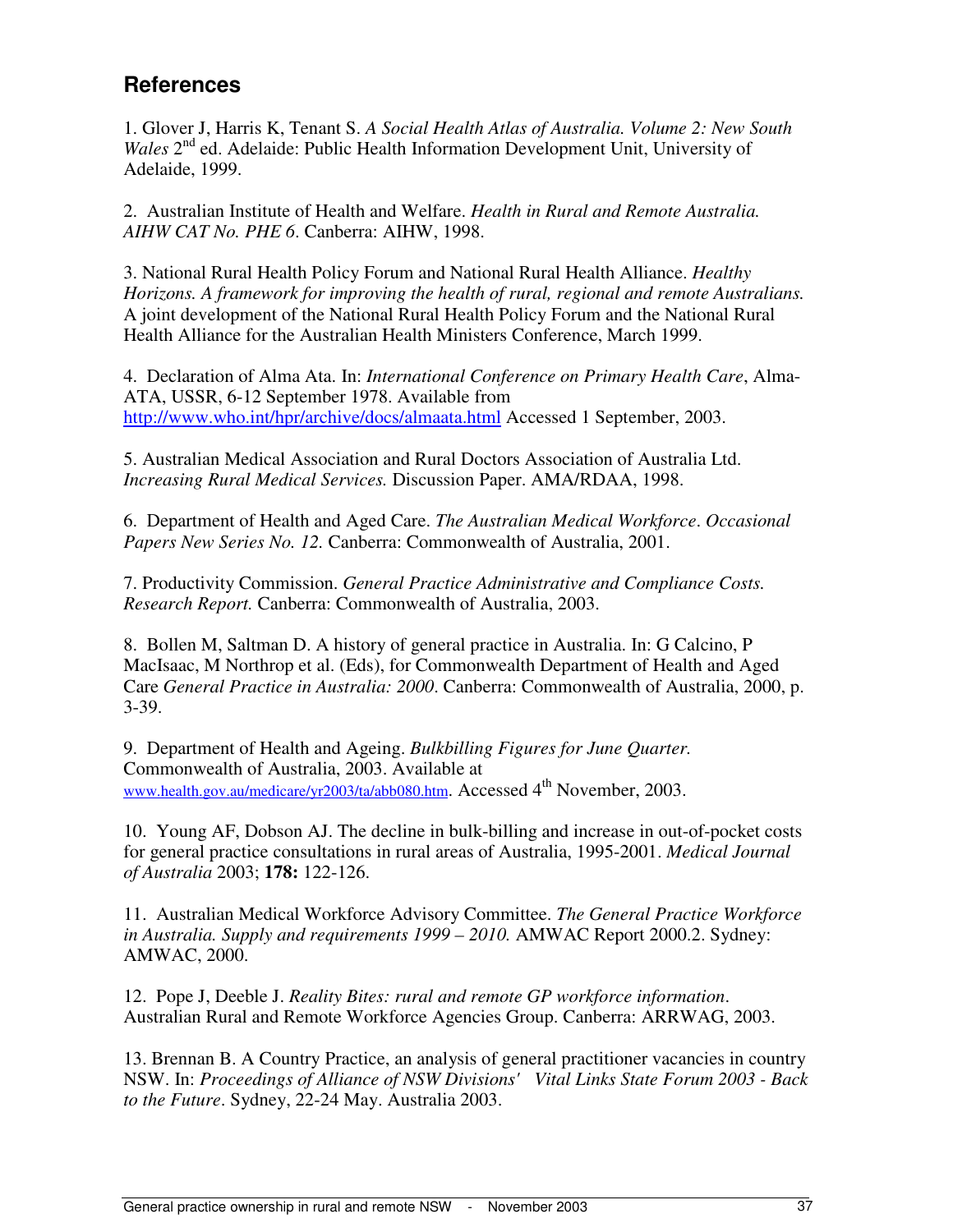14. NSW Rural Doctors Network. *General Practice Workforce Plan for Rural and Remote New South Wales 2002 – 2012.* Newcastle: RDN, 2003. Available at www.nswrdn.com.au/clinet\_images/6087.pdf Accessed 12<sup>th</sup> November, 2003.

15. Catchlove BR. GP Corporatisation, The why and the wherefore. *Medical Journal of Australia* 2001; **175:** 68-70.

16. Power P, Aloizos J. The operating environment of general practice. In: G Calcino, P MacIsaac, M Northrop et al. (Eds), for Commonwealth Department of Health and Aged Care *General Practice in Australia: 2000*. Canberra: Commonwealth of Australia, 2000; 157-195.

17. Bollen MD. Recent changes in Australian general practice. *Medical Journal of Australia* 1996; **164:** 212-215.

18. Australian Divisions of General Practice. *Submission to the Productivity Commission on the General Practice Compliance Costs Study.* Canberra, 2002.

19. Australian Medical Association. *The Review of Red Tape in General Practice. AMA submission to the productivity commission study on administrative and compliance costs associated with Commonwealth programs that impact specifically on general practice.* Canberra: AMA, 2002.

20. Anastasopoulos C. GP trainees mostly foreign and female. *Australian Doctor* 2003; March 14: 18.

21. Australian Medical Workforce Advisory Committee. Innovations in medical education to meet workforce challenges. *Australian Health Review* 2000; **23(4):** 43-59.

22. Australian Medical Workforce Advisory Committee. *Career decision making by doctors in their postgraduate years - a literature review.* AMWAC Report. Sydney: AMWAC, 2002.

23. Thompson D. Achieving health for all rural people. WONCA. In: *Proceedings, 3rd World Conference on Rural Health; 1-4 July 1999;* Kuching, Sarawak. 1999; 208-209.

24. Australian Medical Workforce Advisory Committee. *Influences on Participation in the Australian Medical Workforce. AMWAC Report 1998.4.* Sydney; AMWAC, 1998.

25. McEwin K. *Wanted: New Rural Workforce Strategies for Female Doctors. Findings from a Survey of Women in Rural Medicine.* RDN Report. February 2001, Newcastle: New South Wales Rural Doctors Network, 2001.

26. Dunbabin J, Freeman S, O'Donohue L. The GP workforce in non-metropolitan NSW the facts informing the future. A poster presented at the *5 th WONCA World Conference on Rural Health; 30 April-3 rd May, 2002;* Melbourne, 2002.

27. Australian Institute of Health and Welfare. *Medical Labour Force 1997. AIHW Catalogue No. HWL 13.* Canberra; AIHW, 1999.

28. Tolhurst H, Lippert N. *The National Female Rural General Practitioners Research Project. Final Report*. University of Newcastle. Newcastle, 2003.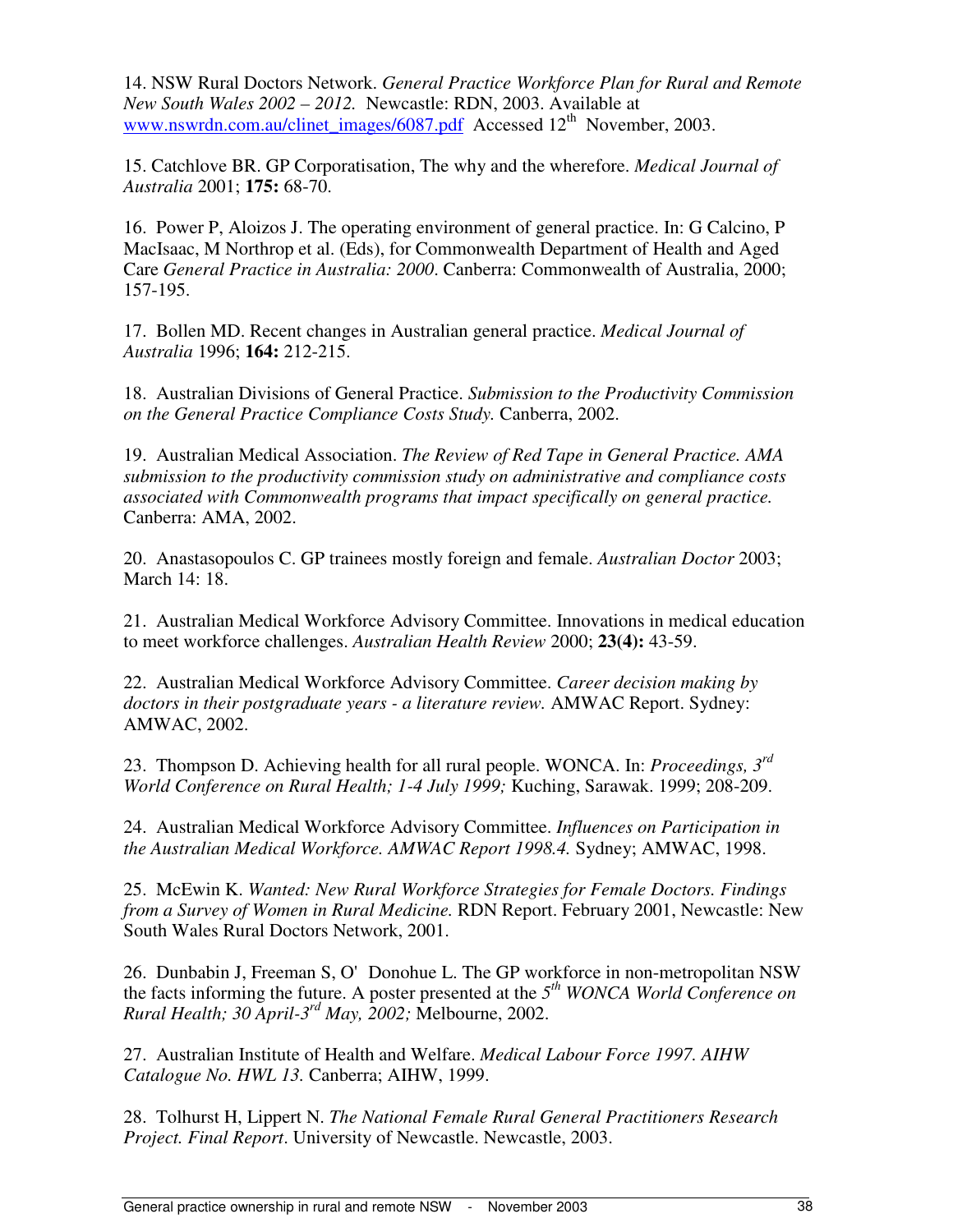29. General Practice Strategy Review Group. *General Practice. Changing the Future through Partnerships.* Commonwealth of Australia, 1998.

30. Doran P. A country practice - it's a business. (Online) 2003. Available at http://www.abc.net.au/rural/ruralhealth2003/stories/s792846.htm Accessed 17 March, 2003.

31. Light E. Doctors adopt a 'lifestyle' practicledical Observor 2003; 28 February: p.5.

32. Australian Medical Workforce Advisory Committee and Australian Institute of Health and Welfare. *Medical workforce supply and Demand in Australia: a discussion paper. AMWAC Report 1998.8, AIHW Cat. No. HWL12*. Sydney: AMWAC/AIHW, 1998.

33. Access Economics. *An Analysis of the Widening Gap between Community Need and the Availability of GP Services. Report to the Australian Medical Association.* Canberra, 2002.

34. Cooke B. Pastorale. *Medical Journal of Australia* 1968; **1** (Suppl April 13): 15-17. (reproduced in *Medical Journal of Australia* 2002; **176:** 500.)

35. Australian Institute of Health and Welfare. *Medical Labour Force 1999. AIHW Catalogue No. HWL 24.* Canberra: AIHW, 2003.

36. Australian Medical Association. *General Practice Corporatisation. AMA General Practice Department Scoping Paper.* Canberra: AMA, 2000.

37. McDonald J, Bibby L, Carroll S. *Recruiting and retaining general practitioners in rural areas: improving outcomes through evidence-based research and community capacity-building. Evidence-based review: Final Report.* Ballarat: Centre for Health Research and Practice, University of Ballarat, 2002.

38. Humphreys JS, Jones MP, Jones JA, Mara PR. Workforce retention in rural and remote Australia: determining the factors that influence length of practice. *Medical Journal of Australia* 2002; **176:** 472-476.

39. Australian Medical Workforce Advisory Council. *The Medical Workforce in Rural and Remote Australia. AMWAC Report 1996.8.* Sydney: AMWAC, 1996.

40. Togno J. Models for Sustainable Health Care in Rural and Remote Australia. WONCA. In: *Proceedings, 3rd World Conference on Rural Health; 1-4 July 1999;* Kuching, Sarawak. 1999; 127-129.

41. Western Australian Centre for Remote and Rural Medicine. *Analysis of the General Practice Workforce in Western Australia.* Perth: WACRRM, 2002.

42. Giles S. *Sustainable General Practice in Primary Health Care. Northern Territory Remote Health Workforce Agency Position Paper*. NTRHWA, 1999.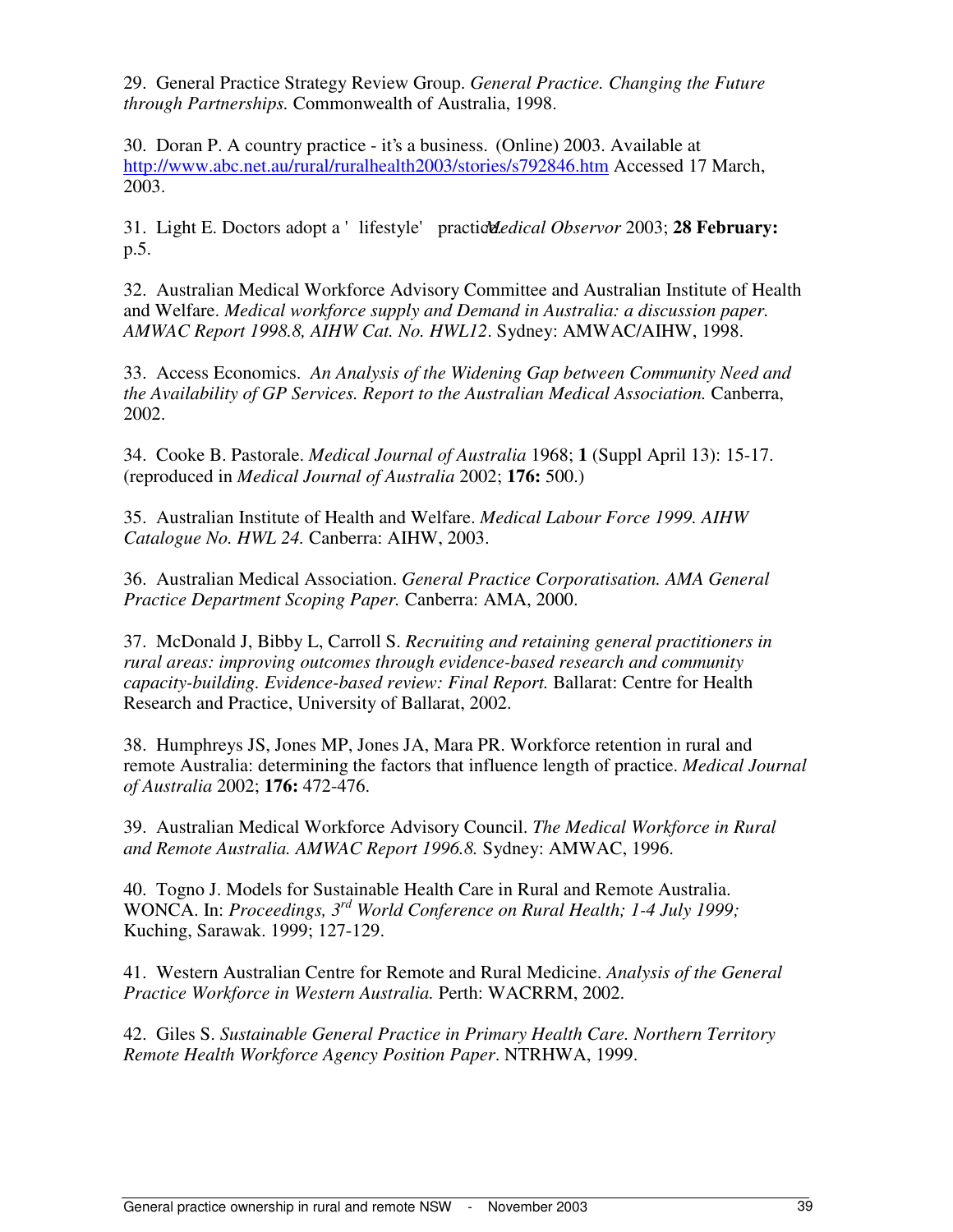43. Fleming J, McRae CJ, Tegen S. From the ground up - successful models of community capacity building to address recruitment and retention of GPs in rural South Australia. In: *Proceedings of the 6 th National Rural Health Conference, 4-7 March, 2001*. Canberra, 2001.

44. Roussos ST, Fawcett B. A review of collaborative partnerships as a strategy for improving community health. *Annual Review of Public Health*; 2000: **21:** 369-402.

45. Tamworth City Council. *Finding a Cure. NSW Summit on the Rural Doctor Shortage, 18-19 April, 2002*. Tamworth: Tamworth City Council, 2002. Available from: http://www.tamworth.nsw.gov.au/ Accessed 2<sup>nd</sup> September, 2003.

46. Mills I. Recruiting general practitioners to rural areas: one community's experience. *Australian Journal of Rural Health* 1997; **5:** 194-197.

47. Taylor J, Blue I, Misan G. Approach to sustainable primary health care service delivery for rural and remote South Australia. *Australian Journal of Rural Health*. 2001; **9:** 304-310.

48. Wilkinson D, Symon B, Newbury J, Marley JE. Positive impact of rural academic family practices on rural medical recruitment and retention in South Australia. *Australian Journal of Rural Health* 2001; **9:** 29-33.

49. Rosenthal TC, Bissonette R, Holden DM, Brunelle T. A University rural teaching practice: A model for collaboration in rural health care. *Journal of Rural Health* 1989; **5:** 103-112.

50. Lynch, M. Easy entry - gracious exit: testing new models for doctor recruitment and retention in chronically underserviced rural communities. In: *Proceedings of the*  $7<sup>th</sup>$ *National Rural Health Conference. 1-4 March, 2003.* Hobart: National Rural Health Alliance, 2003.

51. NSW Rural Doctors Network. *Annual Report 2002.* Newcastle: NSW Rural Doctors Network, 2002.

52. Cameron I. Towards Unity for Health applied - the pentagon of partnership as a basis for a regional workforce structure. In: *Proceedings of the 7 th National Rural Health Conference. 1-4 March, 2003.* Hobart: National Rural Health Alliance, 2003.

53. Boucher M, Lynch M. *Easy Entry, Gracious Exit. A guide to assist rural communities to design and implement an innovative approach to recruiting doctors and strengthening medical services.* NSW Rural Doctors Network, Newcastle: 2003.

54. Lavelle P. Trust me, I'm a corporation. (Online) 2002. Available from: http://www.abc.net.au/health/features/corporation/default.htm Accessed 20 September 2002.

55. Fitzgerald PD. General practice corporatisation: the half-time score. *Medical Journal of Australia.* 2002; **177:** 90-92.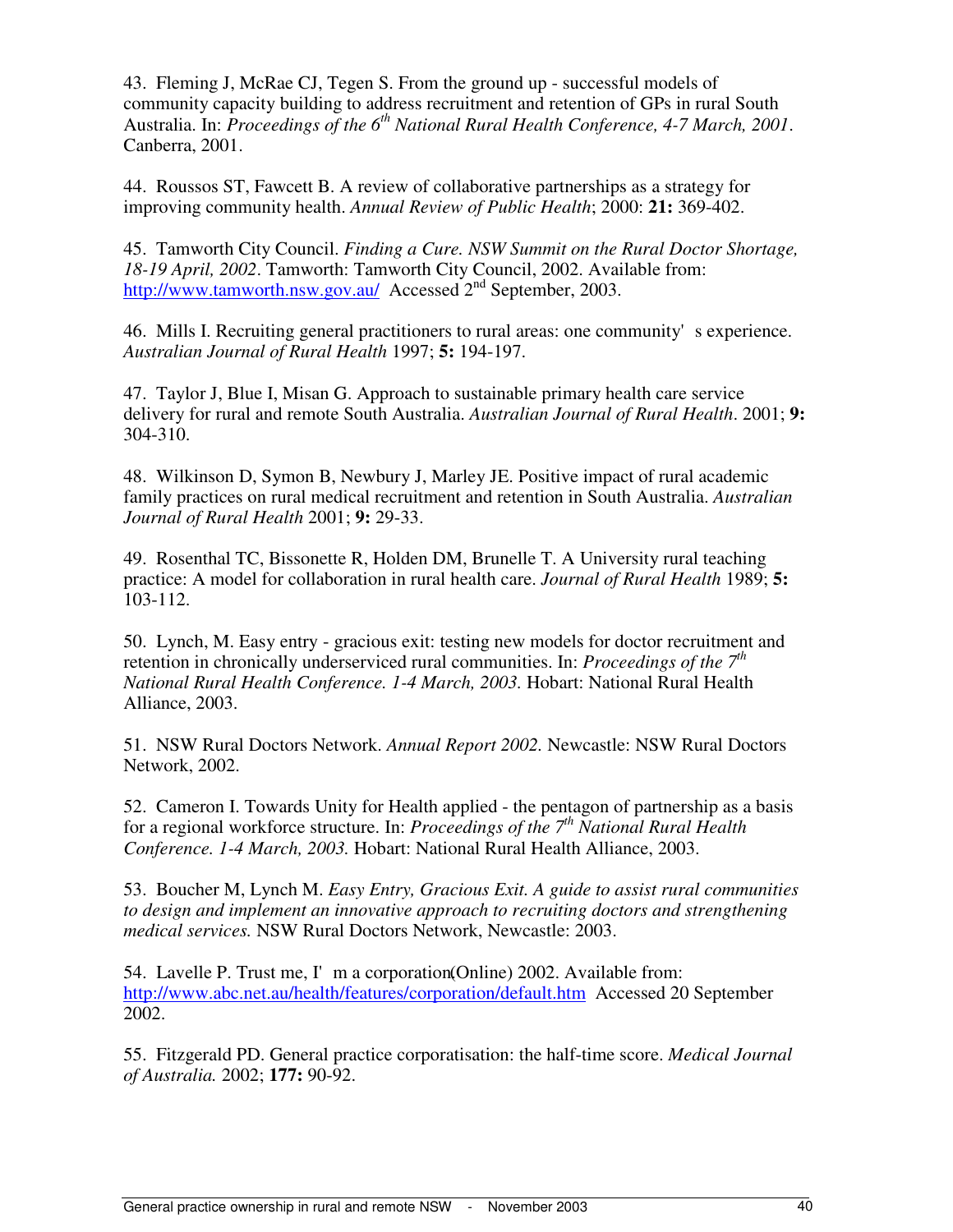56. Australian Medical Association. *General Practice Corporatisation. AMA Scoping Paper.* AMA, (Online) 2000. Available at http://www.ama.com.au/web.nsf/doc/ Accessed 2 September, 2003.

57. Sprogis A. The divisional alternative. *Medical Journal of Australia.* 2001; **175:** 70-72.

58. Harris R. Alternative models to corporatisation in general practice. *National Networks.* 2001; 8-9.

59. Best J. *Rural Health Stocktake. Advisory Paper to the Commonwealth Department of Health and Aged Care.* Canberra: Commonwealth of Australia, 2000.

60. Grytten J, Skau I, Sorensen R, Aasland OG. [What does affect the general practitioners' choice of contract and plans to relocate?] *Tidsskr Nor Laegeforen.* 2000; **120 (26):** 3134-3139. (Abstract in English, article in Norwegian).

61. Kmietowicz Z. GPs get a new contract "to transform their lives". *British Medical Journal* 2002; **324** (27 April)**:** 994.

62. Coster G, Gribben B. *Primary Care Models for Delivering Population Based Health Outcomes. Discussion paper for the National Health Committee.* (Online) 1999. Available at www.nhc.govt.nz/publications/phc/phcmodels.html Accessed 24<sup>th</sup> September, 2002.

63. Barnett P, Barnett JR. Community venture sin rural health: the establishment of community health trusts in southern New Zealand. *Australian Journal of Rural Health.* 2001; **9:** 229-234.

64. Kalogredis VJ, Burke MR. Building a solid employment agreement with a small group practice. *Family Practice Management.* 1997. April: Available at www.aafp.org/fpm

65. Collins MC. Disintegration: How employed doctors are landing on their feet. *Family Practice Management.* 1999; November/December: Available at www.aafp.org/fpm

66. Stensland J, Brasure M, Moscovice I. Why do rural primary care physicians sell their practices?. *The Journal of Rural Health.* 2002; **18(1):** 93-108.

67. Kikano GE, Goodwin MA, Stange KC. Physician employment status and practice patterns. *Journal of Family Practice.* 1998; **46:** 499-505.

68. Collins MC. Disintergration: How employed doctors are landing on their feet. *Family Practice Management.* 1999; November/December. Available at www.aafp.org/fpm Accessed on  $25^{\text{th}}$  September, 2002.

69. Rollins SE. A model for successful rural practice. *Family Practice Management.* 2000; March 20. Available at www.aafp.org/fpm Accessed on 24<sup>th</sup> September, 2002.

70. Martin S. Fee-for-service v. Salary: the debate is heating up. *Canadian Medical Association Journal.* 2003; **169:** 701.

71. Professional Association of Internes and Residents of Ontario. *From Education to Sustainability. A blueprint for addressing physician recruitment and retention in rural and remote Ontario.* PAIRO, 1998. Available at www.pairo.org Accessed 11 April, 2001.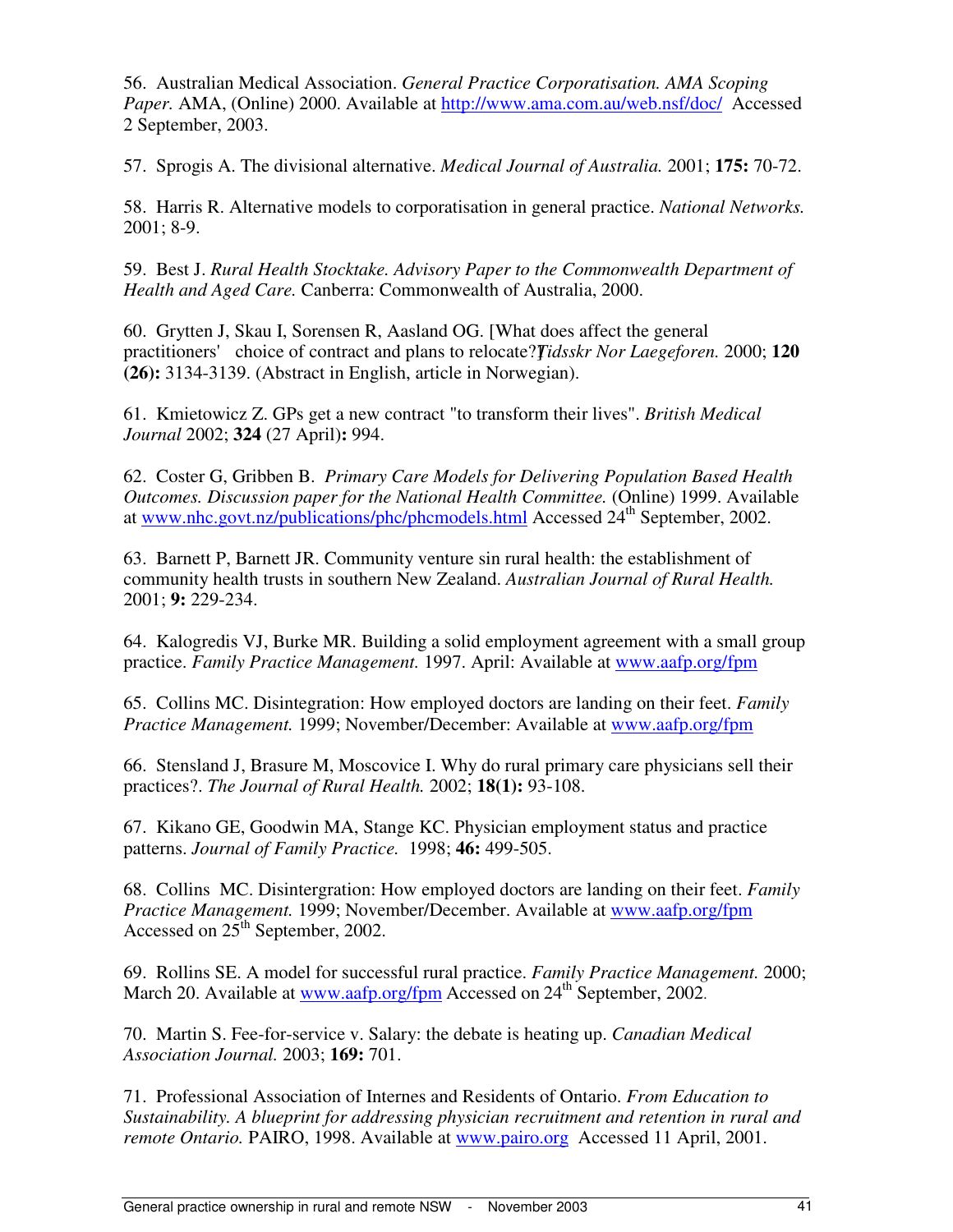72. Canadian Assoication of Internes and Residents. *The New Face of Medicine: Sustaining and Enhancing Medicare. Canadian Association of Internes and Residents. Submission to the Commission on the Future of Health Care in Canada.* CAIR, 2001*.* Available at www.pairo.org Accessed 21 November, 2001.

73. Professional Association of Internes and Residents of Ontario. *Forum 99: Searching for Solutions to Physician recruitment and Retention in Southwestern Ontario.* PAIRO, 1999. Available at www.pairo.org (Accessed 11 April, 2001)

74. Mackey K. Rural Health Care - a team approach. In*: Proceedings Finding a Cure, NSW Summit on the Rural Doctors Shortage.* 18-19 April, 2002. Tamworth, 2002.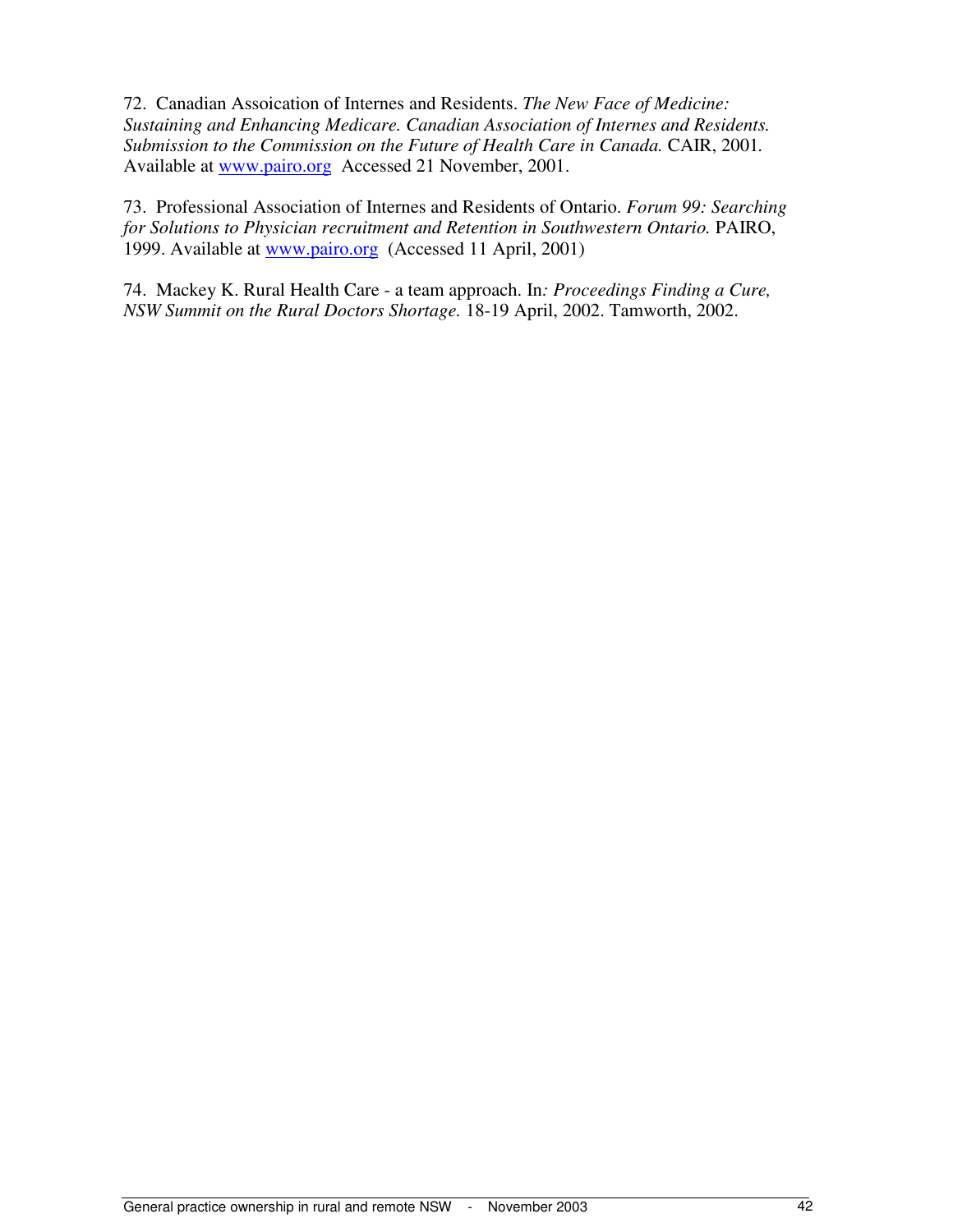# **Appendix 1**

| Commonwealth government changes impacting directly on general practice (1994-2003) <sup>7-8,16</sup> |  |  |  |
|------------------------------------------------------------------------------------------------------|--|--|--|
|                                                                                                      |  |  |  |
|                                                                                                      |  |  |  |

| $\overline{\mathbf{Y}}$ ear | Program                                                                                       | <b>Comments</b>                                                                                                                                                                                                                                                                                                                                                                                                                                                                                                                                                                                                                                                                                                                                                                                                                                                                                                                                                                                                                                                                                 |
|-----------------------------|-----------------------------------------------------------------------------------------------|-------------------------------------------------------------------------------------------------------------------------------------------------------------------------------------------------------------------------------------------------------------------------------------------------------------------------------------------------------------------------------------------------------------------------------------------------------------------------------------------------------------------------------------------------------------------------------------------------------------------------------------------------------------------------------------------------------------------------------------------------------------------------------------------------------------------------------------------------------------------------------------------------------------------------------------------------------------------------------------------------------------------------------------------------------------------------------------------------|
| 1992                        | <b>Divisions of General Practice</b>                                                          | Established nationally as a joint initiative between the<br>Commonwealth and GPs. The aim was to provide an<br>organisational structure for GPs to work together to<br>improve the quality of health care, promote preventive<br>health care and respond to local community health needs.<br>Divisions are described by Sprogis $^{57}$ as regionally based,<br>GP-owned, patient and community focussed, not-for-profit<br>corporate entities.                                                                                                                                                                                                                                                                                                                                                                                                                                                                                                                                                                                                                                                 |
|                             | Programs to address GP<br>workforce shortages and<br>improve access to quality GP<br>services | Examples include the Rural and Remote General<br><b>Practice Program (RRGPP)</b> (implemented through Rural<br>Workforce Agencies to target GP shortages and improve<br>access to quality GP services in rural and remote areas),<br>the Rural Retention Program (to encourage GPs to<br>remain in rural and remote locations), the Rural Women's<br>GP Service (to improve access to female GPs for rural and<br>remote women), the General Practice Registrars Rural<br>Incentive Program (to encourage registrars to do some<br>training in rural and remote areas), and Aboriginal<br><b>Community Controlled Health Services (to improve</b><br>access to primary health services in Aboriginal and Torres<br>Strait Islander communities). Rural Workforce Agencies<br>were established in each State and the Northern Territory<br>in 1998 to recruit and retain doctors in non-metropolitan<br>locations; implement the Rural and Remote General<br>Practice Program (RRGPP) and the national Rural Locum<br>Relief Program (RLPP) and promote and support rural<br>workforce activity. |
| 1995                        | <b>Better Practice Program - a</b><br>precursor to the Practice<br>Incentives Program.        | Aimed to diversify funding for general practice to reward<br>non-volume dependent activity, including long<br>consultations, primary care and population health<br>activities. It also aimed to provide an additional source of<br>funding that discriminated in favour of practices providing<br>high levels of continuity of care in rural practice.<br>Practice and other incentive payments were introduced in<br>parallel with fee for service, producing a <b>blended</b><br>payments scheme designed to remove the limitations of<br>the fee for service payment arrangement which rewards<br>brief and frequent consultations.                                                                                                                                                                                                                                                                                                                                                                                                                                                          |
| 1998                        | <b>Practice accreditation</b>                                                                 | Introduced to support quality medical care. To achieve<br>accreditation practices must meet standards relating to<br>medical services, the rights and needs of patients, quality<br>assurance and education, administration and the design and<br>fitting out of the surgery. Only accredited practices are<br>eligible for Practice Incentive Payments (PIP).<br>Accreditation usually requires substantial investment of<br>time and money to achieve.                                                                                                                                                                                                                                                                                                                                                                                                                                                                                                                                                                                                                                        |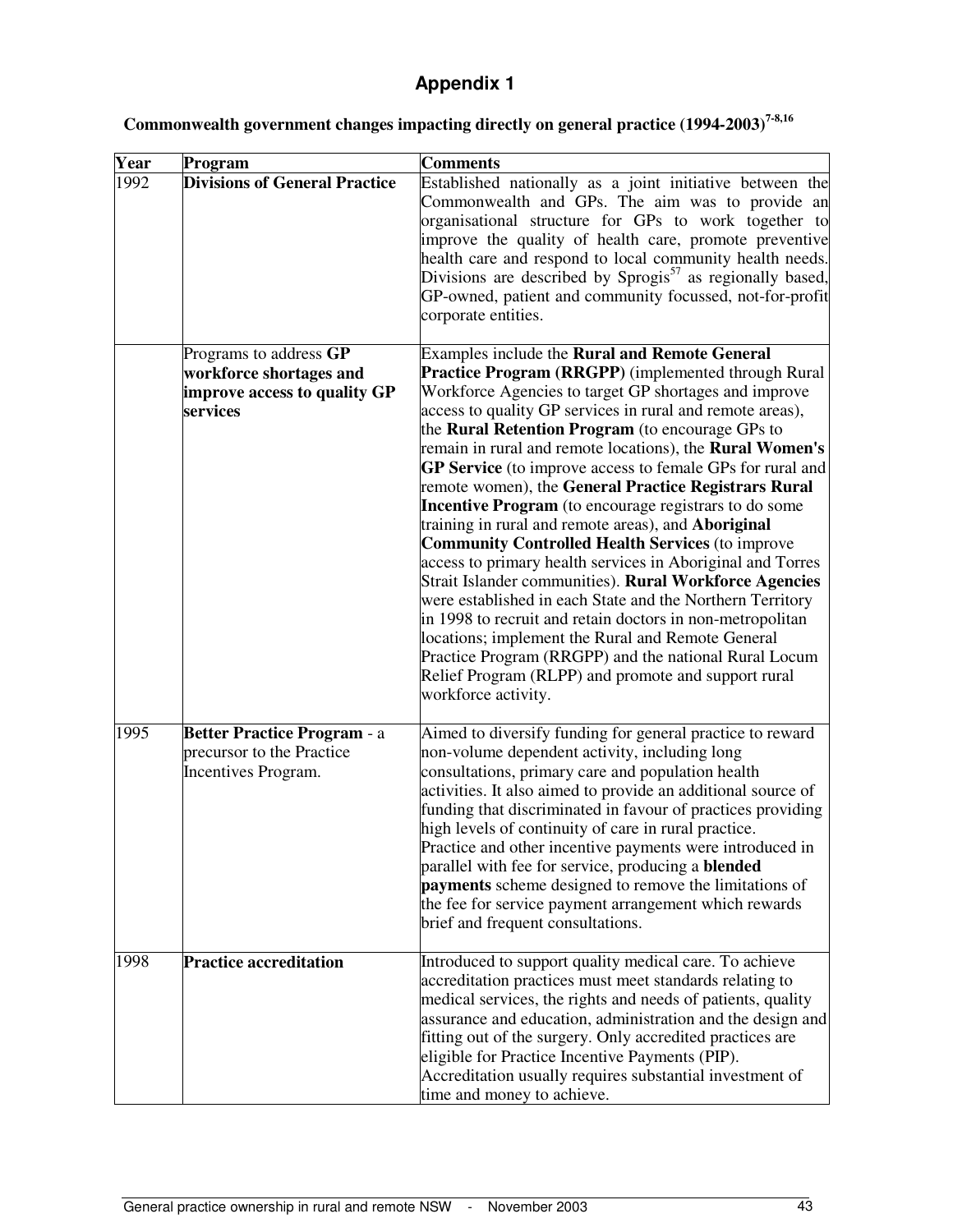| 1998 | <b>Practice Incentive Program</b><br>(PIP) - part of a blended<br>payments approach to funding<br>general practice. Payments made<br>through the program are in<br>addition to other income earned<br>by the GP and the practice<br>(largely patient fees and<br>Medicare rebates). | PIP are financial incentives paid to accredited practices<br>who agree to implement certain practice arrangements<br>deemed to contribute to providing comprehensive, quality<br>and continuing patient care.<br>Practices may qualify for up to 5 elements: Information<br>management, after hours care, rurality, teaching medical<br>students and participating in targeted incentives programs,<br>such as the General Practice Immunisation incentives and<br>the Quality Use of Medicines.<br>By 2002 three additional elements wee added $-$ care<br>planning, practice nurses and extra targeted incentives<br>(asthma, diabetes, cervical screening and mental heath),<br>and about 82% of all general practices were participating $6$<br>Linked to the Medicare Benefits Schedule in 1999 with<br>the introduction of Enhanced Primary Care Items. |
|------|-------------------------------------------------------------------------------------------------------------------------------------------------------------------------------------------------------------------------------------------------------------------------------------|---------------------------------------------------------------------------------------------------------------------------------------------------------------------------------------------------------------------------------------------------------------------------------------------------------------------------------------------------------------------------------------------------------------------------------------------------------------------------------------------------------------------------------------------------------------------------------------------------------------------------------------------------------------------------------------------------------------------------------------------------------------------------------------------------------------------------------------------------------------|
| 1999 | <b>Enhanced Primary Care</b><br>21 new items grouped into three<br>categories of GP activity                                                                                                                                                                                        | A program under which GPs provide specific services<br>associated with preventative care for older Australians and<br>care coordination for people with chronic conditions and<br>complex care needs. The Enhanced Primary Care Package<br>includes 28 Medicare items, which are designed to<br>encourage GPs to work with other health and care<br>providers in multidisciplinary teams on health assessments<br>of older patients, care plans and case conferences between<br>health care and care providers. In return GPs can claim<br>specific Medicare payments.                                                                                                                                                                                                                                                                                        |
|      | <b>Vocational registration and</b><br><b>RACGP Fellowship</b><br>encourages GPs to undertake<br>professional training and<br>development.                                                                                                                                           | GPs receive higher Medicare non-referred attendance<br>rebates if they satisfy certain vocational registration<br>requirements or are RACGP fellows.                                                                                                                                                                                                                                                                                                                                                                                                                                                                                                                                                                                                                                                                                                          |
| 1999 | <b>GP Links Program</b><br>Commonwealth provided a two<br>stage financial incentive scheme<br>to small practices to encourage<br>physical amalgamation into<br>larger practices                                                                                                     | Aims to promote the amalgamation of smaller general<br>practices into larger group practices.<br>Offers two financial incentives to amalgamation: an initial<br>\$1 000 to encourage interested practitioners to explore<br>amalgamation feasibility and, should amalgamation follow,<br>\$15 000 per practice plus \$7 500 per full time GP (up to a<br>total payment of \$120 000). Most interest has been from<br>metropolitan practices as the program expects physical<br>collocation of amalgamating practices. This is difficult for<br>rural practices in smaller communities <sup>48</sup> .                                                                                                                                                                                                                                                         |
|      | Virtual amalgamation                                                                                                                                                                                                                                                                | Encouraging larger, more efficient practices because:<br>There are greater complexities and risks of running a<br>small business<br>Costs have increased and revenue has declined in real<br>terms<br>Tax advantages have decreased and<br>Increasing consumer sophistication has required GPs<br>to place greater emphasis on keeping their medical<br>knowledge up to date, providing better facilities and<br>longer opening hours.                                                                                                                                                                                                                                                                                                                                                                                                                        |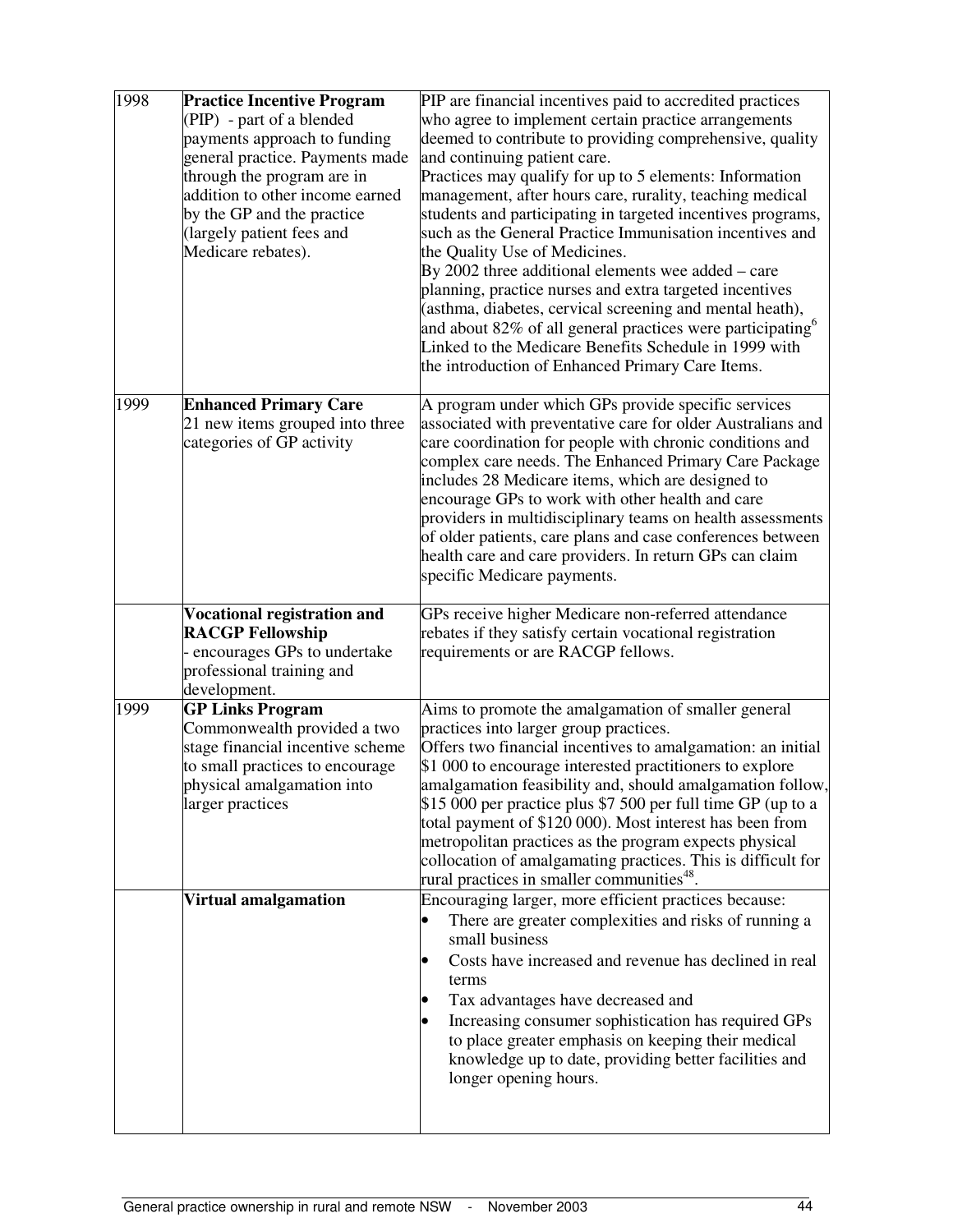| <b>Information technology and</b><br>management | Encouraging uptake, aimed at greater efficiencies.<br>Commonwealth and State putting money into facilitating<br>improved information technology.                                                                                                                     |
|-------------------------------------------------|----------------------------------------------------------------------------------------------------------------------------------------------------------------------------------------------------------------------------------------------------------------------|
| <b>Practice nurses</b>                          | The employment of practice based nurses has been<br>advocated as a way to strengthen the GPs role in care<br>planning and coordination and population health. This is<br>seen as being especially important in rural areas where<br>there is an under supply of GPs. |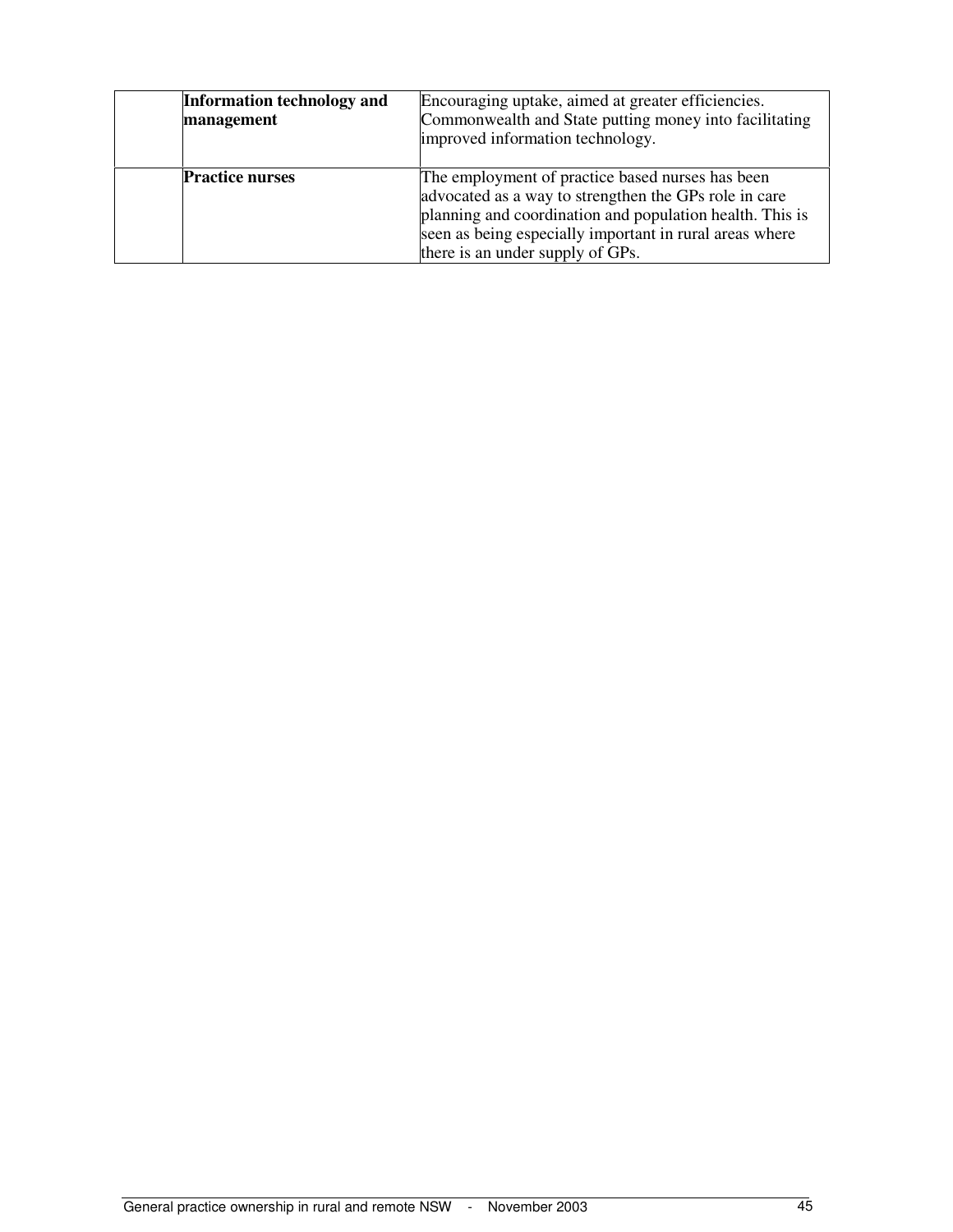# **Appendix 2**

The business of running a general practice comprises activities unique to medical practice and those typical of running a small business (Table A2.1).

| The business of rural general practice      | The business                        |
|---------------------------------------------|-------------------------------------|
| medical registration                        | business registration               |
| provider numbers                            | employee contracts                  |
| prescriber numbers                          | PO Box                              |
| DVA registration                            | telephones and fax systems          |
| direct billing private insurance companies  | security                            |
| blended payments                            | disposals and supplies              |
| indemnity insurance                         | rent                                |
| vocational registration                     | cleaning and maintenance            |
| hospital VMO appointment, where appropriate | computer maintenance and software   |
| continuing professional development         | contracts                           |
| practice accreditation                      | vehicle registration and insurance  |
| blended payments                            | drivers license                     |
| Medicare fee for service payments           | book keeping and accountancy        |
|                                             | goods and services tax              |
|                                             | tax file numbers                    |
|                                             | superannuation                      |
|                                             | banking                             |
|                                             | memberships                         |
|                                             | <b>Business Activity Statements</b> |
| <b>PATIENTS</b>                             |                                     |

**Table A2.1. The business of rural medical practice<sup>74</sup>**